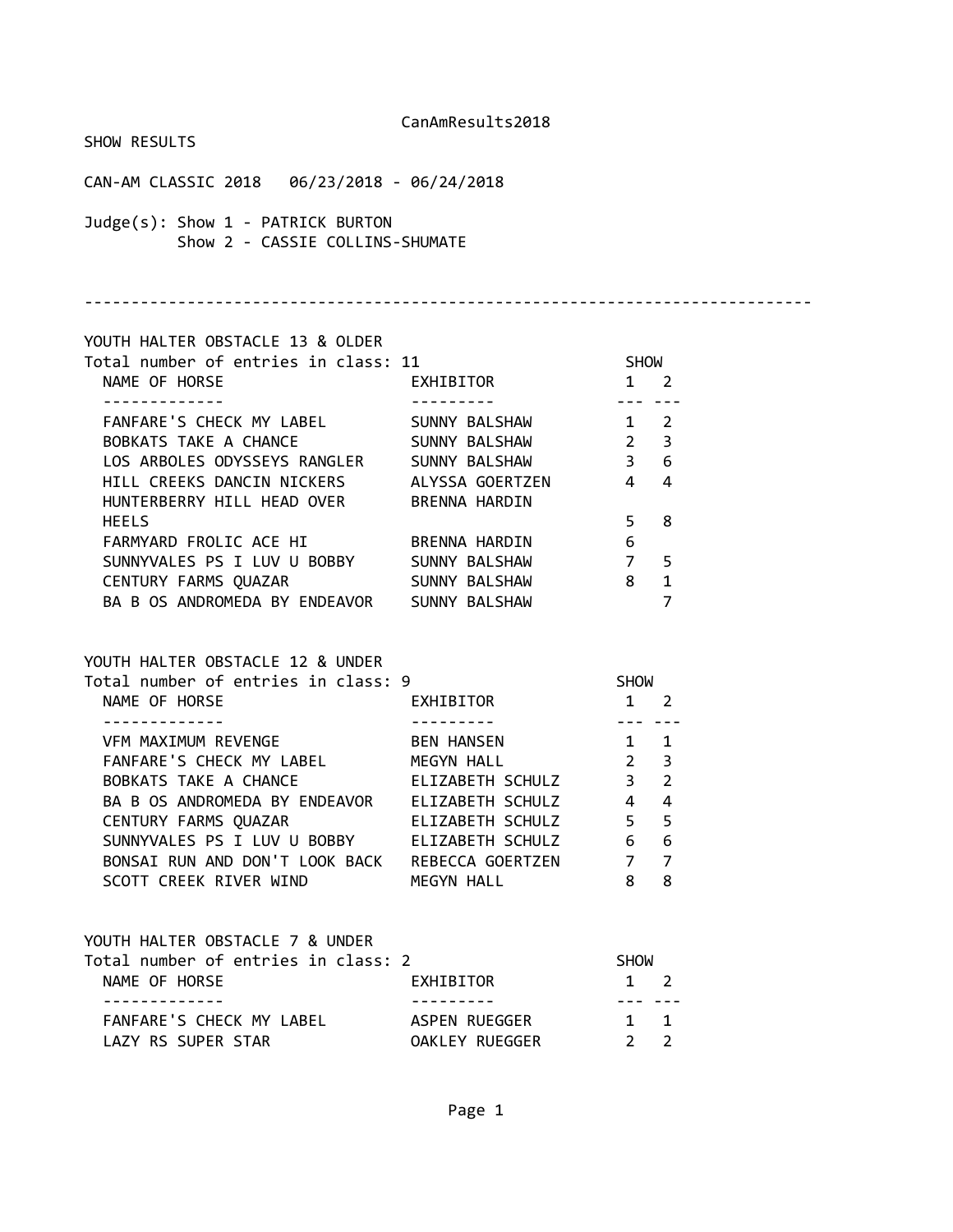|                                                                                                                                                                                                                                     | Calimiinesuitskuid                                          |                                                                                                                                                                                                                                                                                                                                                                                                                                                                                                          |                                    |
|-------------------------------------------------------------------------------------------------------------------------------------------------------------------------------------------------------------------------------------|-------------------------------------------------------------|----------------------------------------------------------------------------------------------------------------------------------------------------------------------------------------------------------------------------------------------------------------------------------------------------------------------------------------------------------------------------------------------------------------------------------------------------------------------------------------------------------|------------------------------------|
| AMATEUR HALTER OBSTACLE<br>Total number of entries in class: 7<br>NAME OF HORSE<br>-------------                                                                                                                                    | EXHIBITOR<br>----------                                     | <b>SHOW</b><br>$1 \quad 2$<br>$\frac{1}{2} \left( \frac{1}{2} \right) \left( \frac{1}{2} \right) \left( \frac{1}{2} \right) \left( \frac{1}{2} \right) \left( \frac{1}{2} \right) \left( \frac{1}{2} \right) \left( \frac{1}{2} \right) \left( \frac{1}{2} \right) \left( \frac{1}{2} \right) \left( \frac{1}{2} \right) \left( \frac{1}{2} \right) \left( \frac{1}{2} \right) \left( \frac{1}{2} \right) \left( \frac{1}{2} \right) \left( \frac{1}{2} \right) \left( \frac{1}{2} \right) \left( \frac$ |                                    |
| FANFARE'S CHECK MY LABEL<br>NWR TRIPLE PLAY<br>INVESTMENT FARMS AMERICAN                                                                                                                                                            | JEAN HOWARD<br>BROOKE PARSLEY<br><b>JESSICA PETERSON</b>    | $1 \quad 1$<br>$2^{\circ}$                                                                                                                                                                                                                                                                                                                                                                                                                                                                               | $\overline{2}$                     |
| <b>HEART</b><br>HUNTERBERRY HILL HEAD OVER                                                                                                                                                                                          | SHAWNA HARDIN                                               | 3                                                                                                                                                                                                                                                                                                                                                                                                                                                                                                        | 3                                  |
| <b>HEELS</b><br>INVESTMENT FARMS SIMPLY                                                                                                                                                                                             | <b>JESSICA PETERSON</b>                                     | 4                                                                                                                                                                                                                                                                                                                                                                                                                                                                                                        | 5                                  |
| <b>TALENTED</b><br>VINTAGE FARMS HALLMARK MEMORY SHERI DINGMON<br>GALLERY ORIGINALS MISS                                                                                                                                            | <b>CEE BEANES</b>                                           | 5 <sup>1</sup><br>6                                                                                                                                                                                                                                                                                                                                                                                                                                                                                      | 4<br>6                             |
| PERPHECTION                                                                                                                                                                                                                         |                                                             | 7                                                                                                                                                                                                                                                                                                                                                                                                                                                                                                        | 7                                  |
| <b>OPEN HALTER OBSTACLE</b><br>Total number of entries in class: 6<br>NAME OF HORSE                                                                                                                                                 | EXHIBITOR                                                   | <b>SHOW</b><br>$\mathbf{1}$                                                                                                                                                                                                                                                                                                                                                                                                                                                                              | $\overline{2}$                     |
| -------------<br>FANFARE'S CHECK MY LABEL<br>HILL CREEKS DANCIN NICKERS<br>SUNNYVALES PS I LUV U BOBBY SUNNY BALSHAW<br>BOBKATS TAKE A CHANCE<br>BONSAI RUN AND DON'T LOOK BACK CHERIE SMITH                                        | ---------<br>SUNNY BALSHAW<br>CHERIE SMITH<br>SUNNY BALSHAW | --- ---<br>$\overline{1}$<br>$\overline{2}$<br>3 <sup>7</sup><br>$\overline{4}$<br>$5^{\circ}$                                                                                                                                                                                                                                                                                                                                                                                                           | 1<br>3<br>5<br>$\overline{2}$<br>4 |
| YOUTH OBSTACLE DRIVING 13 & OLDER<br>Total number of entries in class: 5<br>NAME OF HORSE                                                                                                                                           | EXHIBITOR                                                   | <b>SHOW</b><br>$1 \quad 2$                                                                                                                                                                                                                                                                                                                                                                                                                                                                               |                                    |
| -------------<br>HILL CREEKS DANCIN NICKERS ALYSSA GOERTZEN 1 1<br>SUNNYVALES PS I LUV U BOBBY SUNNY BALSHAW<br>ABRIA'S SIGNATURE ANIMATION HANNAH KRUCHEK<br>FANFARE'S CHECK MY LABEL<br>VINTAGE FARMS CLASSIC TOUCH ANNA MCCARTHY | ---------<br>SUNNY BALSHAW                                  | --- ---<br>$2^{\circ}$<br>$3 \quad 4$<br>$\overline{4}$<br>5 <sup>1</sup>                                                                                                                                                                                                                                                                                                                                                                                                                                | 2<br>3<br>5                        |
|                                                                                                                                                                                                                                     |                                                             |                                                                                                                                                                                                                                                                                                                                                                                                                                                                                                          |                                    |

| YOUTH OBSTACLE DRIVING 12 & UNDER   |                   |             |  |
|-------------------------------------|-------------------|-------------|--|
| Total number of entries in class: 2 |                   | <b>SHOW</b> |  |
| NAME OF HORSE                       | EXHIBITOR         | $1 \quad 2$ |  |
|                                     |                   |             |  |
| VFM MAXIMUM REVENGE                 | <b>BEN HANSEN</b> | $1 \quad 1$ |  |
| FANFARE'S CHECK MY LABEL            | ELIZABETH SCHULZ  |             |  |

AMATEUR OBSTACLE DRIVING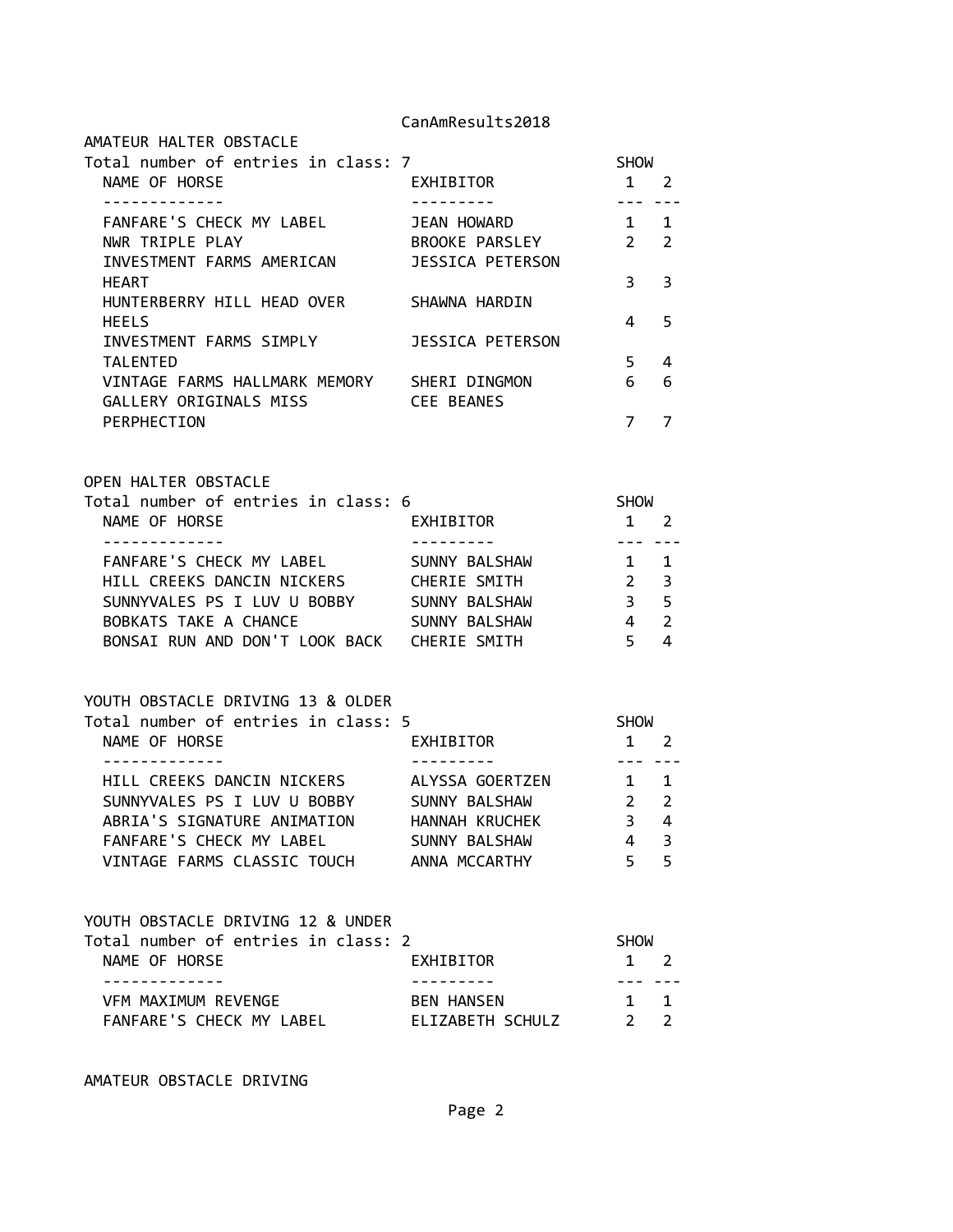|                                                                     | CanAmResults2018                          |                                                                                                                                                                                                                                                                                                                                                                                                                                                                                                          |                   |
|---------------------------------------------------------------------|-------------------------------------------|----------------------------------------------------------------------------------------------------------------------------------------------------------------------------------------------------------------------------------------------------------------------------------------------------------------------------------------------------------------------------------------------------------------------------------------------------------------------------------------------------------|-------------------|
| Total number of entries in class: 2                                 |                                           | SHOW                                                                                                                                                                                                                                                                                                                                                                                                                                                                                                     |                   |
| NAME OF HORSE<br>-------------                                      | EXHIBITOR<br>---------                    | $1 \quad 2$                                                                                                                                                                                                                                                                                                                                                                                                                                                                                              |                   |
| NWR TRIPLE PLAY<br>INVESTMENT FARMS SIMPLY                          | BROOKE PARSLEY<br><b>JESSICA PETERSON</b> | $\frac{1}{2} \left( \frac{1}{2} \right) \left( \frac{1}{2} \right) \left( \frac{1}{2} \right) \left( \frac{1}{2} \right) \left( \frac{1}{2} \right) \left( \frac{1}{2} \right) \left( \frac{1}{2} \right) \left( \frac{1}{2} \right) \left( \frac{1}{2} \right) \left( \frac{1}{2} \right) \left( \frac{1}{2} \right) \left( \frac{1}{2} \right) \left( \frac{1}{2} \right) \left( \frac{1}{2} \right) \left( \frac{1}{2} \right) \left( \frac{1}{2} \right) \left( \frac$<br>1 2                        |                   |
| TALENTED                                                            |                                           | $\overline{2}$                                                                                                                                                                                                                                                                                                                                                                                                                                                                                           | 1                 |
| OPEN OBSTACLE DRIVING                                               |                                           |                                                                                                                                                                                                                                                                                                                                                                                                                                                                                                          |                   |
| Total number of entries in class: 3<br>NAME OF HORSE<br>----------- | EXHIBITOR                                 | <b>SHOW</b><br>$1 \quad 2$<br>$\frac{1}{2} \left( \frac{1}{2} \right) \left( \frac{1}{2} \right) \left( \frac{1}{2} \right) \left( \frac{1}{2} \right) \left( \frac{1}{2} \right) \left( \frac{1}{2} \right) \left( \frac{1}{2} \right) \left( \frac{1}{2} \right) \left( \frac{1}{2} \right) \left( \frac{1}{2} \right) \left( \frac{1}{2} \right) \left( \frac{1}{2} \right) \left( \frac{1}{2} \right) \left( \frac{1}{2} \right) \left( \frac{1}{2} \right) \left( \frac{1}{2} \right) \left( \frac$ |                   |
| HILL CREEKS DANCIN NICKERS                                          | CHERIE SMITH                              | $1\quad 1$                                                                                                                                                                                                                                                                                                                                                                                                                                                                                               |                   |
| FANFARE'S CHECK MY LABEL                                            | SUNNY BALSHAW                             | $\overline{2}$                                                                                                                                                                                                                                                                                                                                                                                                                                                                                           | $\overline{3}$    |
| SUNNYVALES PS I LUV U BOBBY SUNNY BALSHAW                           |                                           | 3 <sup>7</sup>                                                                                                                                                                                                                                                                                                                                                                                                                                                                                           | 2                 |
| <b>OPEN ROADSTER</b>                                                |                                           |                                                                                                                                                                                                                                                                                                                                                                                                                                                                                                          |                   |
| Total number of entries in class: 1                                 |                                           | <b>SHOW</b>                                                                                                                                                                                                                                                                                                                                                                                                                                                                                              |                   |
| NAME OF HORSE<br>-------------                                      | EXHIBITOR                                 | $1 \quad 2$<br>$\frac{1}{2} \left( \frac{1}{2} \right) \left( \frac{1}{2} \right) \left( \frac{1}{2} \right) \left( \frac{1}{2} \right) \left( \frac{1}{2} \right) \left( \frac{1}{2} \right) \left( \frac{1}{2} \right) \left( \frac{1}{2} \right) \left( \frac{1}{2} \right) \left( \frac{1}{2} \right) \left( \frac{1}{2} \right) \left( \frac{1}{2} \right) \left( \frac{1}{2} \right) \left( \frac{1}{2} \right) \left( \frac{1}{2} \right) \left( \frac{1}{2} \right) \left( \frac$                |                   |
| HILL CREEKS DANCIN NICKERS CHERIE SMITH                             |                                           | $\mathbf{1}$                                                                                                                                                                                                                                                                                                                                                                                                                                                                                             | 1                 |
| AMATEUR OWNED TRAINED EXHIBITED ROADSTER                            |                                           |                                                                                                                                                                                                                                                                                                                                                                                                                                                                                                          |                   |
| Total number of entries in class: 2                                 |                                           | <b>SHOW</b>                                                                                                                                                                                                                                                                                                                                                                                                                                                                                              |                   |
| NAME OF HORSE                                                       | EXHIBITOR                                 | 1 2                                                                                                                                                                                                                                                                                                                                                                                                                                                                                                      |                   |
| INVESTMENT FARMS AMERICAN JESSICA PETERSON                          |                                           | $\frac{1}{2} \left( \frac{1}{2} \right) \left( \frac{1}{2} \right) \left( \frac{1}{2} \right) \left( \frac{1}{2} \right) \left( \frac{1}{2} \right) \left( \frac{1}{2} \right) \left( \frac{1}{2} \right) \left( \frac{1}{2} \right) \left( \frac{1}{2} \right) \left( \frac{1}{2} \right) \left( \frac{1}{2} \right) \left( \frac{1}{2} \right) \left( \frac{1}{2} \right) \left( \frac{1}{2} \right) \left( \frac{1}{2} \right) \left( \frac{1}{2} \right) \left( \frac$                               |                   |
| HEART                                                               |                                           | 1                                                                                                                                                                                                                                                                                                                                                                                                                                                                                                        | 2                 |
| NWR TRIPLE PLAY                                                     | BROOKE PARSLEY                            | $\overline{2}$                                                                                                                                                                                                                                                                                                                                                                                                                                                                                           | $\mathbf{1}$      |
| AMATEUR ROADSTER                                                    |                                           |                                                                                                                                                                                                                                                                                                                                                                                                                                                                                                          |                   |
| Total number of entries in class: 5                                 |                                           | <b>SHOW</b>                                                                                                                                                                                                                                                                                                                                                                                                                                                                                              |                   |
| NAME OF HORSE                                                       | EXHIBITOR                                 | 1                                                                                                                                                                                                                                                                                                                                                                                                                                                                                                        | <sup>2</sup>      |
| FARMYARD FROLIC ACE HI                                              | JEAN HOWARD                               | $\mathbf{1}$                                                                                                                                                                                                                                                                                                                                                                                                                                                                                             | $\overline{4}$    |
| INVESTMENT FARMS AMERICAN                                           | <b>JESSICA PETERSON</b>                   |                                                                                                                                                                                                                                                                                                                                                                                                                                                                                                          |                   |
| <b>HEART</b><br>NWR TRIPLE PLAY                                     | BROOKE PARSLEY                            | $2^{\circ}$<br>$\mathbf{3}$                                                                                                                                                                                                                                                                                                                                                                                                                                                                              | 2<br>$\mathbf{1}$ |
| HILL CREEKS DANCIN NICKERS                                          | KELLY JENSEN                              | $\overline{4}$                                                                                                                                                                                                                                                                                                                                                                                                                                                                                           | 3                 |
| STAR LAKES DYNAMIC DECEPTION LEONA ALCOCK                           |                                           | 5 <sup>1</sup>                                                                                                                                                                                                                                                                                                                                                                                                                                                                                           | 5                 |
| YOUTH OWNED TRAINED EXHIBITED ROADSTER                              |                                           |                                                                                                                                                                                                                                                                                                                                                                                                                                                                                                          |                   |
| Total number of entries in class: 1                                 |                                           | <b>SHOW</b>                                                                                                                                                                                                                                                                                                                                                                                                                                                                                              |                   |
| NAME OF HORSE                                                       | EXHIBITOR                                 | $\mathbf{1}$                                                                                                                                                                                                                                                                                                                                                                                                                                                                                             | 2                 |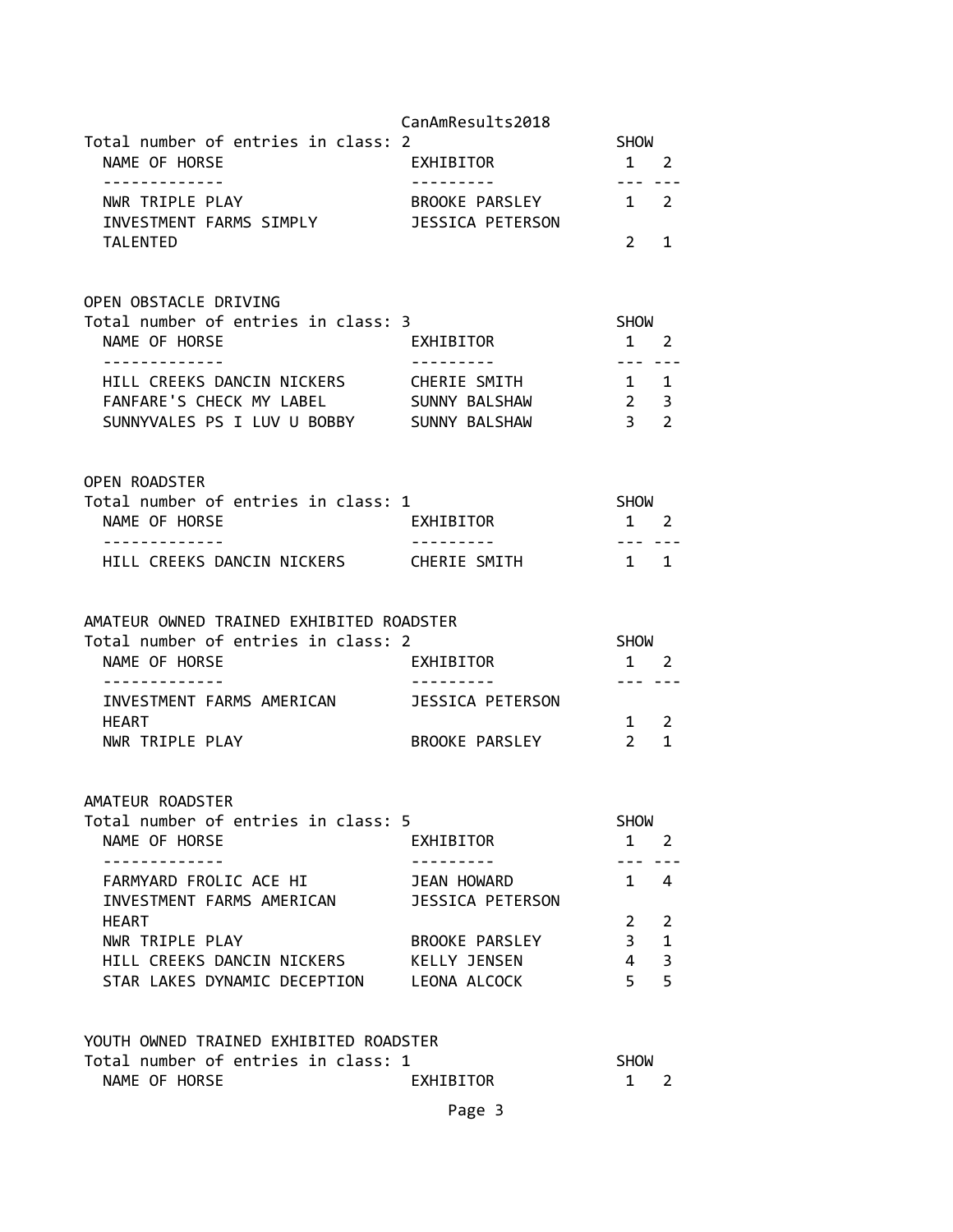| -----------                        | ---------        |  |
|------------------------------------|------------------|--|
| RFVFNGF<br><b>MAXTMIIM</b><br>./FM | Λ<br>RFN<br>⊶AN' |  |

YOUTH ROADSTER

| Total number of entries in class: 7 |                  | <b>SHOW</b>   |                         |  |
|-------------------------------------|------------------|---------------|-------------------------|--|
| NAME OF HORSE                       | EXHIBITOR        |               | $\mathcal{P}$           |  |
|                                     |                  |               |                         |  |
| THRS DARK DESIRE                    | SUNNY BALSHAW    |               | $\blacksquare$          |  |
| HILL CREEKS DANCIN NICKERS          | ALYSSA GOERTZEN  | $\mathcal{P}$ | $\overline{\mathbf{2}}$ |  |
| FARMYARD FROLIC ACE HI              | BRENNA HARDIN    | 3             | $\overline{\mathbf{3}}$ |  |
| STAR LAKES DYNAMIC DECEPTION        | ELIZABETH SCHULZ | 4             | $-5$                    |  |
| ABRIA'S SIGNATURE ANIMATION         | HANNAH KRUCHEK   | 5             | $\overline{4}$          |  |
| OAK BAY SALSAS REMARKABLE           | EMILY HALL       | 6             | $\overline{7}$          |  |
| SCOTT CREEK RIVER WIND              | MEGYN HALL       |               | 6                       |  |

| AMATEUR OWNED TRAINED EXHIBITED SENIOR MARE LEVEL 1 |                  |             |             |  |
|-----------------------------------------------------|------------------|-------------|-------------|--|
| Total number of entries in class: 1                 |                  | <b>SHOW</b> |             |  |
| NAME OF HORSE                                       | EXHIBITOR        |             | $1 \quad 2$ |  |
|                                                     |                  |             |             |  |
| INVESTMENT FARMS AMERICAN                           | JESSICA PETERSON |             |             |  |
| <b>HFART</b>                                        |                  | 1 1         |             |  |

#### AMATEUR OWNED TRAINED EXHIBITED SENIOR MARE LEVEL 2 Total number of entries in class: 1 SHOW

| TULAI NUMUCI UI CHLIICS IN LIASS. I |                | <b>JIIUW</b> |             |
|-------------------------------------|----------------|--------------|-------------|
| NAME OF HORSE                       | EXHIBITOR      |              | $1 \quad 2$ |
|                                     |                |              |             |
| LAZY RS MISS SASS A FRASS           | BAMBI ROYLANCE |              | $1 \quad 1$ |

#### AMATEUR SENIOR MARE LEVEL 1

| Total number of entries in class: 2        |                  | <b>SHOW</b> |  |
|--------------------------------------------|------------------|-------------|--|
| NAME OF HORSE                              | EXHIBITOR        |             |  |
|                                            |                  |             |  |
| INVESTMENT FARMS SIMPLY<br><b>TALENTED</b> | JESSICA PETERSON | $1 \quad 1$ |  |
| FIRST KNIGHTS PLATINUM<br><b>PRINCESS</b>  | LENA MCMURTRY    |             |  |

## AMATEUR SENIOR MARES LEVEL 2 Total number of entries in class: 1 SHOW NAME OF HORSE **EXHIBITOR** 1 2 ------------- --------- --- --- LAZY RS MISS SASS A FRASS BAMBI ROYLANCE 1 1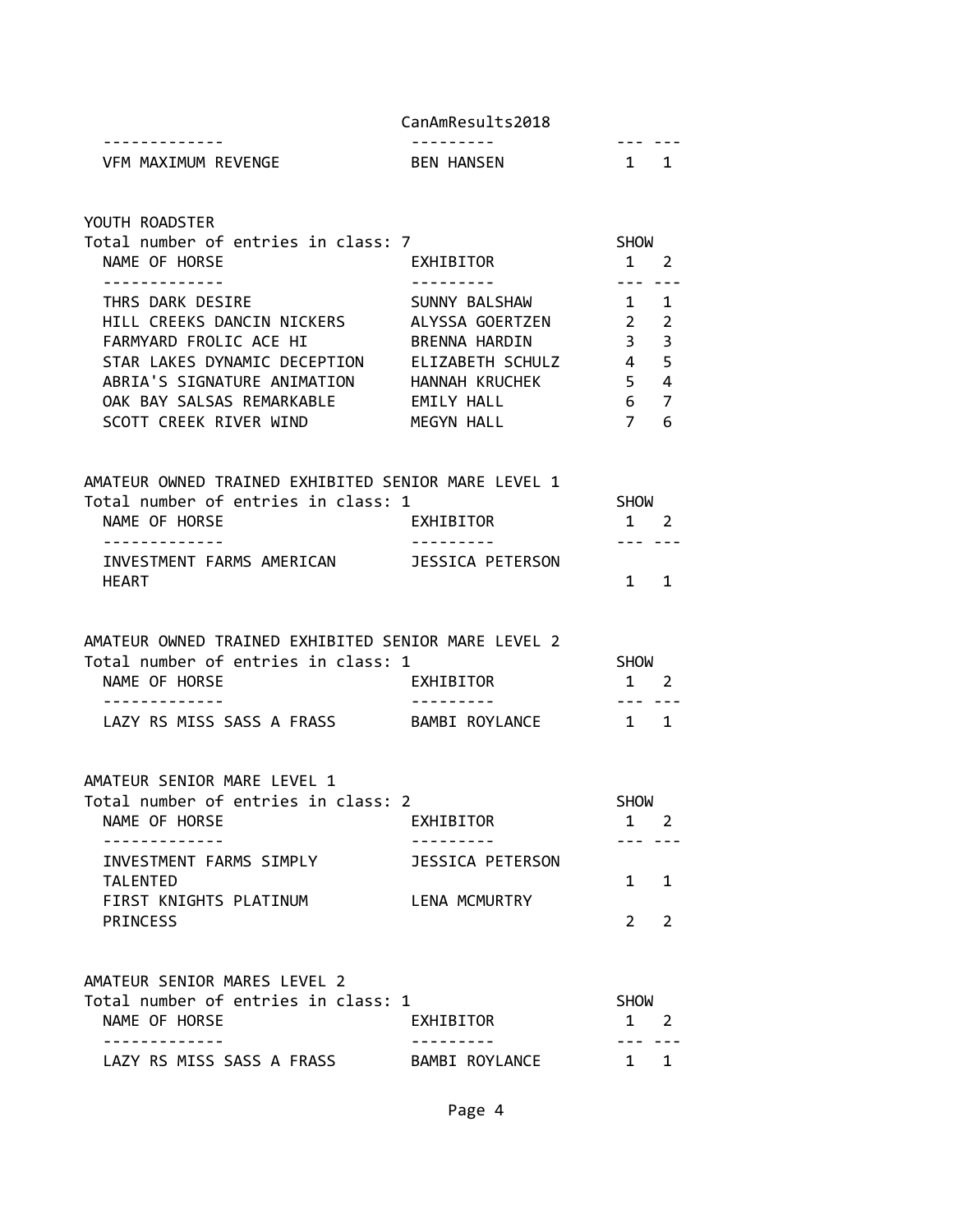| AMATEUR STOCK TYPE MARE<br>Total number of entries in class: 4<br>NAME OF HORSE<br>.                                    | EXHIBITOR               | <b>SHOW</b><br>1 2<br>$\frac{1}{2} \left( \frac{1}{2} \right) \left( \frac{1}{2} \right) \left( \frac{1}{2} \right) \left( \frac{1}{2} \right) \left( \frac{1}{2} \right) \left( \frac{1}{2} \right) \left( \frac{1}{2} \right) \left( \frac{1}{2} \right) \left( \frac{1}{2} \right) \left( \frac{1}{2} \right) \left( \frac{1}{2} \right) \left( \frac{1}{2} \right) \left( \frac{1}{2} \right) \left( \frac{1}{2} \right) \left( \frac{1}{2} \right) \left( \frac{1}{2} \right) \left( \frac$ |
|-------------------------------------------------------------------------------------------------------------------------|-------------------------|--------------------------------------------------------------------------------------------------------------------------------------------------------------------------------------------------------------------------------------------------------------------------------------------------------------------------------------------------------------------------------------------------------------------------------------------------------------------------------------------------|
| GALLERY ORIGINALS MISS CEE BEANES<br>PERPHECTION<br>RHMF GEMINIS TWINKLIN STAR JULIE HEMENWAY 2 1<br>LAZY RS SUPER STAR | BAMBI ROYLANCE          | $1 \quad 2$<br>3 <sup>3</sup>                                                                                                                                                                                                                                                                                                                                                                                                                                                                    |
| BOBKATS TAKE A CHANCE                                                                                                   | LEONA ALCOCK            | $4 \quad 4$                                                                                                                                                                                                                                                                                                                                                                                                                                                                                      |
| SENIOR MARES 28" & UNDER<br>Total number of entries in class: 0                                                         |                         |                                                                                                                                                                                                                                                                                                                                                                                                                                                                                                  |
| SENIOR MARES OVER 28" TO 30"<br>Total number of entries in class: 0                                                     |                         |                                                                                                                                                                                                                                                                                                                                                                                                                                                                                                  |
| SENIOR MARES OVER 30" TO 32"<br>Total number of entries in class: 3                                                     |                         | SHOW                                                                                                                                                                                                                                                                                                                                                                                                                                                                                             |
| NAME OF HORSE<br>. <u>.</u>                                                                                             | EXHIBITOR<br>---------- | $1 \quad 2$<br>. <b>.</b>                                                                                                                                                                                                                                                                                                                                                                                                                                                                        |
| VFM REDDY FOR REVENGE                                                                                                   | CHERIE SMITH            | $1 \quad 1$                                                                                                                                                                                                                                                                                                                                                                                                                                                                                      |
| RANSOMS BAY B SHADOW<br>LAZY RS MISS SASS A FRASS BAMBI ROYLANCE                                                        | JEAN HOWARD             | 2 <sub>2</sub><br>3 <sup>3</sup>                                                                                                                                                                                                                                                                                                                                                                                                                                                                 |
| SENIOR MARES OVER 32" TO 34"<br>Total number of entries in class: 2                                                     |                         | <b>SHOW</b>                                                                                                                                                                                                                                                                                                                                                                                                                                                                                      |
| NAME OF HORSE                                                                                                           | EXHIBITOR               | 1 2                                                                                                                                                                                                                                                                                                                                                                                                                                                                                              |
| INVESTMENT FARMS SIMPLY JESSICA PETERSON<br><b>TALENTED</b>                                                             |                         | --- ---<br>$1 \quad$<br>1                                                                                                                                                                                                                                                                                                                                                                                                                                                                        |
| FIRST KNIGHTS PLATINUM LENA MCMURTRY<br><b>PRINCESS</b>                                                                 |                         | 2<br>2                                                                                                                                                                                                                                                                                                                                                                                                                                                                                           |
| GRAND CHAMPION & RESERVE SENIOR MARE                                                                                    |                         |                                                                                                                                                                                                                                                                                                                                                                                                                                                                                                  |
| NAME OF HORSE                                                                                                           |                         | <b>SHOW</b><br>1<br>-2                                                                                                                                                                                                                                                                                                                                                                                                                                                                           |
| VFM REDDY FOR REVENGE<br>INVESTMENT FARMS SIMPLY                                                                        |                         | --- ---<br>G.                                                                                                                                                                                                                                                                                                                                                                                                                                                                                    |
| <b>TALENTED</b><br>FIRST KNIGHTS PLATINUM                                                                               |                         | G<br>R.                                                                                                                                                                                                                                                                                                                                                                                                                                                                                          |
| <b>PRINCESS</b>                                                                                                         |                         | R                                                                                                                                                                                                                                                                                                                                                                                                                                                                                                |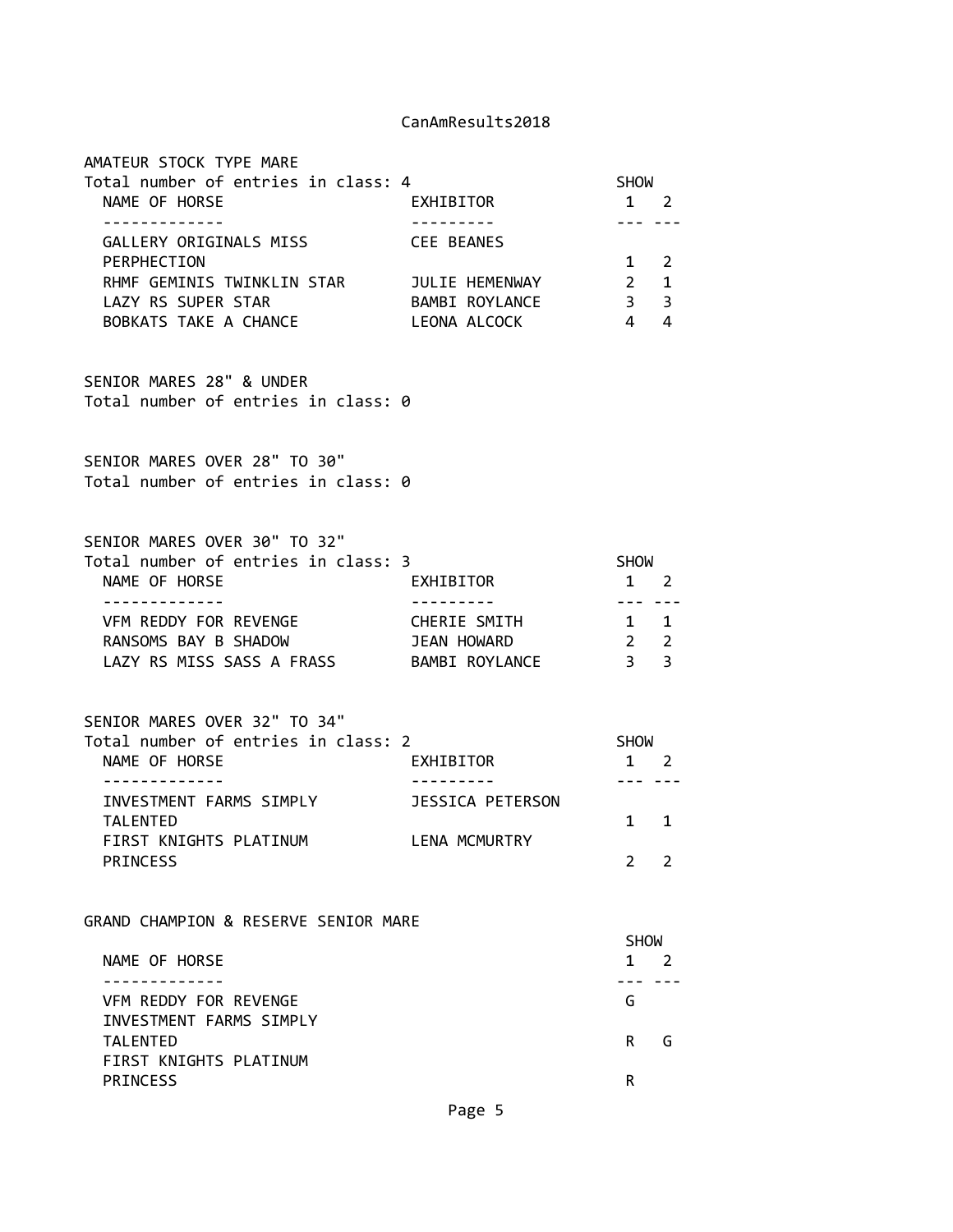| STOCK TYPE MARE                                                                               |                                                      |                                                                                                                                                                                                                                                                                                                                                                                                                                                                                           |                |
|-----------------------------------------------------------------------------------------------|------------------------------------------------------|-------------------------------------------------------------------------------------------------------------------------------------------------------------------------------------------------------------------------------------------------------------------------------------------------------------------------------------------------------------------------------------------------------------------------------------------------------------------------------------------|----------------|
| Total number of entries in class: 8<br>NAME OF HORSE                                          | EXHIBITOR                                            | SHOW<br>$1 \quad 2$                                                                                                                                                                                                                                                                                                                                                                                                                                                                       |                |
| -------------                                                                                 | ----------                                           | . <b>.</b>                                                                                                                                                                                                                                                                                                                                                                                                                                                                                |                |
| TJ MAKE MINE SUGAR COATED TAYLOR JOSIASSEN 1 1<br>GALLERY ORIGINALS MISS                      | <b>CEE BEANES</b>                                    |                                                                                                                                                                                                                                                                                                                                                                                                                                                                                           |                |
| PERPHECTION                                                                                   |                                                      | 2                                                                                                                                                                                                                                                                                                                                                                                                                                                                                         | 3              |
| RHMF GEMINIS TWINKLIN STAR JULIE HEMENWAY                                                     |                                                      | 3 <sup>7</sup>                                                                                                                                                                                                                                                                                                                                                                                                                                                                            | $\overline{2}$ |
| SAMIS DEJA VU                                                                                 | LISA PICHLER                                         | $\overline{4}$                                                                                                                                                                                                                                                                                                                                                                                                                                                                            | 6              |
| RANSOMS LIGHTENING STARBURST JEAN HOWARD                                                      |                                                      | 5 <sup>5</sup>                                                                                                                                                                                                                                                                                                                                                                                                                                                                            | 4              |
| DUNDEE PROUD BAY B CAKES BRENNA HARDIN 6                                                      |                                                      |                                                                                                                                                                                                                                                                                                                                                                                                                                                                                           | 8              |
| LAZY RS SUPER STAR                                                                            | BAMBI ROYLANCE                                       | $7^{\circ}$                                                                                                                                                                                                                                                                                                                                                                                                                                                                               | $\overline{7}$ |
| BOBKATS TAKE A CHANCE LEONA ALCOCK                                                            |                                                      | 8 <sup>1</sup>                                                                                                                                                                                                                                                                                                                                                                                                                                                                            | 5              |
| YOUTH 13 & OLDER EXHIBITING SENIOR MARE                                                       |                                                      |                                                                                                                                                                                                                                                                                                                                                                                                                                                                                           |                |
| Total number of entries in class: 1                                                           |                                                      | SHOW                                                                                                                                                                                                                                                                                                                                                                                                                                                                                      |                |
| NAME OF HORSE                                                                                 | EXHIBITOR                                            | $1 \quad 2$                                                                                                                                                                                                                                                                                                                                                                                                                                                                               |                |
| <u> - - - - - - - - - - - - -</u><br>RANSOMS BAY B SHADOW                                     | . <u>.</u><br>SUNNY BALSHAW                          | --------<br>$1 \quad 1$                                                                                                                                                                                                                                                                                                                                                                                                                                                                   |                |
|                                                                                               |                                                      |                                                                                                                                                                                                                                                                                                                                                                                                                                                                                           |                |
| YOUTH 8-12 EXHIBITING SENIOR MARE                                                             |                                                      |                                                                                                                                                                                                                                                                                                                                                                                                                                                                                           |                |
| Total number of entries in class: 1                                                           |                                                      | SHOW                                                                                                                                                                                                                                                                                                                                                                                                                                                                                      |                |
| NAME OF HORSE<br>.                                                                            | <b>EXHIBITOR</b><br>__________                       | $1 \quad 2$<br>$\frac{1}{2} \left( \frac{1}{2} \right) \left( \frac{1}{2} \right) \left( \frac{1}{2} \right) \left( \frac{1}{2} \right) \left( \frac{1}{2} \right) \left( \frac{1}{2} \right) \left( \frac{1}{2} \right) \left( \frac{1}{2} \right) \left( \frac{1}{2} \right) \left( \frac{1}{2} \right) \left( \frac{1}{2} \right) \left( \frac{1}{2} \right) \left( \frac{1}{2} \right) \left( \frac{1}{2} \right) \left( \frac{1}{2} \right) \left( \frac{1}{2} \right) \left( \frac$ |                |
| RANSOMS BAY B SHADOW                                                                          | <b>GWEN CRONIN</b>                                   | $1 \quad 1$                                                                                                                                                                                                                                                                                                                                                                                                                                                                               |                |
| YOUTH 7 & UNDER EXHIBITING SENIOR MARE                                                        |                                                      |                                                                                                                                                                                                                                                                                                                                                                                                                                                                                           |                |
| Total number of entries in class: 2                                                           |                                                      | SHOW                                                                                                                                                                                                                                                                                                                                                                                                                                                                                      |                |
| NAME OF HORSE                                                                                 | EXHIBITOR                                            | $1 \quad 2$                                                                                                                                                                                                                                                                                                                                                                                                                                                                               |                |
| -------------<br>RANSOMS BAY B SHADOW                                                         | <u> - - - - - - - - - - -</u><br>MEADOW VANDEPOL 1 2 | $\frac{1}{2} \left( \frac{1}{2} \right) \left( \frac{1}{2} \right) \left( \frac{1}{2} \right) \left( \frac{1}{2} \right) \left( \frac{1}{2} \right) \left( \frac{1}{2} \right) \left( \frac{1}{2} \right) \left( \frac{1}{2} \right) \left( \frac{1}{2} \right) \left( \frac{1}{2} \right) \left( \frac{1}{2} \right) \left( \frac{1}{2} \right) \left( \frac{1}{2} \right) \left( \frac{1}{2} \right) \left( \frac{1}{2} \right) \left( \frac{1}{2} \right) \left( \frac$                |                |
| VINTAGE FARMS MADISON BEY                                                                     | ASPEN RUEGGER                                        | $\overline{2}$                                                                                                                                                                                                                                                                                                                                                                                                                                                                            | $\mathbf{1}$   |
|                                                                                               |                                                      |                                                                                                                                                                                                                                                                                                                                                                                                                                                                                           |                |
| YOUTH OWNED TRAINED EXHIBITED CLASSIC PLEASURE DRIVING<br>Total number of entries in class: 1 |                                                      | <b>SHOW</b>                                                                                                                                                                                                                                                                                                                                                                                                                                                                               |                |
| NAME OF HORSE                                                                                 | EXHIBITOR                                            | $1 \quad 2$                                                                                                                                                                                                                                                                                                                                                                                                                                                                               |                |
| VFM MAXIMUM REVENGE                                                                           | BEN HANSEN                                           | $1 \quad 1$                                                                                                                                                                                                                                                                                                                                                                                                                                                                               |                |
|                                                                                               |                                                      |                                                                                                                                                                                                                                                                                                                                                                                                                                                                                           |                |

YOUTH CLASSIC PLEASURE DRIVING 13-18 Total number of entries in class: 4 SHOW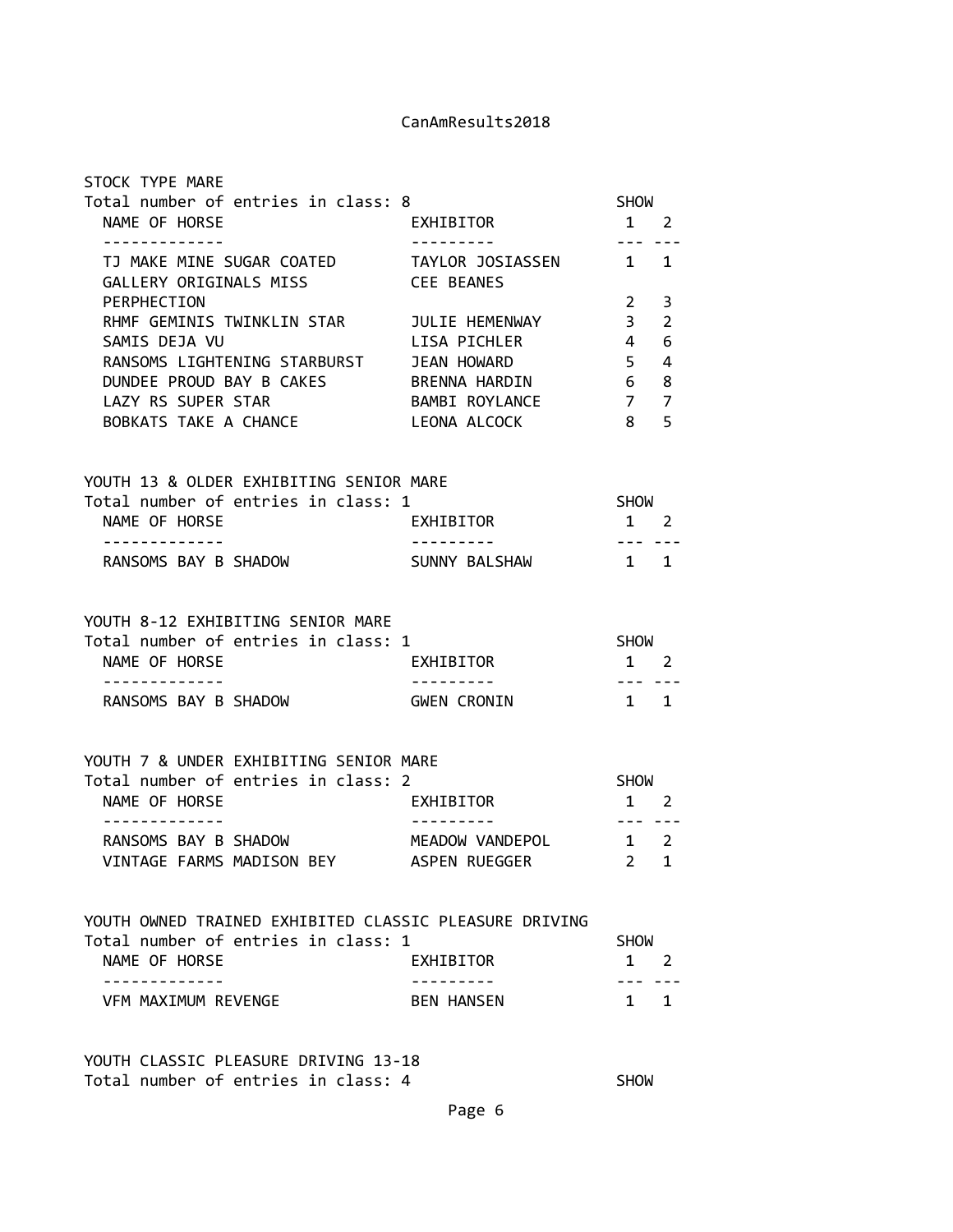| NAME OF HORSE<br>- - - - - - - - - - - - -                     | CanAmResults2018<br>EXHIBITOR |                         | 1 2<br>$\frac{1}{2}$      |   |
|----------------------------------------------------------------|-------------------------------|-------------------------|---------------------------|---|
| BONSAI RUN AND DON'T LOOK BACK ALYSSA GOERTZEN 1 2             |                               |                         |                           |   |
| ABRIA'S SIGNATURE ANIMATION HANNAH KRUCHEK 2 1                 |                               |                         |                           |   |
| FARMYARD FROLIC ACE HI BRENNA HARDIN                           |                               | $3 \quad 4$             |                           |   |
| VINTAGE FARMS CLASSIC TOUCH ANNA MCCARTHY                      |                               | 4 <sup>3</sup>          |                           |   |
| YOUTH CLASSIC PLEASURE DRIVING 12 & UNDER                      |                               |                         |                           |   |
| Total number of entries in class: 5                            |                               | SHOW                    |                           |   |
| NAME OF HORSE<br>. <u>.</u> .                                  | <b>EXHIBITOR</b>              | $1 \quad 2$<br>---- --- |                           |   |
| VFM MAXIMUM REVENGE                                            | <b>BEN HANSEN</b>             | $1 \quad 2$             |                           |   |
| FARMYARD FROLIC ACE HI GWEN CRONIN                             |                               | $2 \quad 4$             |                           |   |
| SUNNYVALES PS I LUV U BOBBY ELIZABETH SCHULZ                   |                               | 3 <sup>3</sup>          |                           |   |
| OAK BAY SALSAS REMARKABLE EMILY HALL                           |                               | 4 5                     |                           |   |
| BONSAI RUN AND DON'T LOOK BACK REBECCA GOERTZEN 5 1            |                               |                         |                           |   |
| AMATEUR OWNED TRAINED EXHIBITED CLASSIC PLEASURE DRIVING       |                               |                         |                           |   |
| Total number of entries in class: 3                            |                               | SHOW                    |                           |   |
| NAME OF HORSE<br>-------------                                 | EXHIBITOR<br>----------       | $1 \quad 2$             | $- - - - - - - -$         |   |
| INVESTMENT FARMS AMERICAN JESSICA PETERSON                     |                               |                         |                           |   |
| HEART                                                          |                               |                         | $1 \quad 1$               |   |
| SAN SUJOS MIDNIGHT ECLIPSE LENA MCMURTRY<br>LAZY RS SUPER STAR | BAMBI ROYLANCE                | $3 \quad 2$             | $2 \quad 3$               |   |
|                                                                |                               |                         |                           |   |
| AMATEUR CLASSIC PLEASURE DRIVING LEVEL 1                       |                               |                         |                           |   |
| Total number of entries in class: 4                            |                               | SHOW                    |                           |   |
| NAME OF HORSE<br>-------------                                 | EXHIBITOR<br>----------       | $1 \quad 2$             | --- ---                   |   |
| GALLERY ORIGINALS MISS CEE BEANES                              |                               |                         |                           |   |
| PERPHECTION                                                    |                               | $\mathbf{1}$            | 1                         |   |
| FARMYARD FROLIC ACE HI                                         | JEAN HOWARD                   | $2^{\circ}$             | $\overline{2}$            | 4 |
| SAN SUJOS MIDNIGHT ECLIPSE                                     | LENA MCMURTRY                 | 3 <sup>7</sup>          | $\overline{3}$            |   |
| BOBKATS TAKE A CHANCE                                          | LEONA ALCOCK                  | 4                       |                           |   |
| AMATEUR CLASSIC PLEASURE DRIVING LEVEL 2                       |                               |                         |                           |   |
| Total number of entries in class: 2                            |                               | SHOW                    |                           |   |
| NAME OF HORSE<br>. <u>.</u>                                    | EXHIBITOR                     |                         | $1 \quad 2$<br>. <u>.</u> |   |
| INVESTMENT FARMS AMERICAN                                      | JESSICA PETERSON              |                         |                           |   |
| HEART                                                          |                               |                         | 1 1                       |   |
| LAZY RS SUPER STAR                                             | BAMBI ROYLANCE                | $2 \sqrt{2}$            | $\overline{2}$            |   |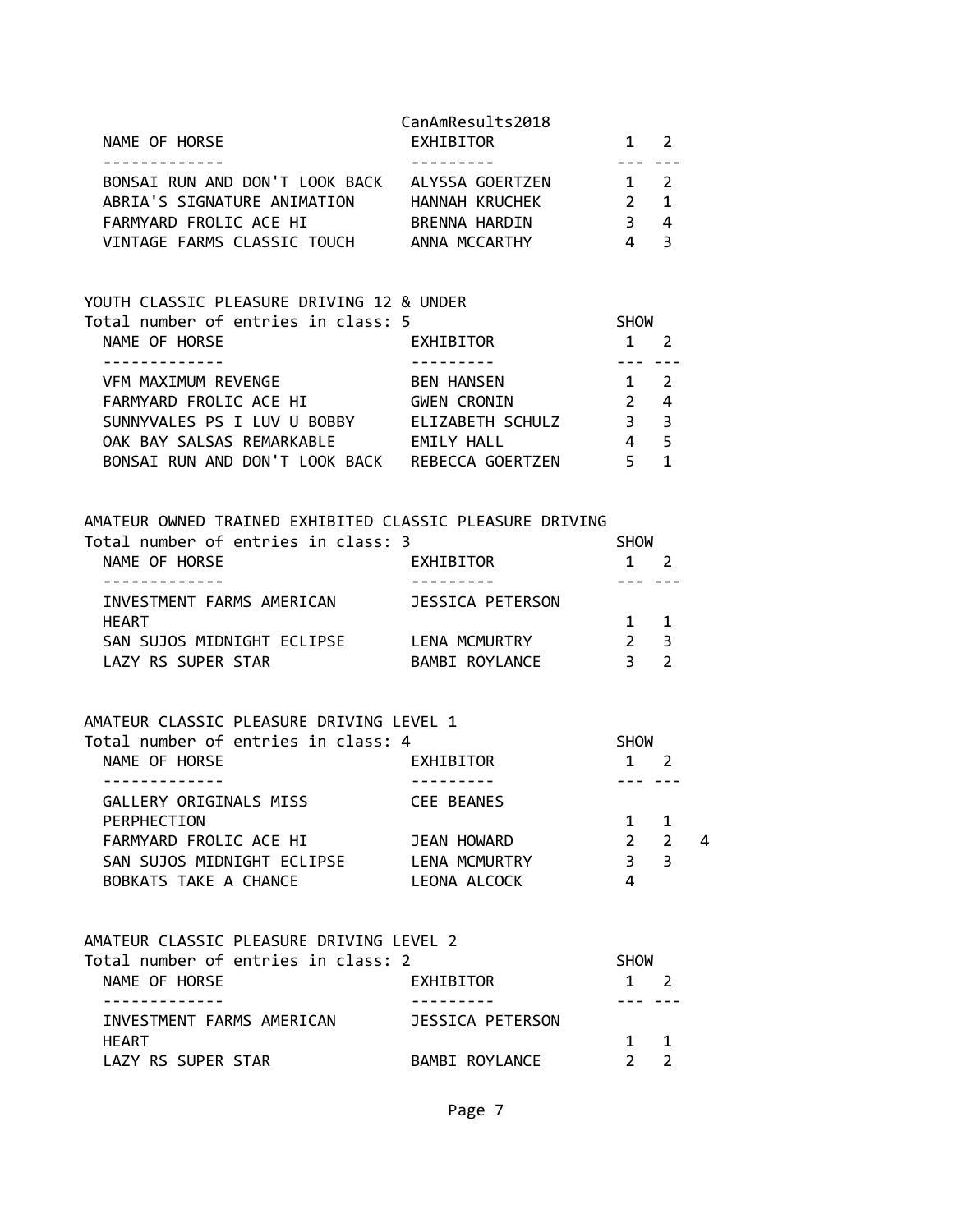| YOUTH PLEASURE DRIVING 7 & UNDER<br>Total number of entries in class: 2<br>NAME OF HORSE<br>-------------                                                                                                                                                                 | EXHIBITOR<br>----------                                                     | <b>SHOW</b><br>$1 \quad 2$                                                    |                          |
|---------------------------------------------------------------------------------------------------------------------------------------------------------------------------------------------------------------------------------------------------------------------------|-----------------------------------------------------------------------------|-------------------------------------------------------------------------------|--------------------------|
| MS WISHNWELLS JUSTIN ECLIPSE ASPEN RUEGGER 1 1<br>FANFARE'S CHECK MY LABEL MEADOW VANDEPOL 2 2                                                                                                                                                                            |                                                                             |                                                                               |                          |
| SPECIAL NEEDS DRIVING<br>Total number of entries in class: 2<br>NAME OF HORSE<br>-------------                                                                                                                                                                            | EXHIBITOR                                                                   | SHOW<br>$1 \quad 2$<br>.                                                      |                          |
| VINTAGE FARMS CLASSIC TOUCH ANNA MCCARTHY 1 2<br>FANFARE'S CHECK MY LABEL GWEN CRONIN                                                                                                                                                                                     |                                                                             | 2 1                                                                           |                          |
| YOUTH VERSATILITY 13 & OLDER<br>Total number of entries in class: 4<br>NAME OF HORSE<br>.                                                                                                                                                                                 | <b>EXHIBITOR</b>                                                            | SHOW<br>$1 \quad 2$<br>---- ---                                               |                          |
| HILL CREEKS DANCIN NICKERS ALYSSA GOERTZEN 1 2<br>ABRIA'S SIGNATURE ANIMATION HANNAH KRUCHEK<br>FARMYARD FROLIC ACE HI                                                                                                                                                    | BRENNA HARDIN                                                               | $2 \t 1$<br>$\overline{\mathbf{3}}$                                           | 3                        |
|                                                                                                                                                                                                                                                                           |                                                                             |                                                                               |                          |
| SOLID-COLOR MARES                                                                                                                                                                                                                                                         |                                                                             |                                                                               |                          |
| Total number of entries in class: 8<br>NAME OF HORSE                                                                                                                                                                                                                      | EXHIBITOR                                                                   | SHOW<br>$1 \quad 2$                                                           |                          |
| -------------<br>TJ MAKE MINE SUGAR COATED TAYLOR JOSIASSEN 1 1<br>VFM REDDY FOR REVENGE<br>VINTAGE FARMS MADISON BEY<br>SCOTT CREEK CARAMEL COMMOTION JOANNE ROSS<br>RANSOMS BAY B SHADOW<br>BA B OS ANDROMEDA BY ENDEAVOR ELIZABETH SCHULZ 6 6<br>BOBKATS TAKE A CHANCE | ----------<br>CHERIE SMITH<br>ASPEN RUEGGER<br>JEAN HOWARD<br>BRENNA HARDIN | $2 \quad 4$<br>$3 \quad 3$<br>$\overline{4}$<br>5 <sup>5</sup><br>$7^{\circ}$ | $\overline{2}$<br>5<br>7 |
| MULTI-COLOR MARES<br>Total number of entries in class: 8<br>NAME OF HORSE                                                                                                                                                                                                 | EXHIBITOR                                                                   | <b>SHOW</b><br>$\mathbf{1}$                                                   | $\overline{2}$           |
| ------------<br>RHMF GEMINIS TWINKLIN STAR JULIE HEMENWAY                                                                                                                                                                                                                 |                                                                             | --- ---<br>$1 \quad$                                                          | 5                        |
| GALLERY ORIGINALS MISS<br>PERPHECTION<br>HUNTERBERRY HILL IMPRESSIVE KATIE HANSEN                                                                                                                                                                                         | <b>CEE BEANES</b>                                                           | $\overline{2}$                                                                | 3                        |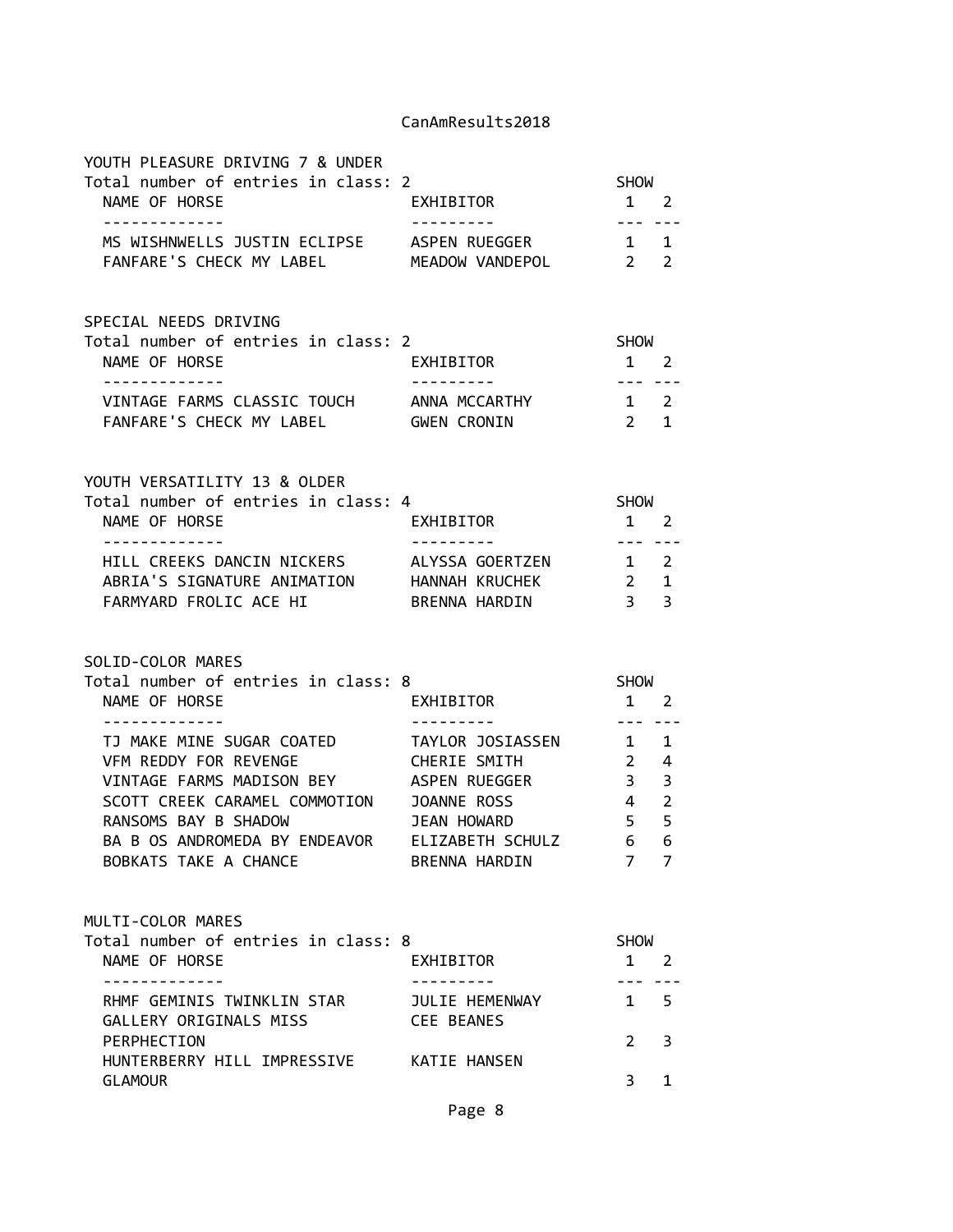|                                                                                                       | CanAmResults2018       |                            |                |
|-------------------------------------------------------------------------------------------------------|------------------------|----------------------------|----------------|
| VINTAGE FARMS DANCING ON AIR                                                                          | KATIE HANSEN           | 4                          | 7              |
| RANSOMS LIGHTENING STARBURST JEAN HOWARD                                                              |                        | 5 <sup>5</sup>             | 6              |
| TJ TAKE MY BREATH AWAY TAYLOR JOSIASSEN 6 4                                                           |                        |                            |                |
| DUNDEE PROUD BAY B CAKES BRENNA HARDIN                                                                |                        | $\overline{7}$             | 8              |
| DOUBLE TREBLE SHIRLEY A MEMORY SHERI DINGMON                                                          |                        | 8 <sup>8</sup>             | $\overline{2}$ |
| AMATEUR OWNED TRAINED EXHIBITED JUNIOR MARE LEVEL 1                                                   |                        |                            |                |
| Total number of entries in class: 2                                                                   |                        | SHOW                       |                |
| NAME OF HORSE                                                                                         | EXHIBITOR              | $1 \quad 2$                |                |
| -------------<br>FLYIN GS ASSURED ANIMATION TRACY GUTSCHER 1 1                                        |                        | -------                    |                |
| DOUBLE TREBLE SHIRLEY A MEMORY SHERI DINGMON                                                          |                        | $2 \t 2$                   |                |
| AMATEUR OWNED TRAINED EXHIBITED JUNIOR MARE LEVEL 2                                                   |                        |                            |                |
| Total number of entries in class: 1                                                                   |                        | SHOW                       |                |
| NAME OF HORSE                                                                                         | EXHIBITOR              | $1 \quad 2$                |                |
| --------------<br>SCOTT CREEK CARAMEL COMMOTION JOANNE ROSS                                           | ----------             | $1 \quad 1$                |                |
| AMATEUR JUNIOR MARES LEVEL 1<br>Total number of entries in class: 3<br>NAME OF HORSE<br>------------- | EXHIBITOR<br>--------- | <b>SHOW</b><br>$1 \quad 2$ |                |
| FLYIN GS ASSURED FAIRYTALE TRACY GUTSCHER 1 1<br>MOUNTAIN MEADOWS BAYLESS                             | <b>JEAN HOWARD</b>     |                            |                |
| <b>BEAUTY</b>                                                                                         |                        | $\overline{2}$             | 3              |
| DOUBLE TREBLE SHIRLEY A MEMORY SHERI DINGMON                                                          |                        | 3 <sup>7</sup>             | $\overline{2}$ |
| AMATEUR JUNIOR MARES LEVEL 2<br>Total number of entries in class: 1<br>NAME OF HORSE                  | EXHIBITOR              | <b>SHOW</b><br>1           | 2              |
|                                                                                                       |                        |                            |                |
| SCOTT CREEK MONARCH APPLIQUE JOANNE ROSS                                                              |                        |                            | $1 \quad 1$    |
| GRAND CHAMPION & RESERVE AMATEUR MARE                                                                 |                        |                            |                |
|                                                                                                       |                        | <b>SHOW</b>                |                |
| NAME OF HORSE                                                                                         |                        |                            | $1 \quad 2$    |
| INVESTMENT FARMS SIMPLY                                                                               |                        |                            |                |
| <b>TALENTED</b>                                                                                       |                        | G                          |                |
| FLYIN GS ASSURED ANIMATION                                                                            |                        | R                          | G              |
| FLYIN GS ASSURED FAIRYTALE<br>SCOTT CREEK CARAMEL COMMOTION                                           |                        |                            | R              |
|                                                                                                       |                        |                            |                |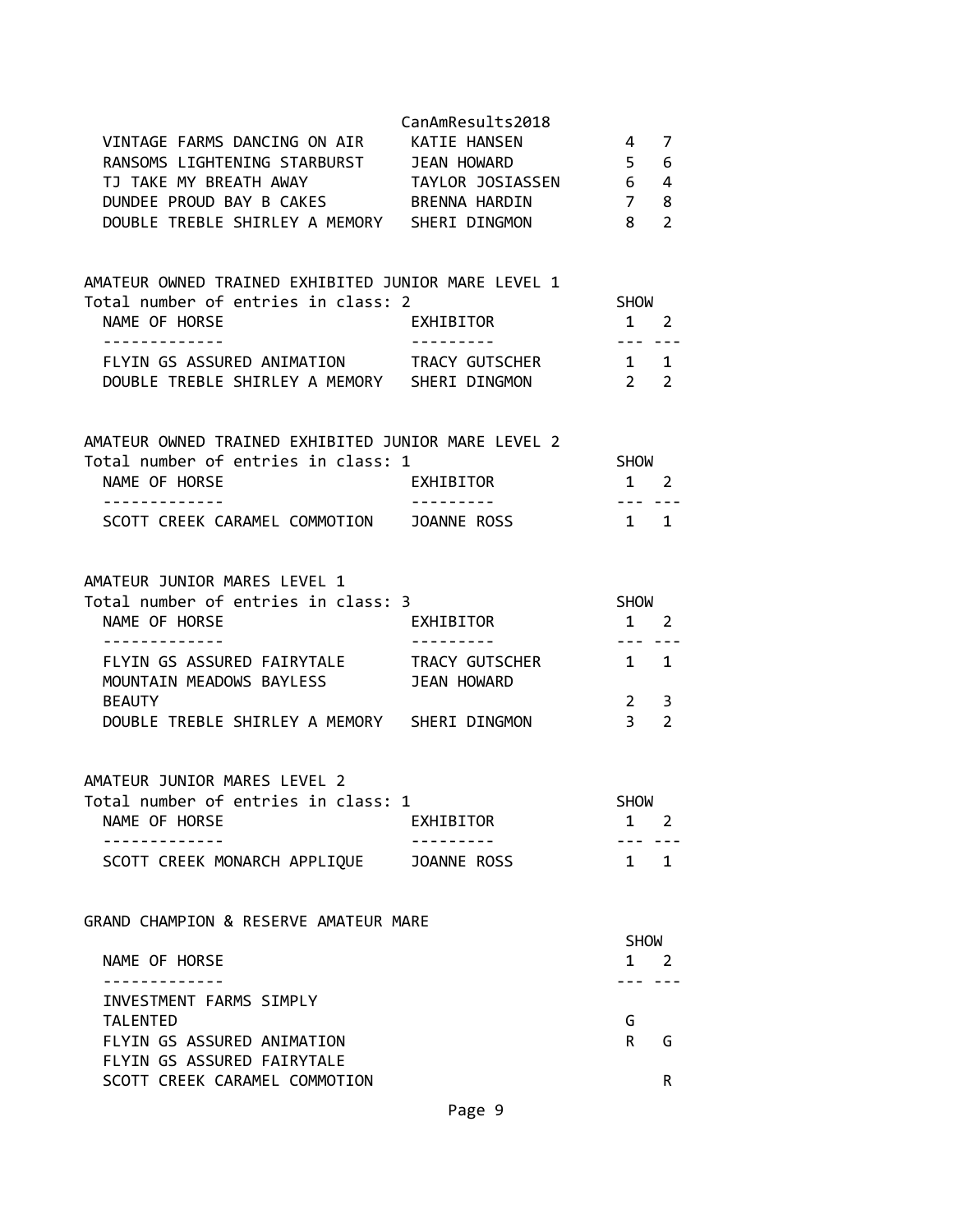COUNTRY PLEASURE DRIVING STALLIONS Total number of entries in class: 0

| OPEN COUNTRY PLEASURE DRIVING OVER 32" - 34" |                  |               |               |  |
|----------------------------------------------|------------------|---------------|---------------|--|
| Total number of entries in class: 7          |                  | <b>SHOW</b>   |               |  |
| NAME OF HORSE                                | EXHIBITOR        |               |               |  |
|                                              |                  |               |               |  |
| TJ ICE ON FIRE                               | TAYLOR JOSIASSEN | 1             |               |  |
| HILL CREEKS DANCIN NICKERS                   | CHERIE SMITH     | $\mathcal{P}$ | 4             |  |
| NWR TRIPLE PLAY                              | BROOKE PARSLEY   | 3             | $\mathcal{P}$ |  |
| RIVENBURGHS DANA REEVE                       | KATHY L HOWARD   |               | 6             |  |
| INVESTMENT FARMS SIMPLY                      | JESSICA PETERSON |               |               |  |
| <b>TALENTED</b>                              |                  | 5.            | 3             |  |
| VINTAGE FARMS DANCING ON AIR                 | KATIE HANSEN     | 6             |               |  |
| STAR LAKES DYNAMIC DECEPTION                 | LEONA ALCOCK     |               | 5             |  |
|                                              |                  |               |               |  |

# LADIES COUNTRY PLEASURE DRIVING

| Total number of entries in class: 6 |                  | <b>SHOW</b> |                         |  |
|-------------------------------------|------------------|-------------|-------------------------|--|
| NAME OF HORSE                       | EXHIBITOR        |             | 2                       |  |
|                                     |                  |             |                         |  |
| TJ ICE ON FIRE                      | TAYLOR JOSIASSEN |             | $\overline{1}$          |  |
| NWR TRIPLE PLAY                     | BROOKE PARSLEY   |             | $\overline{2}$          |  |
| HILL CREEKS DANCIN NICKERS          | CHERIE SMITH     | 3           | $\overline{\mathbf{3}}$ |  |
| RIVENBURGHS DANA REEVE              | KATHY L HOWARD   | 4           | 4                       |  |
| VINTAGE FARMS DANCING ON AIR        | KATIE HANSEN     |             | - 5                     |  |
| STAR LAKES DYNAMIC DECEPTION        | LEONA ALCOCK     |             | 6                       |  |

#### GENTLEMENS COUNTRY PLEASURE DRIVING

| Total number of entries in class: 1 |              | <b>SHOW</b> |  |
|-------------------------------------|--------------|-------------|--|
| NAME OF HORSE                       | EXHIBITOR    | $1 \quad 2$ |  |
|                                     |              |             |  |
| HILL CREEKS DANCIN NICKERS          | KELLY JENSEN | 1 1         |  |

#### VERSATILITY

Total number of entries in class: 0

| NWMHC YEARLING MARE HALTER FUTURITY |              |             |             |
|-------------------------------------|--------------|-------------|-------------|
| Total number of entries in class: 3 |              | <b>SHOW</b> |             |
| NAME OF HORSE                       | EXHIBITOR    |             | $1 \quad 2$ |
|                                     |              |             |             |
| HUNTERBERRY HILL IMPRESSIVE         | KATIE HANSEN |             |             |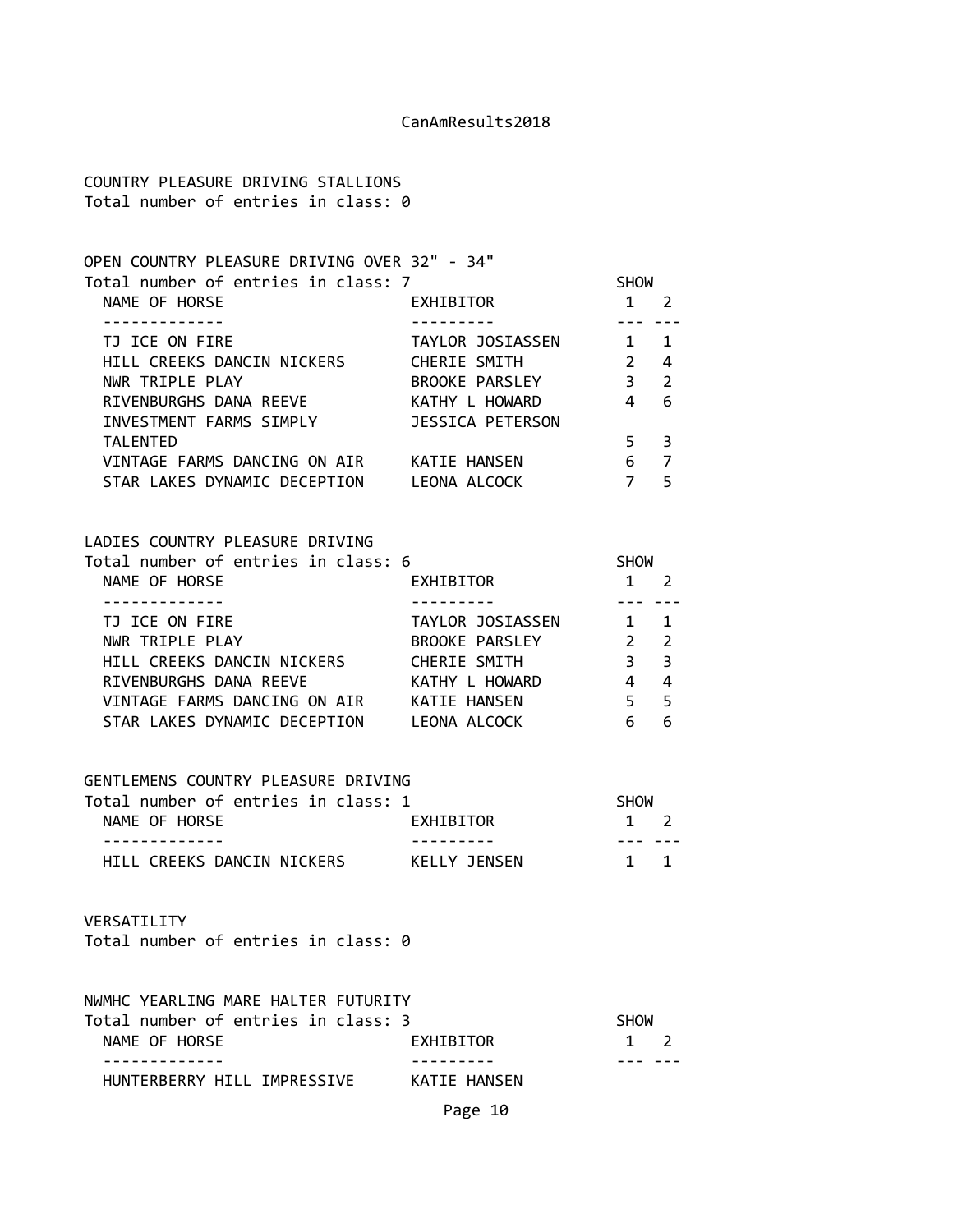|                                                                                                                                            | CanAmResults2018                       |                                                      |                     |
|--------------------------------------------------------------------------------------------------------------------------------------------|----------------------------------------|------------------------------------------------------|---------------------|
| <b>GLAMOUR</b><br>TJ TAKE MY BREATH AWAY                                                                                                   | TAYLOR JOSIASSEN                       | $\mathbf{1}$<br>$2^{\circ}$                          | 1<br>$\overline{2}$ |
| MOUNTAIN MEADOWS BAYLESS<br><b>BEAUTY</b>                                                                                                  | JEAN HOWARD                            | $3^{\circ}$                                          | 3                   |
| TWO YEAR OLD MARES 29" & UNDER<br>Total number of entries in class: 0                                                                      |                                        |                                                      |                     |
| TWO YEAR OLD MARES OVER 29" TO 31"<br>Total number of entries in class: 0                                                                  |                                        |                                                      |                     |
| TWO YEAR OLD MARES OVER 31" TO 33"<br>Total number of entries in class: 1<br>NAME OF HORSE<br>DOUBLE TREBLE SHIRLEY A MEMORY SHERI DINGMON | EXHIBITOR                              | <b>SHOW</b><br>$1 \quad 2$<br>$- - -$<br>$1 \quad 1$ |                     |
| YEARLING MARES 28" & UNDER<br>Total number of entries in class: 1<br>NAME OF HORSE<br>. <u>- - - - - - - - - - -</u> -                     | EXHIBITOR<br>. <u>.</u>                | <b>SHOW</b><br>1 2<br>--- ---                        |                     |
| FLYIN GS ASSURED FAIRYTALE TRACY GUTSCHER                                                                                                  |                                        | 1 1                                                  |                     |
| YEARLING MARES OVER 28" TO 30"<br>Total number of entries in class: 1<br>NAME OF HORSE<br>SCOTT CREEK CARAMEL COMMOTION JOANNE ROSS        | EXHIBITOR                              | <b>SHOW</b><br>$1 \quad 2$<br>$- - -$<br>$1 \quad 1$ |                     |
| YEARLING MARES OVER 30" TO 32"<br>Total number of entries in class: 5<br>NAME OF HORSE                                                     | EXHIBITOR                              | <b>SHOW</b><br>$1\quad 2$                            |                     |
| HUNTERBERRY HILL IMPRESSIVE<br><b>GLAMOUR</b>                                                                                              | <b>KATIE HANSEN</b>                    | $1 \quad$                                            | 1                   |
| FLYIN GS ASSURED ANIMATION                                                                                                                 | TRACY GUTSCHER                         | $2^{\circ}$                                          | $\overline{2}$      |
| SCOTT CREEK MONARCH APPLIQUE                                                                                                               | JOANNE ROSS                            | 3 <sup>7</sup>                                       | 4                   |
| TJ TAKE MY BREATH AWAY<br>MOUNTAIN MEADOWS BAYLESS                                                                                         | TAYLOR JOSIASSEN<br><b>JEAN HOWARD</b> | $\overline{4}$                                       | 3                   |
| <b>BEAUTY</b>                                                                                                                              |                                        | 5                                                    | 5                   |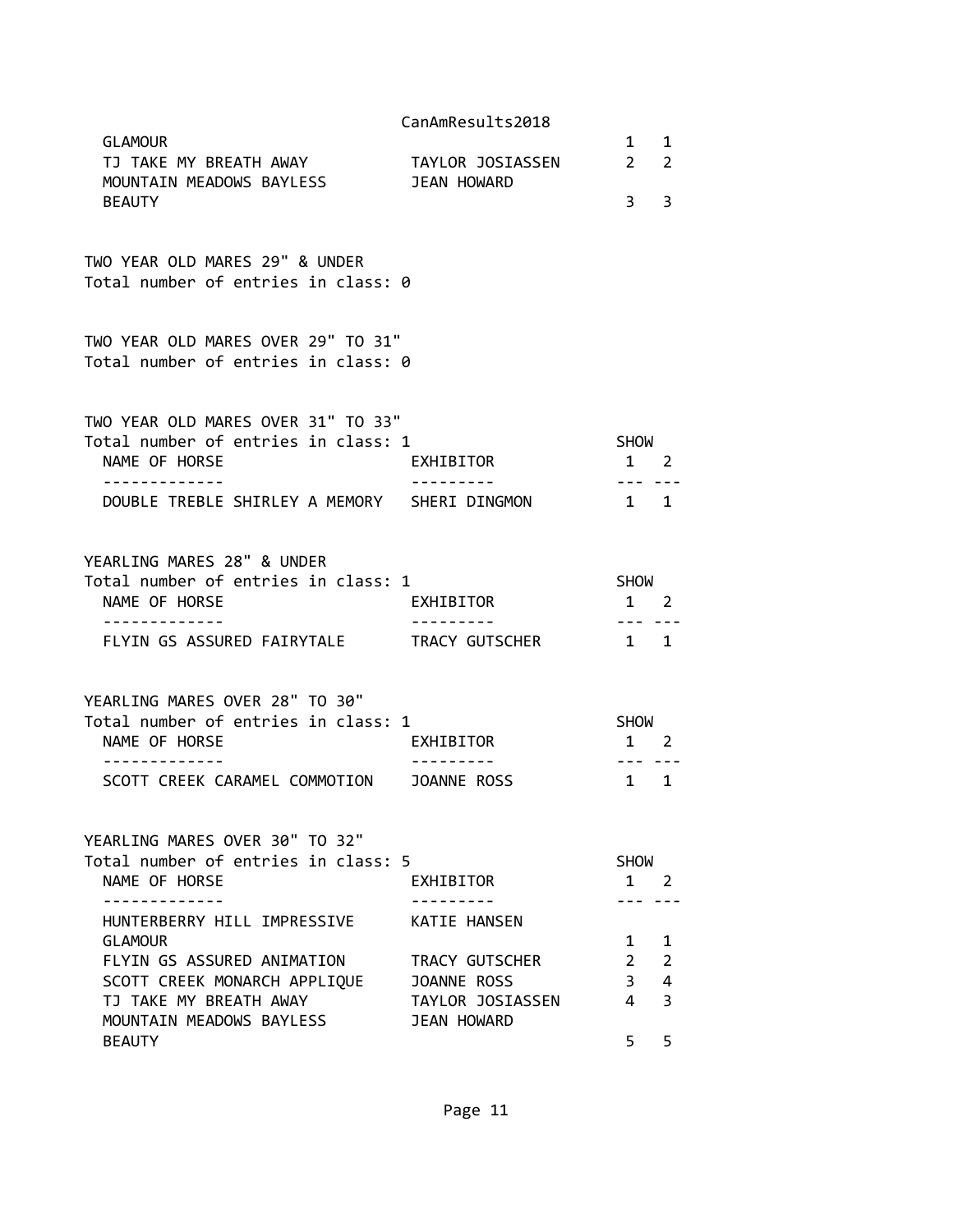WEANLING MARES Total number of entries in class: 0

GRAND CHAMPION & RESERVE JUNIOR MARE

|                               | <b>SHOW</b> |   |  |
|-------------------------------|-------------|---|--|
| NAME OF HORSE                 |             |   |  |
|                               |             |   |  |
| HUNTERBERRY HILL IMPRESSIVE   |             |   |  |
| <b>GLAMOUR</b>                | G           | G |  |
| FLYIN GS ASSURED ANIMATION    | R           | R |  |
| FLYIN GS ASSURED FAIRYTALE    |             |   |  |
| SCOTT CREEK CARAMEL COMMOTION |             |   |  |

CLASSIC PLEASURE DRIVING STALLIONS Total number of entries in class: 0

| OPEN CLASSIC PLEASURE DRIVING OVER 32" TO 34" |                         |             |               |  |
|-----------------------------------------------|-------------------------|-------------|---------------|--|
| Total number of entries in class: 6           |                         | <b>SHOW</b> |               |  |
| NAME OF HORSE                                 | EXHIBITOR               |             |               |  |
|                                               |                         |             |               |  |
| INVESTMENT FARMS AMERICAN                     | <b>JESSICA PETERSON</b> |             |               |  |
| <b>HEART</b>                                  |                         |             |               |  |
| GALLERY ORIGINALS MISS                        | CEE BEANES              |             |               |  |
| PERPHECTION                                   |                         |             | $\mathcal{P}$ |  |
| BA B OS ANDROMEDA BY ENDEAVOR                 | SUNNY BALSHAW           | ξ           | 3             |  |
| BONSAI RUN AND DON'T LOOK BACK                | CHERIE SMITH            | 4           | 4             |  |
| FARMYARD FROLIC ACE HI                        | KATHY L HOWARD          | 5           | 5             |  |
| LAZY RS SUPER STAR                            | BAMBI ROYLANCE          |             | 6             |  |
|                                               |                         |             |               |  |

# LADIES CLASSIC PLEASURE DRIVING

| Total number of entries in class: 5 |                   | <b>SHOW</b>   |                         |
|-------------------------------------|-------------------|---------------|-------------------------|
| NAME OF HORSE                       | EXHIBITOR         |               |                         |
|                                     |                   |               |                         |
| GALLERY ORIGINALS MISS              | <b>CEE BEANES</b> |               |                         |
| PERPHECTION                         |                   |               |                         |
| FARMYARD FROLIC ACE HI              | KATHY L HOWARD    | $\mathcal{P}$ | $\overline{\mathbf{3}}$ |
| TJ MAKE MINE SUGAR COATED           | TAYLOR JOSIASSEN  |               | 4                       |
| BONSAI RUN AND DON'T LOOK BACK      | CHERIE SMITH      |               | $\mathcal{L}$           |
| BOBKATS TAKE A CHANCE               | LEONA ALCOCK      |               |                         |

### GENTLEMENS CLASSIC PLEASURE DRIVING Total number of entries in class: 0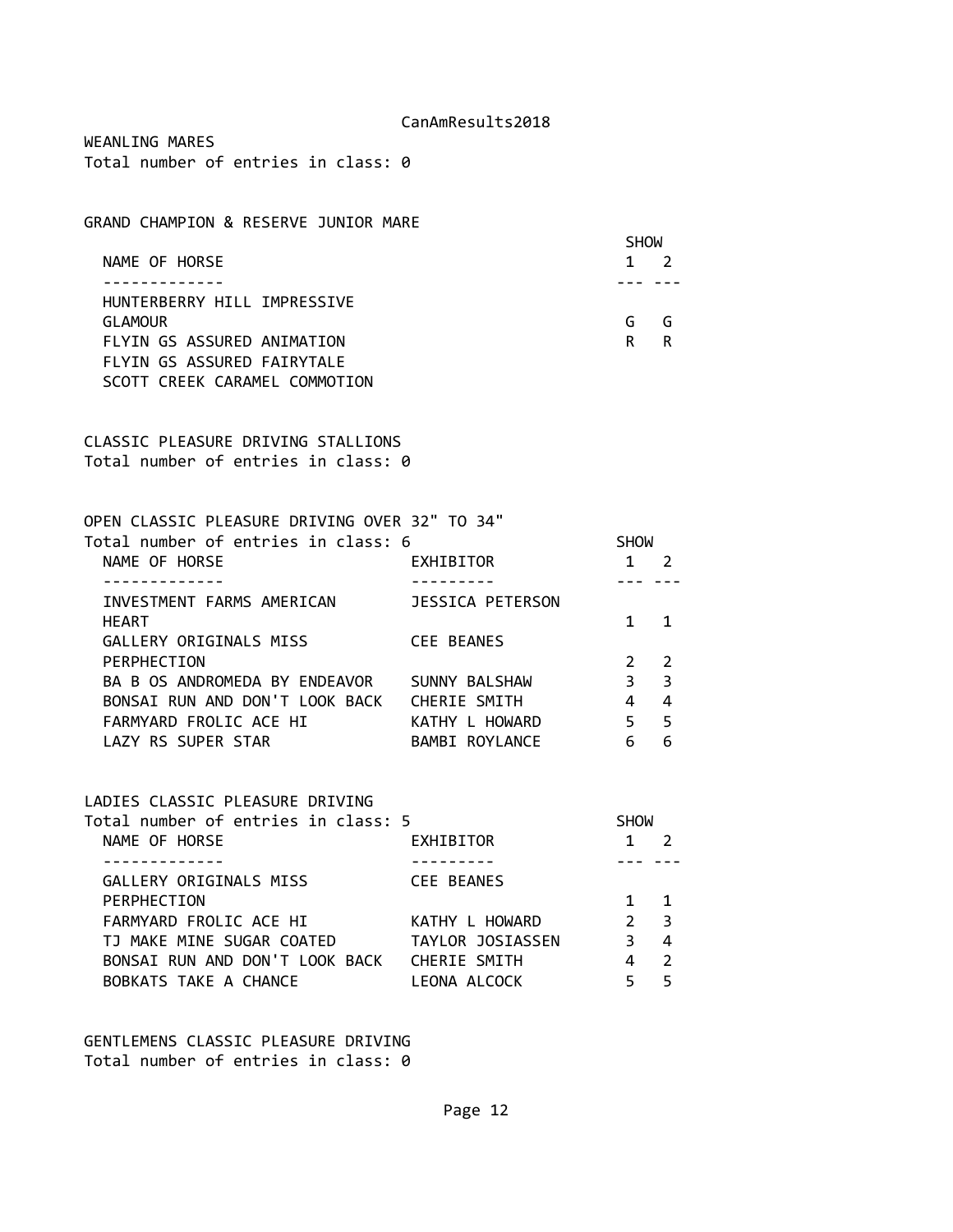| YOUTH VERSATILITY 12 & UNDER<br>Total number of entries in class: 3<br>NAME OF HORSE<br>-------------                     | EXHIBITOR<br>--------- | <b>SHOW</b><br>$1 \quad 2$<br>---- --- |                |
|---------------------------------------------------------------------------------------------------------------------------|------------------------|----------------------------------------|----------------|
| FARMYARD FROLIC ACE HI FALIZABETH SCHULZ 1 2<br>SCOTT CREEK RIVER WIND MEGYN HALL<br>OAK BAY SALSAS REMARKABLE EMILY HALL |                        | $2 \quad 1$<br>$\overline{\mathbf{3}}$ | $\overline{3}$ |
| YOUTH OWNED TRAINED EXHIBITED MARE<br>Total number of entries in class: 1                                                 |                        | SHOW                                   |                |
| NAME OF HORSE                                                                                                             | EXHIBITOR              | $1 \quad 2$                            |                |
| -------------<br>VINTAGE FARMS MADISON BEY ASPEN RUEGGER                                                                  | ----------             | --------<br>$1 \quad 1$                |                |
| YOUTH 13 & OLDER EXHIBITING JUNIOR MARE<br>Total number of entries in class: 1                                            |                        | SHOW                                   |                |
| NAME OF HORSE                                                                                                             | <b>EXHIBITOR</b>       | $1 \quad 2$                            |                |
| -------------<br>MOUNTAIN MEADOWS BAYLESS BRENNA HARDIN<br><b>BEAUTY</b>                                                  | ---------              | --- ---<br>$1 \quad 1$                 |                |
| YOUTH 8-12 EXHIBITING JUNIOR MARE<br>Total number of entries in class: 2<br>NAME OF HORSE                                 | EXHIBITOR              | SHOW<br>$1\quad 2$                     |                |
| -------------                                                                                                             | ---------              |                                        |                |
| SCOTT CREEK MONARCH APPLIQUE HUNTER WHITE<br>MOUNTAIN MEADOWS BAYLESS                                                     | <b>BEN HANSEN</b>      | $1 \quad 1$                            |                |
| <b>BEAUTY</b>                                                                                                             |                        | $\overline{2}$                         | 2              |
| YOUTH 7 & UNDER EXHIBITING JUNIOR MARE<br>Total number of entries in class: 1                                             |                        | <b>SHOW</b>                            |                |
| NAME OF HORSE                                                                                                             | EXHIBITOR              | $1 \quad 2$                            |                |
| MOUNTAIN MEADOWS BAYLESS                                                                                                  | MEADOW VANDEPOL        |                                        |                |
| <b>BEAUTY</b>                                                                                                             |                        | 1                                      | 1              |
| YOUTH STOCK TYPE MARE                                                                                                     |                        | SHOW                                   |                |
| Total number of entries in class: 5<br>NAME OF HORSE                                                                      | EXHIBITOR              | 1 2                                    |                |
| GALLERY ORIGINALS MISS<br>PERPHECTION                                                                                     | ALYSSA GOERTZEN        | 1                                      | 1              |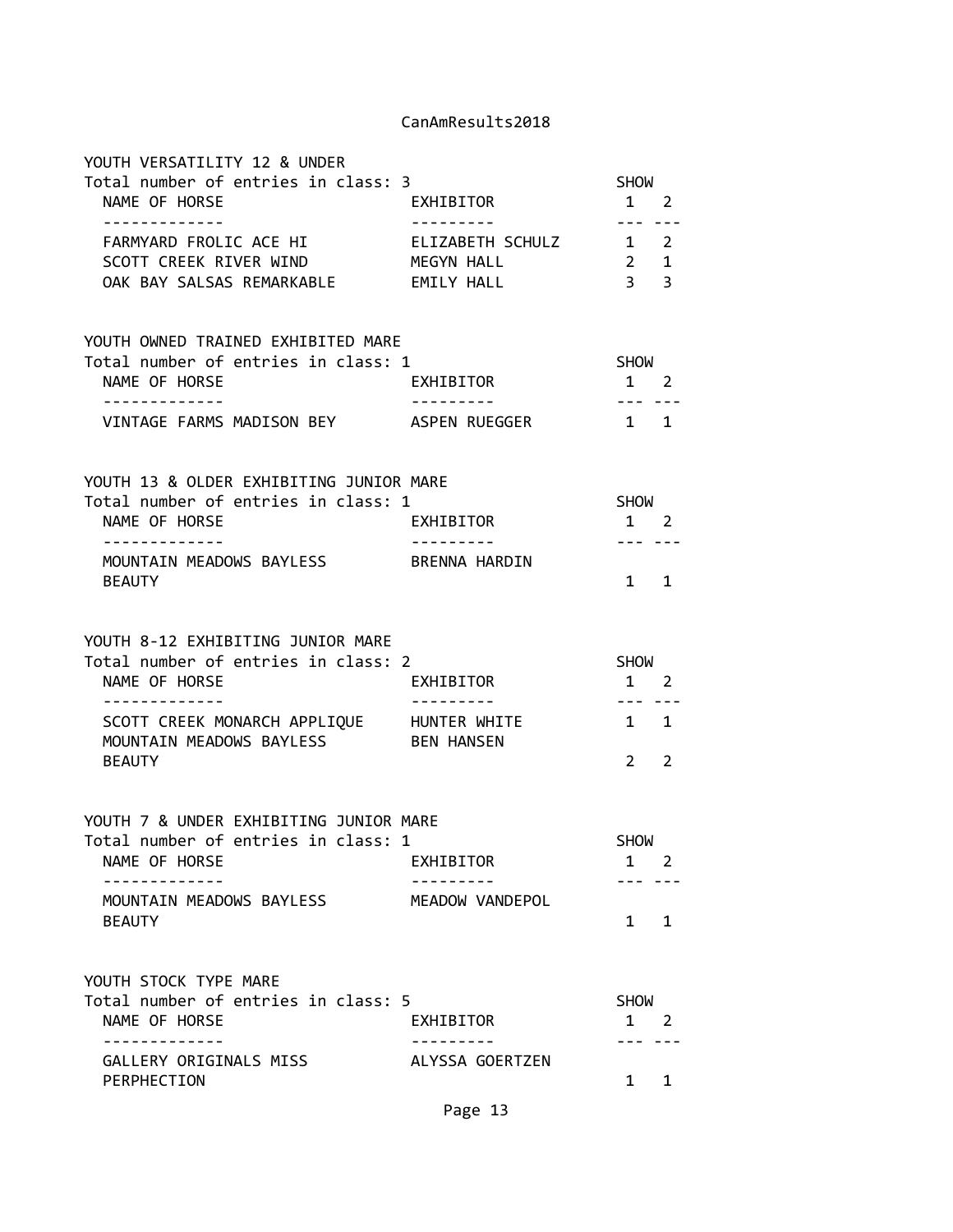|                          | CanAmResults2018 |              |  |
|--------------------------|------------------|--------------|--|
| SAMIS DEJA VU            | RYDER PICHLER    | $2 \sqrt{2}$ |  |
| DUNDEE PROUD BAY B CAKES | BRENNA HARDIN    | 3 4          |  |
| BOBKATS TAKE A CHANCE    | ELIZABETH SCHULZ | Δ            |  |

| YOUTH SPECIAL NEEDS 18 & UNDER SHOWING |                    |             |             |  |
|----------------------------------------|--------------------|-------------|-------------|--|
| Total number of entries in class: 2    |                    | <b>SHOW</b> |             |  |
| NAME OF HORSE                          | EXHIBITOR          | $1 \quad 2$ |             |  |
|                                        |                    |             |             |  |
| VINTAGE FARMS CLASSIC TOUCH            | ANNA MCCARTHY      | $1 \quad 2$ |             |  |
| SCOTT CREEK MONARCH TANGOLERO          | <b>GWEN CRONIN</b> |             | $2 \quad 1$ |  |

ADULT SPECIAL NEEDS HALTER SHOWING A MARE OR GELDING Total number of entries in class: 0

DEVELOPMENTALLY DISABLED EXHIBITING A MARE OR GELDING Total number of entries in class: 0

SINGLE PLEASURE DRIVING GELDINGS Total number of entries in class: 0

OPEN SINGLE PLEASURE DRIVING 32" & UNDER Total number of entries in class: 1 SHOW<br>NAME OF HOBEE

| NAME OF HORSE            | EXHIBITOR    |  |
|--------------------------|--------------|--|
|                          |              |  |
| RAPTURES AFTER THE STORM | PAT MCGINNIS |  |

SINGLE PLEASURE DRIVING MARES Total number of entries in class: 0

AMATEUR OWNED TRAINED EXHIBITED JUNIOR GELDING LEVEL 1 Total number of entries in class: 0

AMATEUR OWNED TRAINED EXHIBITED JUNIOR GELDING LEVEL 2 Total number of entries in class: 0

| AMATEUR JUNIOR GELDINGS LEVEL 1     |           |             |  |
|-------------------------------------|-----------|-------------|--|
| Total number of entries in class: 2 |           | SHOW        |  |
| NAME OF HORSE                       | EXHIBITOR | $1 \quad 2$ |  |
|                                     |           |             |  |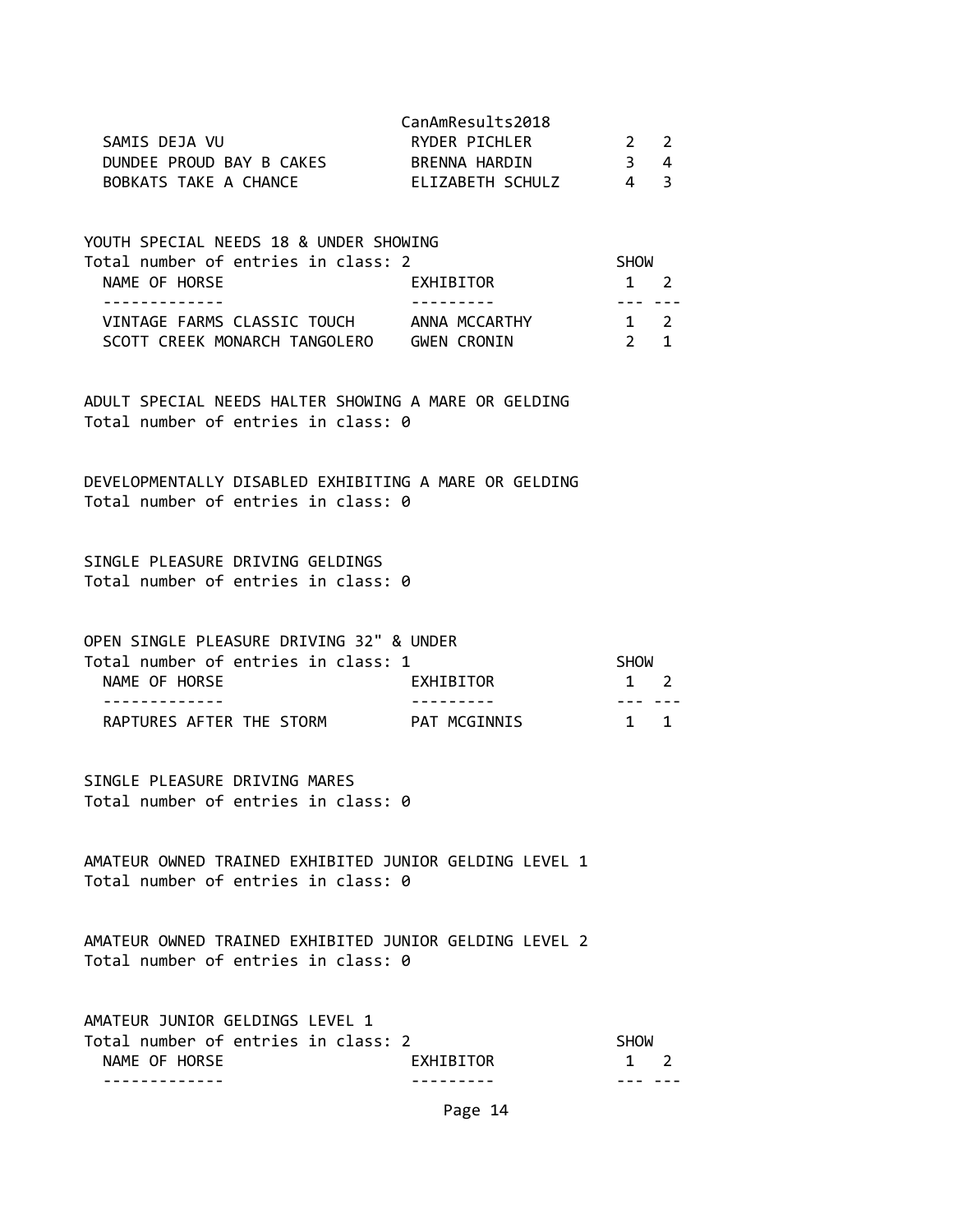| SCOTT CREEK INDIS NIGHTLIFE LESLIE WHITE<br>SCOTT CREEK JADED REBEL                                                                                                                                | CanAmResults2018<br><b>JEAN HOWARD</b> | $\mathbf{1}$<br>$\overline{2}$                                  | 1<br>$\overline{2}$ |
|----------------------------------------------------------------------------------------------------------------------------------------------------------------------------------------------------|----------------------------------------|-----------------------------------------------------------------|---------------------|
| AMATEUR JUNIOR GELDINGS LEVEL 2<br>Total number of entries in class: 0                                                                                                                             |                                        |                                                                 |                     |
| NWMHC YEARLING GELDING HALTER FUTURITY<br>Total number of entries in class: 2<br>NAME OF HORSE<br>-------------<br>SCOTT CREEK INDIS NIGHTLIFE LESLIE WHITE<br>SCOTT CREEK JADED REBEL JEAN HOWARD | EXHIBITOR                              | <b>SHOW</b><br>1 2<br>.<br>1 1<br>2 <sub>2</sub>                |                     |
| WEANLING AND YEARLING GELDINGS<br>Total number of entries in class: 2<br>NAME OF HORSE<br>-------------<br>SCOTT CREEK INDIS NIGHTLIFE LESLIE WHITE<br>SCOTT CREEK JADED REBEL JEAN HOWARD         | EXHIBITOR                              | SHOW<br>$1 \quad 2$<br>--- ---<br>$1 \quad 1$<br>2 <sub>2</sub> |                     |
| TWO YEAR OLD GELDINGS<br>Total number of entries in class: 0                                                                                                                                       |                                        |                                                                 |                     |
| GRAND CHAMPION & RESERVE JUNIOR GELDING<br>NAME OF HORSE<br>-------------<br>SCOTT CREEK INDIS NIGHTLIFE<br>SCOTT CREEK JADED REBEL                                                                |                                        | <b>SHOW</b><br>$1 \quad 2$<br>--- ---<br>$R$ $R$                | G G                 |
| SINGLE PLEASURE DRIVING STALLIONS<br>Total number of entries in class: 0                                                                                                                           |                                        |                                                                 |                     |
| OPEN SINGLE PLEASURE DRIVING OVER 32" TO 34"<br>Total number of entries in class: 0                                                                                                                |                                        |                                                                 |                     |
| LADIES SINGLE PLEASURE DRIVING<br>Total number of entries in class: 0                                                                                                                              |                                        |                                                                 |                     |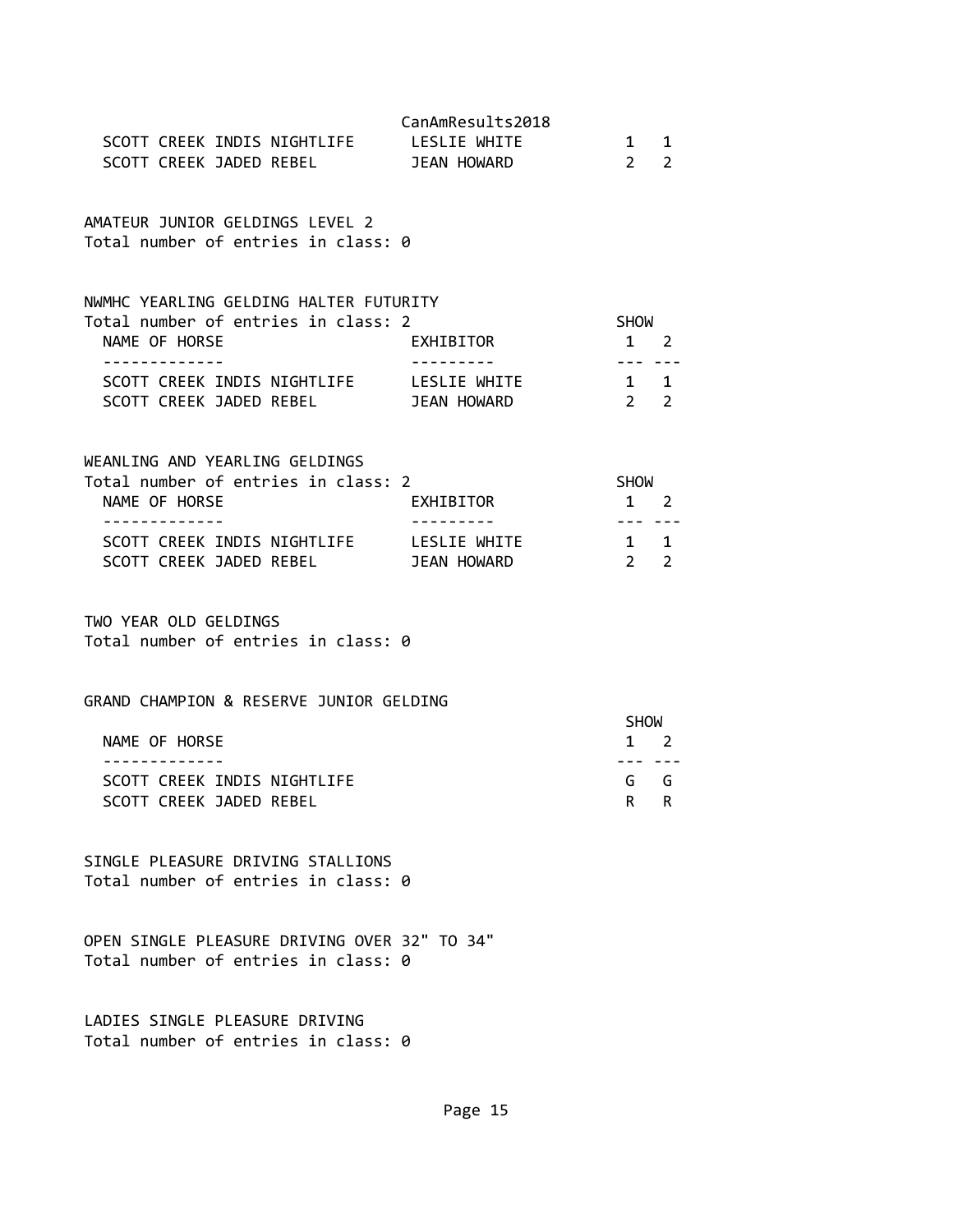GENTLEMENS SINGLE PLEASURE DRIVING Total number of entries in class: 0

| YOUTH 13 & OLDER EXHIBITING JUNIOR GELDING |               |             |  |
|--------------------------------------------|---------------|-------------|--|
| Total number of entries in class: 1        |               | <b>SHOW</b> |  |
| NAME OF HORSE                              | EXHIBITOR     | $1 \quad 2$ |  |
|                                            |               |             |  |
| SCOTT CREEK JADED REBEL                    | BRENNA HARDIN | 1 1         |  |

| YOUTH 8-12 EXHIBITING JUNIOR GELDING |                  |             |  |
|--------------------------------------|------------------|-------------|--|
| Total number of entries in class: 1  |                  | SHOW        |  |
| NAME OF HORSE                        | EXHIBITOR        | $1 \quad 2$ |  |
|                                      |                  |             |  |
| SCOTT CREEK JADED REBEL              | ELIZABETH SCHULZ | $1 \quad 1$ |  |

YOUTH 7 & UNDER EXHIBITING JUNIOR GELDING Total number of entries in class: 0

| AMATEUR OWNED TRAINED EXHIBITED COUNTRY PLEASURE DRIVING |                  |             |               |  |
|----------------------------------------------------------|------------------|-------------|---------------|--|
| Total number of entries in class: 5                      |                  | <b>SHOW</b> |               |  |
| NAME OF HORSE                                            | EXHIBITOR        |             |               |  |
|                                                          |                  |             |               |  |
| NWR TRIPLE PLAY                                          | BROOKE PARSLEY   |             |               |  |
| INVESTMENT FARMS SIMPLY                                  | JESSICA PETERSON |             |               |  |
| <b>TALENTED</b>                                          |                  |             | $\mathcal{P}$ |  |
| VINTAGE FARMS DANCING ON AIR                             | KATIE HANSEN     | З           | 4             |  |
| SAN SUJOS WARDANCE WIZARD                                | LENA MCMURTRY    | 4           | 5             |  |
| LYMRICKS BOLD RULER                                      | PAT MCGINNIS     |             | з             |  |
|                                                          |                  |             |               |  |

### AMATEUR COUNTRY PLEASURE DRIVING LEVEL 1

| Total number of entries in class: 5 |                | <b>SHOW</b>    |                |  |
|-------------------------------------|----------------|----------------|----------------|--|
| NAME OF HORSE                       | EXHIBITOR      | $1 \quad 2$    |                |  |
|                                     |                |                |                |  |
| NWR TRIPLE PLAY                     | BROOKE PARSLEY | $1 \quad 1$    |                |  |
| VINTAGE FARMS DANCING ON AIR        | KATIE HANSEN   | 2 <sup>2</sup> |                |  |
| STAR LAKES DYNAMIC DECEPTION        | LEONA ALCOCK   |                | $\overline{2}$ |  |
| SAN SUJOS WARDANCE WIZARD           | LENA MCMURTRY  |                |                |  |

| AMATEUR COUNTRY PLEASURE DRIVING LEVEL 2 |             |
|------------------------------------------|-------------|
| Total number of entries in class: 2      | <b>SHOW</b> |

|               |           | ----- |
|---------------|-----------|-------|
| NAME OF HORSE | EXHIBITOR |       |
| -----------   | --------- |       |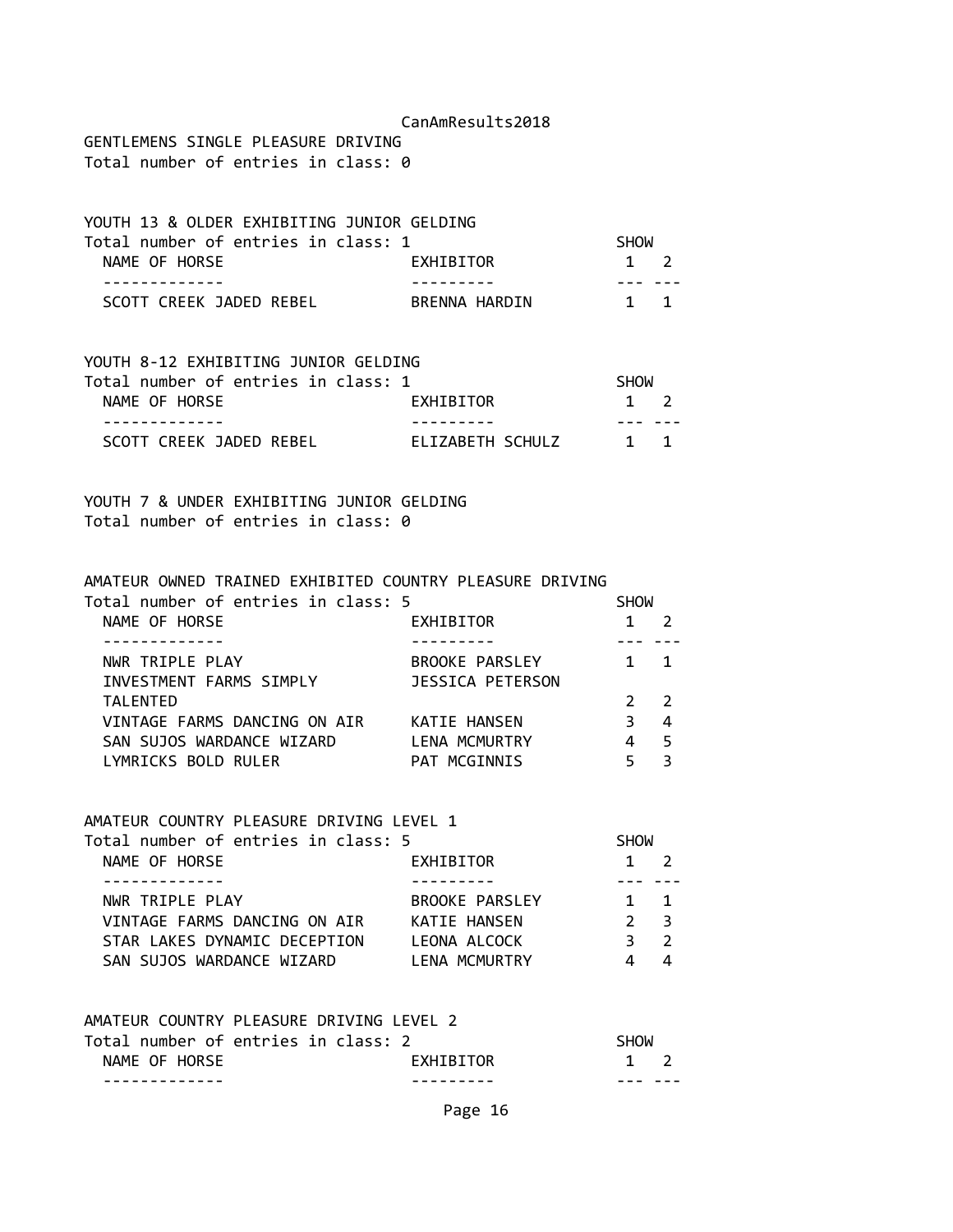| LYMRICKS BOLD RULER<br>INVESTMENT FARMS SIMPLY JESSICA PETERSON<br><b>TALENTED</b>                                                                                                                                   | CanAmResults2018<br>PAT MCGINNIS                                                                                          | $2^{\circ}$                                                        | $1 \quad 2$<br>1                                                |
|----------------------------------------------------------------------------------------------------------------------------------------------------------------------------------------------------------------------|---------------------------------------------------------------------------------------------------------------------------|--------------------------------------------------------------------|-----------------------------------------------------------------|
| YOUTH OWNED TRAINED EXHIBITED COUNTRY PLEASURE DRIVING<br>Total number of entries in class: 1<br>NAME OF HORSE<br>-------------                                                                                      | EXHIBITOR<br>---------                                                                                                    | <b>SHOW</b><br>$1 \quad 2$<br><u>--- --</u> -                      |                                                                 |
| MS WISHNWELLS JUSTIN ECLIPSE ASPEN RUEGGER                                                                                                                                                                           |                                                                                                                           | $1 \quad 1$                                                        |                                                                 |
| YOUTH COUNTRY PLEASURE DRIVING 13 & OLDER<br>Total number of entries in class: 2<br>NAME OF HORSE<br>. <u>.</u> .                                                                                                    | <b>EXHIBITOR</b>                                                                                                          | SHOW<br>$1 \quad 2$<br>--- ---                                     |                                                                 |
| RIVENBURGHS DANA REEVE BRENNA HARDIN 1 2<br>HILL CREEKS DANCIN NICKERS ALYSSA GOERTZEN                                                                                                                               |                                                                                                                           | $\begin{array}{ccc} & 2 & 1 \end{array}$                           |                                                                 |
| YOUTH COUNTRY PLEASURE DRIVING 12 & UNDER<br>Total number of entries in class: 1<br>NAME OF HORSE<br>-------------                                                                                                   | EXHIBITOR<br>----------                                                                                                   | SHOW<br>$1 \quad 2$                                                |                                                                 |
| SCOTT CREEK RIVER WIND                                                                                                                                                                                               | MEGYN HALL                                                                                                                | 1 1                                                                |                                                                 |
| AMATEUR VERSATILITY<br>Total number of entries in class: 3<br>NAME OF HORSE<br>-------------<br>FARMYARD FROLIC ACE HI JEAN HOWARD<br>INVESTMENT FARMS SIMPLY<br><b>TALENTED</b>                                     | EXHIBITOR<br>----------<br>JESSICA PETERSON                                                                               | <b>SHOW</b><br>$1 \quad 2$<br>--- ---<br>1 2                       | $2 \quad 1$                                                     |
| YOUTH LIBERTY<br>Total number of entries in class: 19<br>NAME OF HORSE                                                                                                                                               | EXHIBITOR                                                                                                                 | <b>SHOW</b><br>1                                                   | 2                                                               |
| RANSOMS BAY B SHADOW<br>CENTURY FARMS QUAZAR<br>VFM MAXIMUM REVENGE<br>LOS ARBOLES ODYSSEYS RANGLER<br>SCOTT CREEK MONARCH TANGOLERO<br>VINTAGE FARMS CLASSIC TOUCH<br>HUNTERBERRY HILL IMPRESSIVE<br><b>GLAMOUR</b> | MEGYN HALL<br>MEADOW VANDEPOL<br><b>BEN HANSEN</b><br>MEADOW VANDEPOL<br>MEGYN HALL<br>ANNA MCCARTHY<br><b>BEN HANSEN</b> | $2\overline{ }$<br>3 <sup>7</sup><br>$\overline{4}$<br>5<br>6<br>7 | $1 \quad 5$<br>$\overline{2}$<br>$\mathbf{1}$<br>$\overline{7}$ |
|                                                                                                                                                                                                                      | Page 17                                                                                                                   |                                                                    |                                                                 |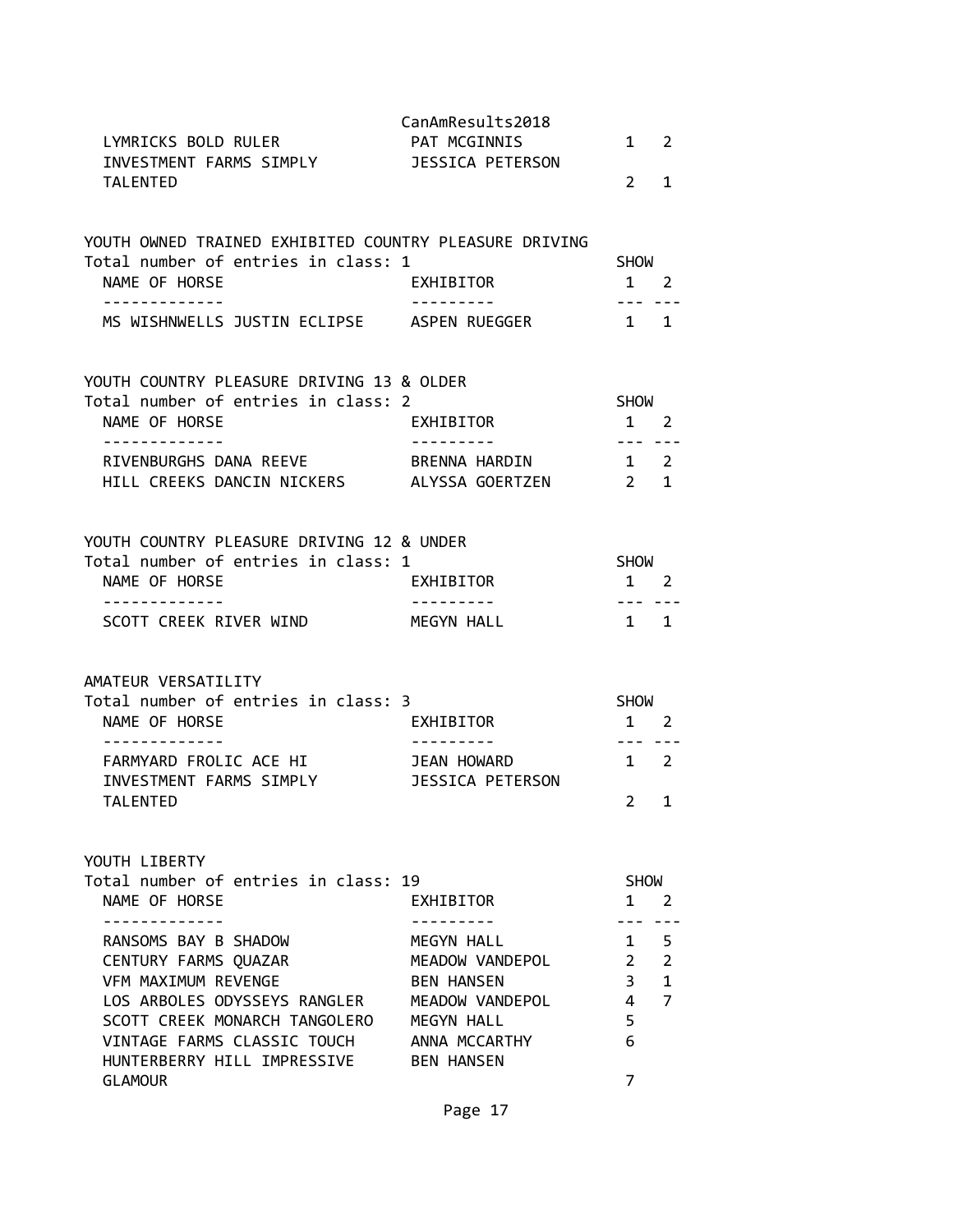| BA B OS ANDROMEDA BY ENDEAVOR | CanAmResults2018<br>ELIZABETH SCHULZ | 8 | 6 |
|-------------------------------|--------------------------------------|---|---|
| MOUNTAIN MEADOWS BAYLESS      | <b>BEN HANSEN</b>                    |   |   |
| <b>BEAUTY</b>                 |                                      |   |   |
| RIVENBURGHS DANA REEVE        | BRENNA HARDIN                        |   |   |
| OAK BAY SALSAS REMARKABLE     | FMTIY HAII                           |   |   |

## LIBERTY

| Total number of entries in class: 7 |                  | <b>SHOW</b>   |                         |  |
|-------------------------------------|------------------|---------------|-------------------------|--|
| NAME OF HORSE                       | EXHIBITOR        |               |                         |  |
|                                     |                  |               |                         |  |
| RANSOMS BAY B SHADOW                | MEGYN HALL       |               | 1                       |  |
| TJ ICE ON FIRE                      | TAYLOR JOSIASSEN | $\mathcal{P}$ | $\overline{5}$          |  |
| BAR B ALOHA LITES CAMERA            | LISA PICHLER     |               |                         |  |
| <b>ACTION</b>                       |                  |               | 2                       |  |
| DUNDEE PROUD BAY B CAKES            | BRENNA HARDIN    | 4             | 4                       |  |
| RANSOMS LIGHTENING STARBURST        | EMILY HALL       | 5             | $\overline{\mathbf{3}}$ |  |
| LAZY RS MISS SASS A FRASS           | BAMBI ROYLANCE   | 6             | 6                       |  |
| LAZY RS SUPER STAR                  | BAMBI ROYLANCE   |               |                         |  |
|                                     |                  |               |                         |  |

YOUTH HUNTER 13 & OLDER

| Total number of entries in class: 16 |                 | <b>SHOW</b>    |              |
|--------------------------------------|-----------------|----------------|--------------|
| NAME OF HORSE                        | EXHIBITOR       |                | 2            |
|                                      |                 |                |              |
| FANFARE'S CHECK MY LABEL             | SUNNY BALSHAW   | 1              | 2            |
| SAMIS DEJA VU                        | RYDER PICHLER   | 2 <sub>3</sub> |              |
| BA B OS ANDROMEDA BY ENDEAVOR        | SUNNY BALSHAW   | 3              | $\mathbf{1}$ |
| HILL CREEKS DANCIN NICKERS           | ALYSSA GOERTZEN | $\overline{4}$ | 4            |
| ABRIA'S SIGNATURE ANIMATION          | HANNAH KRUCHEK  | 5              | 5            |
| HUNTERBERRY HILL HEAD OVER           | BRENNA HARDIN   |                |              |
| <b>HEELS</b>                         |                 | 6              |              |
| FARMYARD FROLIC ACE HI               | BRENNA HARDIN   | 7              |              |
| SUNNYVALES PS I LUV U BOBBY          | SUNNY BALSHAW   | 8              | 6            |
| CENTURY FARMS QUAZAR                 | SUNNY BALSHAW   |                |              |
| BOBKATS TAKE A CHANCE                | SUNNY BALSHAW   |                | 8            |

| YOUTH HUNTER 12 & UNDER<br>Total number of entries in class: 9 |                  | <b>SHOW</b>   |                         |
|----------------------------------------------------------------|------------------|---------------|-------------------------|
| NAME OF HORSE                                                  | EXHIBITOR        |               |                         |
|                                                                |                  |               |                         |
| BA B OS ANDROMEDA BY ENDEAVOR                                  | ELIZABETH SCHULZ | 1             | $\blacksquare$          |
| FANFARE'S CHECK MY LABEL                                       | MEGYN HALL       | $\mathcal{P}$ | $\overline{2}$          |
| LOS ARBOLES ODYSSEYS RANGLER                                   | ELIZABETH SCHULZ | 3             | $\overline{\mathbf{3}}$ |
| CENTURY FARMS QUAZAR                                           | ELIZABETH SCHULZ | 4             | 4                       |
| BOBKATS TAKE A CHANCE                                          | ELIZABETH SCHULZ | 5             | 6                       |
| SUNNYVALES PS I LUV U BOBBY                                    | ELIZABETH SCHULZ |               | 5                       |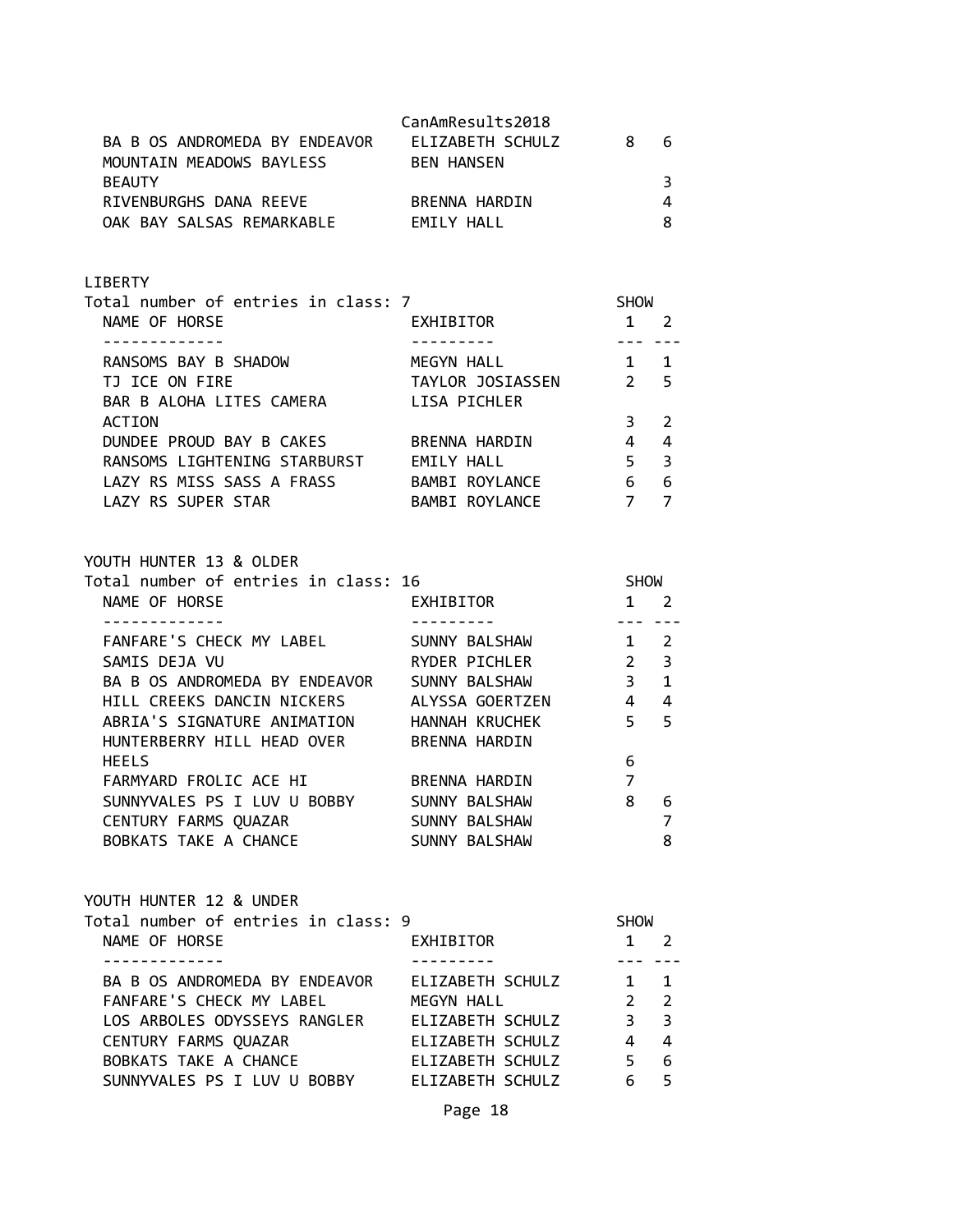|                        | CanAmResults2018 |  |
|------------------------|------------------|--|
| FARMYARD FROLIC ACE HI | ELIZABETH SCHULZ |  |

| YOUTH HUNTER 7 & UNDER              |                |               |                         |  |
|-------------------------------------|----------------|---------------|-------------------------|--|
| Total number of entries in class: 5 |                | <b>SHOW</b>   |                         |  |
| NAME OF HORSE                       | EXHIBITOR      |               | $\overline{2}$          |  |
|                                     |                |               |                         |  |
| FANFARE'S CHECK MY LABEL            | ASPEN RUEGGER  | $1 \quad 1$   |                         |  |
| BOBKATS TAKE A CHANCE               | OAKLEY RUEGGER | $\mathcal{P}$ | $\overline{\mathbf{2}}$ |  |
| LAZY RS SUPER STAR                  | OAKLEY RUEGGER | 3             | $\mathbf{R}$            |  |
| FARMYARD FROLIC ACE HI              | ASPEN RUEGGER  |               |                         |  |
|                                     |                |               |                         |  |

### AMATEUR HUNTER

| Total number of entries in class: 5 |                       | <b>SHOW</b>   |                |  |
|-------------------------------------|-----------------------|---------------|----------------|--|
| NAME OF HORSE                       | EXHIBITOR             |               |                |  |
|                                     |                       |               |                |  |
| NWR TRIPLE PLAY                     | <b>BROOKE PARSLEY</b> |               | 1              |  |
| INVESTMENT FARMS AMERICAN           | JESSICA PETERSON      |               |                |  |
| <b>HEART</b>                        |                       | $\mathcal{P}$ | $\overline{2}$ |  |
| INVESTMENT FARMS SIMPLY             | JESSICA PETERSON      |               |                |  |
| <b>TALENTED</b>                     |                       | 3             | 3              |  |
| FARMYARD FROLIC ACE HI              | JEAN HOWARD           |               | 4              |  |
| SAN SUJOS MIDNIGHT ECLIPSE          | <b>LENA MCMURTRY</b>  |               | 5              |  |

### OPEN HUNTER

| Total number of entries in class: 17 |                  | <b>SHOW</b> |              |
|--------------------------------------|------------------|-------------|--------------|
| NAME OF HORSE                        | EXHIBITOR        |             | 2            |
|                                      |                  |             |              |
| FANFARE'S CHECK MY LABEL             | SUNNY BALSHAW    |             | 5            |
| HILL CREEKS DANCIN NICKERS           | CHERIE SMITH     | 2           | 4            |
| LOS ARBOLES ODYSSEYS RANGLER         | SUNNY BALSHAW    | 3           | 2            |
| CENTURY FARMS QUAZAR                 | SUNNY BALSHAW    | 4           | $\mathbf{1}$ |
| TJ MAKE MINE SUGAR COATED            | TAYLOR JOSIASSEN | 5           | 6            |
| SUNNYVALES PS I LUV U BOBBY          | SUNNY BALSHAW    | 6           |              |
| BA B OS ANDROMEDA BY ENDEAVOR        | SUNNY BALSHAW    | 7           | 3            |
| SAN SUJOS MIDNIGHT ECLIPSE           | LENA MCMURTRY    | 8           | 8            |
| BOBKATS TAKE A CHANCE                | SUNNY BALSHAW    |             |              |

# DEVELOPMENTAL DISABLED HUNTER

| Total number of entries in class: 2 |                    | <b>SHOW</b>  |             |
|-------------------------------------|--------------------|--------------|-------------|
| NAME OF HORSE                       | EXHIBITOR          | $1 \quad 2$  |             |
|                                     |                    |              |             |
| FANFARE'S CHECK MY LABEL            | GWEN CRONTN        |              | $1 \quad 1$ |
| FARMYARD FROLIC ACE HI              | <b>GWEN CRONIN</b> | $2^{\prime}$ |             |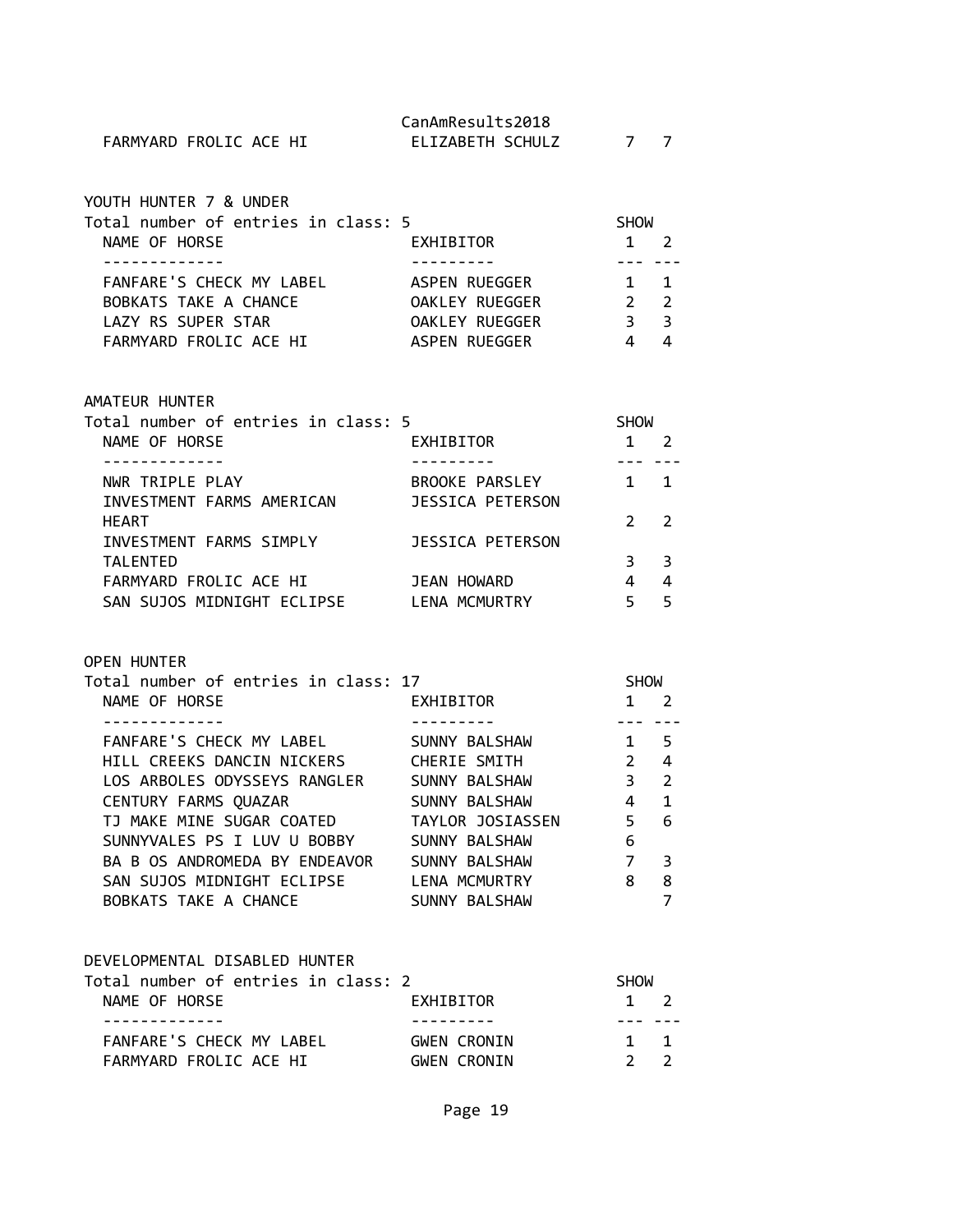| YOUTH JUMPER 13 & OLDER                                                                             |                                |                                                                                                                                                                                                                                                                                                                                                                                                                                                                                           |
|-----------------------------------------------------------------------------------------------------|--------------------------------|-------------------------------------------------------------------------------------------------------------------------------------------------------------------------------------------------------------------------------------------------------------------------------------------------------------------------------------------------------------------------------------------------------------------------------------------------------------------------------------------|
| Total number of entries in class: 5<br>NAME OF HORSE                                                | <b>EXHIBITOR</b><br>---------- | SHOW<br>1 2<br>$\frac{1}{2} \left( \frac{1}{2} \right) \left( \frac{1}{2} \right) \left( \frac{1}{2} \right) \left( \frac{1}{2} \right) \left( \frac{1}{2} \right) \left( \frac{1}{2} \right) \left( \frac{1}{2} \right) \left( \frac{1}{2} \right) \left( \frac{1}{2} \right) \left( \frac{1}{2} \right) \left( \frac{1}{2} \right) \left( \frac{1}{2} \right) \left( \frac{1}{2} \right) \left( \frac{1}{2} \right) \left( \frac{1}{2} \right) \left( \frac{1}{2} \right) \left( \frac$ |
| ABRIA'S SIGNATURE ANIMATION HANNAH KRUCHEK<br>HUNTERBERRY HILL HEAD OVER BRENNA HARDIN              |                                | $1 \quad 1$                                                                                                                                                                                                                                                                                                                                                                                                                                                                               |
| <b>HEELS</b>                                                                                        |                                | $2 \quad 2$                                                                                                                                                                                                                                                                                                                                                                                                                                                                               |
| FARMYARD FROLIC ACE HI BRENNA HARDIN<br>VINTAGE FARMS CLASSIC TOUCH ANNA MCCARTHY                   |                                | 3 <sup>7</sup><br>3<br>$4 \quad 4$                                                                                                                                                                                                                                                                                                                                                                                                                                                        |
| STAR LAKES DYNAMIC DECEPTION SUNNY BALSHAW                                                          |                                | 5 <sub>5</sub>                                                                                                                                                                                                                                                                                                                                                                                                                                                                            |
| YOUTH JUMPER 12 & UNDER                                                                             |                                |                                                                                                                                                                                                                                                                                                                                                                                                                                                                                           |
| Total number of entries in class: 3<br>NAME OF HORSE<br>-------------                               | EXHIBITOR<br>__________        | SHOW<br>$1 \quad 2$                                                                                                                                                                                                                                                                                                                                                                                                                                                                       |
| SCOTT CREEK RIVER WIND MEGYN HALL<br>FARMYARD FROLIC ACE HI<br>OAK BAY SALSAS REMARKABLE EMILY HALL | ELIZABETH SCHULZ 2 2           | $1 \quad 1$<br>$\overline{3}$ $\overline{3}$                                                                                                                                                                                                                                                                                                                                                                                                                                              |
| AMATEUR JUMPER                                                                                      |                                |                                                                                                                                                                                                                                                                                                                                                                                                                                                                                           |
| Total number of entries in class: 1<br>NAME OF HORSE                                                | EXHIBITOR                      | SHOW<br>$1 \quad 2$                                                                                                                                                                                                                                                                                                                                                                                                                                                                       |
| . <u>.</u><br>FARMYARD FROLIC ACE HI                                                                | <b>JEAN HOWARD</b>             | $\frac{1}{2} \left( \frac{1}{2} \right) \left( \frac{1}{2} \right) \left( \frac{1}{2} \right) \left( \frac{1}{2} \right) \left( \frac{1}{2} \right) \left( \frac{1}{2} \right) \left( \frac{1}{2} \right) \left( \frac{1}{2} \right) \left( \frac{1}{2} \right) \left( \frac{1}{2} \right) \left( \frac{1}{2} \right) \left( \frac{1}{2} \right) \left( \frac{1}{2} \right) \left( \frac{1}{2} \right) \left( \frac{1}{2} \right) \left( \frac{1}{2} \right) \left( \frac$<br>$1 \quad 1$ |
| <b>OPEN JUMPER</b>                                                                                  |                                |                                                                                                                                                                                                                                                                                                                                                                                                                                                                                           |
| Total number of entries in class: 3<br>NAME OF HORSE                                                | EXHIBITOR                      | SHOW<br>$1 \quad 2$                                                                                                                                                                                                                                                                                                                                                                                                                                                                       |
| -------------<br>HUNTERBERRY HILL HEAD OVER BRENNA HARDIN                                           | ----------                     | --- ---                                                                                                                                                                                                                                                                                                                                                                                                                                                                                   |
| <b>HEELS</b><br>VINTAGE FARMS CLASSIC TOUCH                                                         | ANNA MCCARTHY                  | $1 \quad 1$<br>$2^{\circ}$<br>$\mathbf{2}$                                                                                                                                                                                                                                                                                                                                                                                                                                                |
| LADIES ROADSTER                                                                                     |                                |                                                                                                                                                                                                                                                                                                                                                                                                                                                                                           |
| Total number of entries in class: 2<br>NAME OF HORSE                                                | EXHIBITOR                      | <b>SHOW</b><br>$1 \quad 2$                                                                                                                                                                                                                                                                                                                                                                                                                                                                |

GENTLEMENS ROADSTER Total number of entries in class: 1 SHOW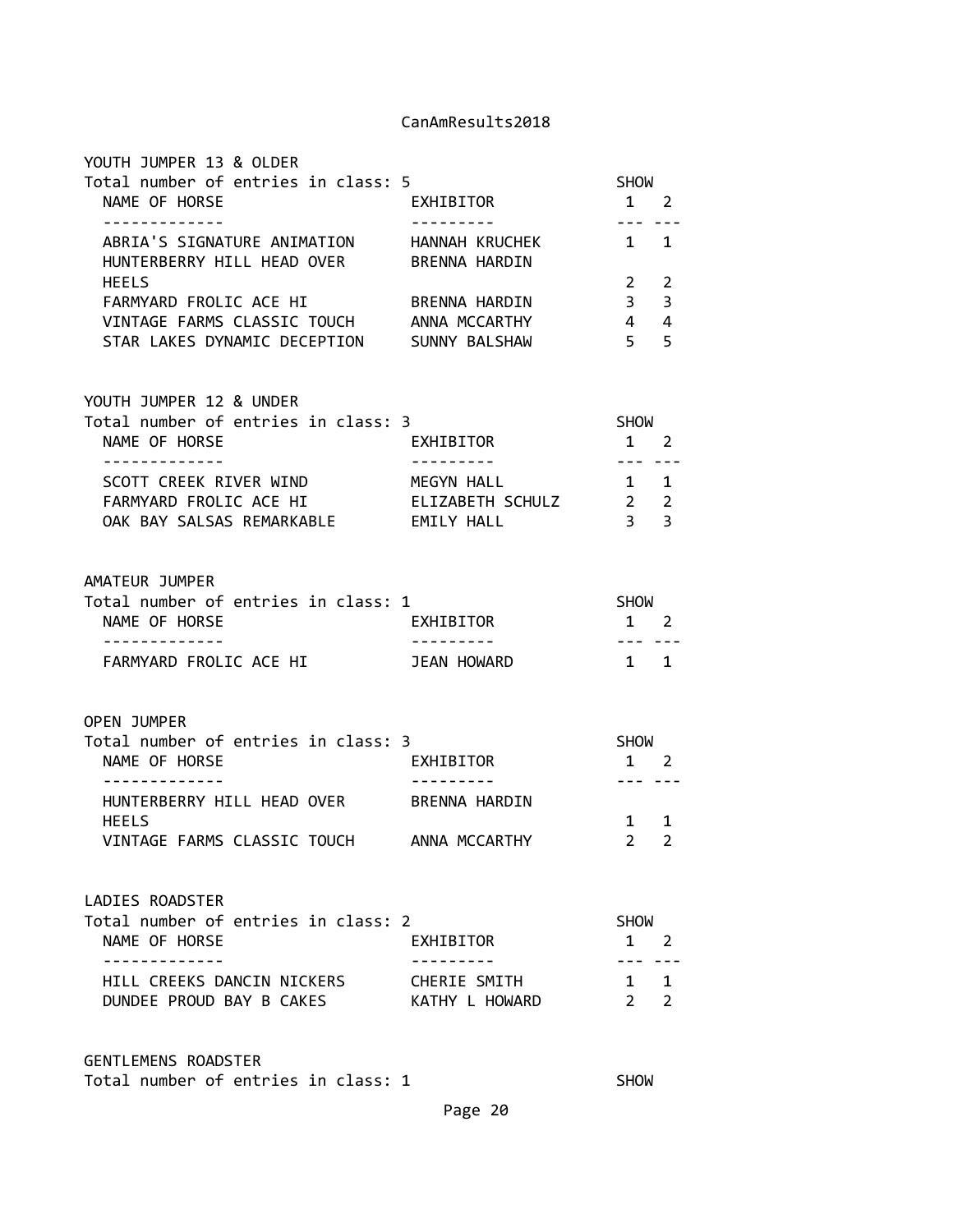| NAME OF HORSE<br>.                                                                                                                                             | CanAmResults2018<br>EXHIBITOR                                       | 1 2<br>$- - -$                                     |                                     |
|----------------------------------------------------------------------------------------------------------------------------------------------------------------|---------------------------------------------------------------------|----------------------------------------------------|-------------------------------------|
| HILL CREEKS DANCIN NICKERS KELLY JENSEN                                                                                                                        |                                                                     | 1 1                                                |                                     |
| ADULT SHOWMANSHIP<br>Total number of entries in class: 2<br>NAME OF HORSE                                                                                      | EXHIBITOR                                                           | SHOW<br>$1 \quad 2$                                |                                     |
| <u> - - - - - - - - - - - -</u><br>FARMYARD FROLIC ACE HI<br>SCOTT CREEK INDIS NIGHTLIFE LESLIE WHITE                                                          | <b>JEAN HOWARD</b>                                                  | $\frac{1}{2}$<br>1 1<br>2 <sub>2</sub>             |                                     |
| AMATEUR SHOWMANSHIP<br>Total number of entries in class: 6<br>NAME OF HORSE                                                                                    | EXHIBITOR                                                           | SHOW<br>$1 \quad 2$                                |                                     |
| - - - - - - - - - - - - -<br>NWR TRIPLE PLAY<br>VFM MAXIMUM REVENGE<br>INVESTMENT FARMS AMERICAN JESSICA PETERSON                                              | ----------<br>BROOKE PARSLEY<br>KATIE HANSEN                        | $\frac{1}{2}$<br>$1 \quad 2$<br>$2 \quad 1$        |                                     |
| <b>HEART</b><br>LAZY RS SUPER STAR<br>FARMYARD FROLIC ACE HI<br>SCOTT CREEK INDIS NIGHTLIFE LESLIE WHITE                                                       | BAMBI ROYLANCE<br><b>JEAN HOWARD</b>                                | $3^{\circ}$<br>$4 \quad 4$<br>5 <sup>7</sup><br>6  | 3<br>5<br>6                         |
| ADULT SPECIAL NEEDS SHOWMANSHIP<br>Total number of entries in class: 0                                                                                         |                                                                     |                                                    |                                     |
| YOUTH SHOWMANSHIP 13 - 18<br>Total number of entries in class: 4<br>NAME OF HORSE                                                                              | EXHIBITOR                                                           | SHOW<br>$1 \quad 2$                                |                                     |
| - - - - - - - - - - - - - -<br>CENTURY FARMS QUAZAR<br>ABRIA'S SIGNATURE ANIMATION<br>HILL CREEKS DANCIN NICKERS<br>HUNTERBERRY HILL HEAD OVER<br><b>HEELS</b> | SUNNY BALSHAW<br>HANNAH KRUCHEK<br>ALYSSA GOERTZEN<br>BRENNA HARDIN | --- ---<br>1<br>$2^{\circ}$<br>3 <sup>7</sup><br>4 | 2<br>4<br>3<br>$\mathbf{1}$         |
| YOUTH SHOWMANSHIP 8 - 12<br>Total number of entries in class: 4<br>NAME OF HORSE                                                                               | EXHIBITOR                                                           | <b>SHOW</b><br>$\mathbf{1}$                        | 2                                   |
| -----------<br>VFM MAXIMUM REVENGE<br>CENTURY FARMS QUAZAR<br>HILL CREEKS DANCIN NICKERS REBECCA GOERTZEN                                                      | <b>BEN HANSEN</b><br>ELIZABETH SCHULZ                               | $1 \quad$<br>$2^{\circ}$<br>$\overline{3}$         | $\mathbf{1}$<br>3<br>$\overline{2}$ |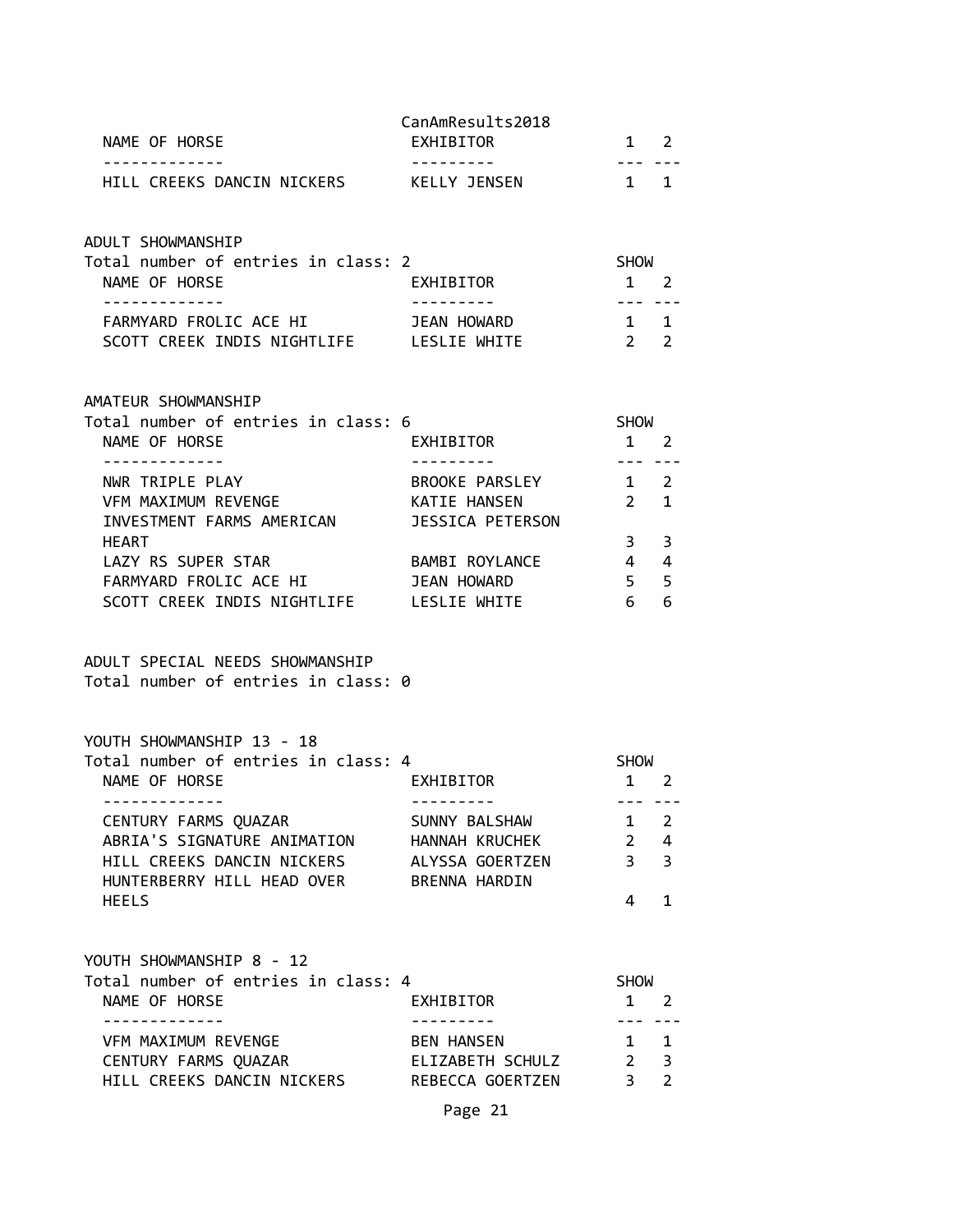| FANFARE'S CHECK MY LABEL                                                                                                                                                | CanAmResults2018<br><b>GWEN CRONIN</b>   | $\overline{4}$                                      | $\overline{4}$ |
|-------------------------------------------------------------------------------------------------------------------------------------------------------------------------|------------------------------------------|-----------------------------------------------------|----------------|
| YOUTH SHOWMANSHIP 7 & UNDER<br>Total number of entries in class: 2<br>NAME OF HORSE<br>-------------                                                                    | EXHIBITOR<br><u> - - - - - - - - - -</u> | SHOW<br>$1\quad 2$                                  |                |
| FANFARE'S CHECK MY LABEL<br>LAZY RS SUPER STAR                                                                                                                          | ASPEN RUEGGER<br>OAKLEY RUEGGER          | 1 1<br>$2\overline{2}$                              |                |
| YOUTH SPECIAL NEEDS SHOWMANSHIP<br>Total number of entries in class: 1<br>NAME OF HORSE                                                                                 | EXHIBITOR                                | SHOW<br>$1\quad 2$                                  |                |
| ------------<br>FANFARE'S CHECK MY LABEL GWEN CRONIN                                                                                                                    |                                          | $1 \quad 1$                                         |                |
| AMATEUR OWNED TRAINED EXHIBITED SENIOR STALLIONS LEVEL 1<br>Total number of entries in class: 1<br>NAME OF HORSE<br>-------------<br>SCOTT CREEK MONARCH<br>NIGHTFLIGHT | EXHIBITOR<br>----------<br>HEATHER KAHL  | SHOW<br>$1 \quad 2$<br>$1 \quad 1$                  |                |
| AMATEUR OWNED TRAINED EXHIBITED SENIOR STALLIONS LEVEL 2<br>Total number of entries in class: 0                                                                         |                                          |                                                     |                |
| AMATEUR SENIOR STALLIONS LEVEL 1<br>Total number of entries in class: 1<br>NAME OF HORSE<br>-------------<br>SCOTT CREEK MONARCH<br>NIGHTFLIGHT                         | EXHIBITOR<br>---------<br>HEATHER KAHL   | SHOW<br>1 2<br>--- ---<br>$\mathbf{1}$              | 1              |
| AMATEUR SENIOR STALLIONS LEVEL 2<br>Total number of entries in class: 1<br>NAME OF HORSE<br>- - - - - - - - - - - - -<br>BAR B ALOHA LITES CAMERA<br><b>ACTION</b>      | EXHIBITOR<br><b>HELYNN EMORY</b>         | <b>SHOW</b><br>$1 \quad 2$<br>--- -<br>$\mathbf{1}$ | 1              |
|                                                                                                                                                                         |                                          |                                                     |                |

AMATEUR STOCK TYPE STALLION Total number of entries in class: 0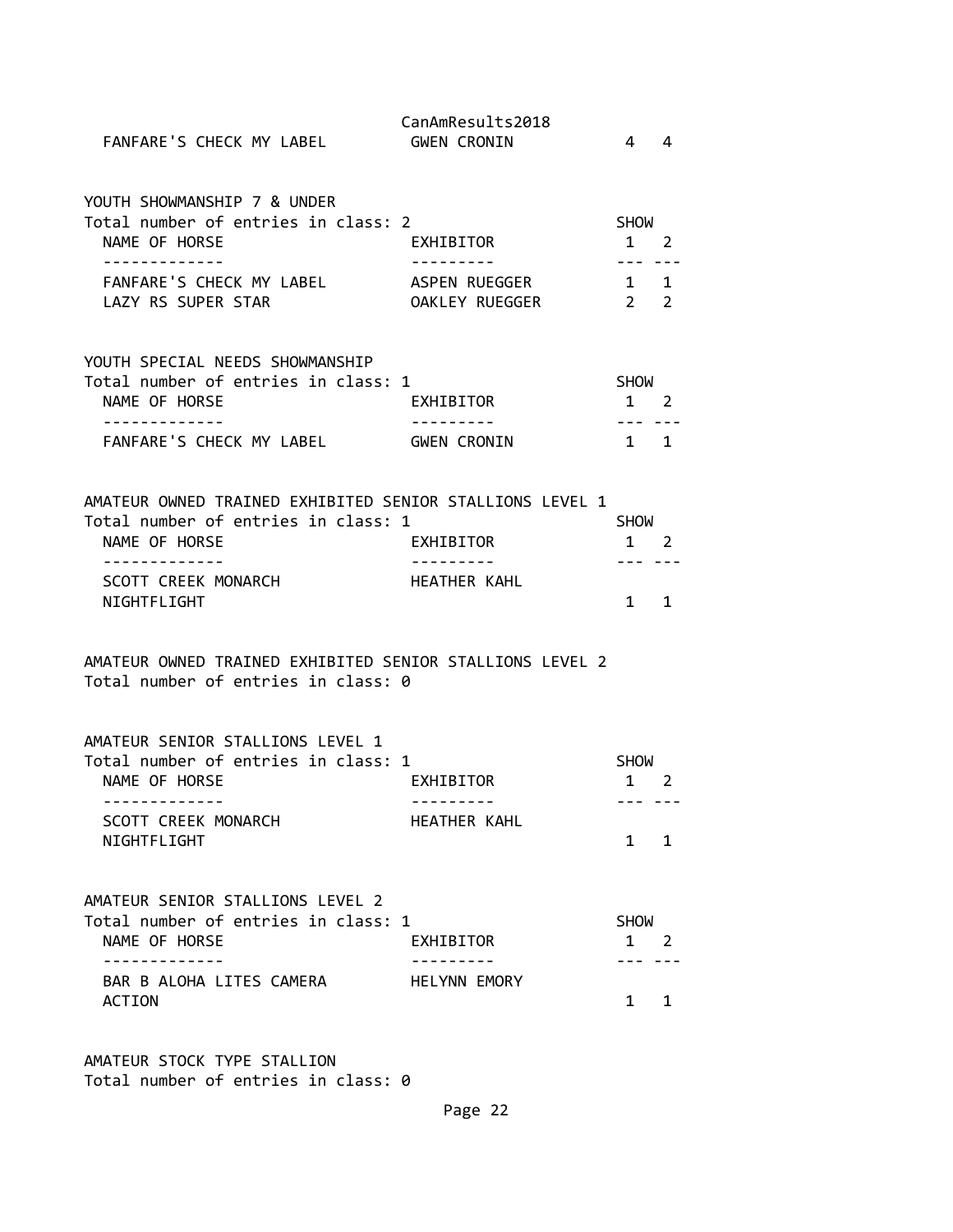| SENIOR STALLIONS 28" & UNDER<br>Total number of entries in class: 0                                                                              |                               |                                                                                                                                                                                                                                                                                                                                                                                                                                                                                                                  |
|--------------------------------------------------------------------------------------------------------------------------------------------------|-------------------------------|------------------------------------------------------------------------------------------------------------------------------------------------------------------------------------------------------------------------------------------------------------------------------------------------------------------------------------------------------------------------------------------------------------------------------------------------------------------------------------------------------------------|
| SENIOR STALLIONS OVER 28" TO 30"<br>Total number of entries in class: 0                                                                          |                               |                                                                                                                                                                                                                                                                                                                                                                                                                                                                                                                  |
| SENIOR STALLIONS OVER 30" TO 32"<br>Total number of entries in class: 1<br>NAME OF HORSE<br>. <u>.</u><br>RAPTURES AFTER THE STORM PAT MCGINNIS  | EXHIBITOR                     | SHOW<br>$1 \quad 2$<br>$\frac{1}{2} \left( \frac{1}{2} \right) \left( \frac{1}{2} \right) \left( \frac{1}{2} \right) \left( \frac{1}{2} \right) \left( \frac{1}{2} \right) \left( \frac{1}{2} \right) \left( \frac{1}{2} \right) \left( \frac{1}{2} \right) \left( \frac{1}{2} \right) \left( \frac{1}{2} \right) \left( \frac{1}{2} \right) \left( \frac{1}{2} \right) \left( \frac{1}{2} \right) \left( \frac{1}{2} \right) \left( \frac{1}{2} \right) \left( \frac{1}{2} \right) \left( \frac$<br>$1 \quad 1$ |
| SENIOR STALLIONS OVER 32" TO 34"<br>Total number of entries in class: 3<br>NAME OF HORSE<br>-------------                                        | EXHIBITOR<br>. <u>.</u>       | SHOW<br>$1\quad 2$<br><u>--- ---</u>                                                                                                                                                                                                                                                                                                                                                                                                                                                                             |
| BAR B ALOHA LITES CAMERA LISA PICHLER<br><b>ACTION</b><br>THRS DARK DESIRE<br>SCOTT CREEK MONARCH<br>NIGHTFLIGHT                                 | SUNNY BALSHAW<br>HEATHER KAHL | $1 \quad 3$<br>$2 \quad 1$<br>3<br>2                                                                                                                                                                                                                                                                                                                                                                                                                                                                             |
| GRAND CHAMPION & RESERVE SENIOR STALLION                                                                                                         |                               |                                                                                                                                                                                                                                                                                                                                                                                                                                                                                                                  |
| NAME OF HORSE                                                                                                                                    |                               | <b>SHOW</b><br>$1 \quad 2$                                                                                                                                                                                                                                                                                                                                                                                                                                                                                       |
| -------------<br>BAR B ALOHA LITES CAMERA<br>ACTION<br>THRS DARK DESIRE<br>RAPTURES AFTER THE STORM<br><b>SCOTT CREEK MONARCH</b><br>NIGHTFLIGHT |                               | --- ---<br>G<br>R<br>G<br>R                                                                                                                                                                                                                                                                                                                                                                                                                                                                                      |
| STOCK TYPE STALLION<br>Total number of entries in class: 0                                                                                       |                               |                                                                                                                                                                                                                                                                                                                                                                                                                                                                                                                  |
| AMATEUR OWNED TRAINED EXHIBITED GELDINGS LEVEL 1<br>Total number of entries in class: 4<br>NAME OF HORSE                                         | EXHIBITOR                     | <b>SHOW</b><br>$1 \quad 2$                                                                                                                                                                                                                                                                                                                                                                                                                                                                                       |
|                                                                                                                                                  | Page 23                       |                                                                                                                                                                                                                                                                                                                                                                                                                                                                                                                  |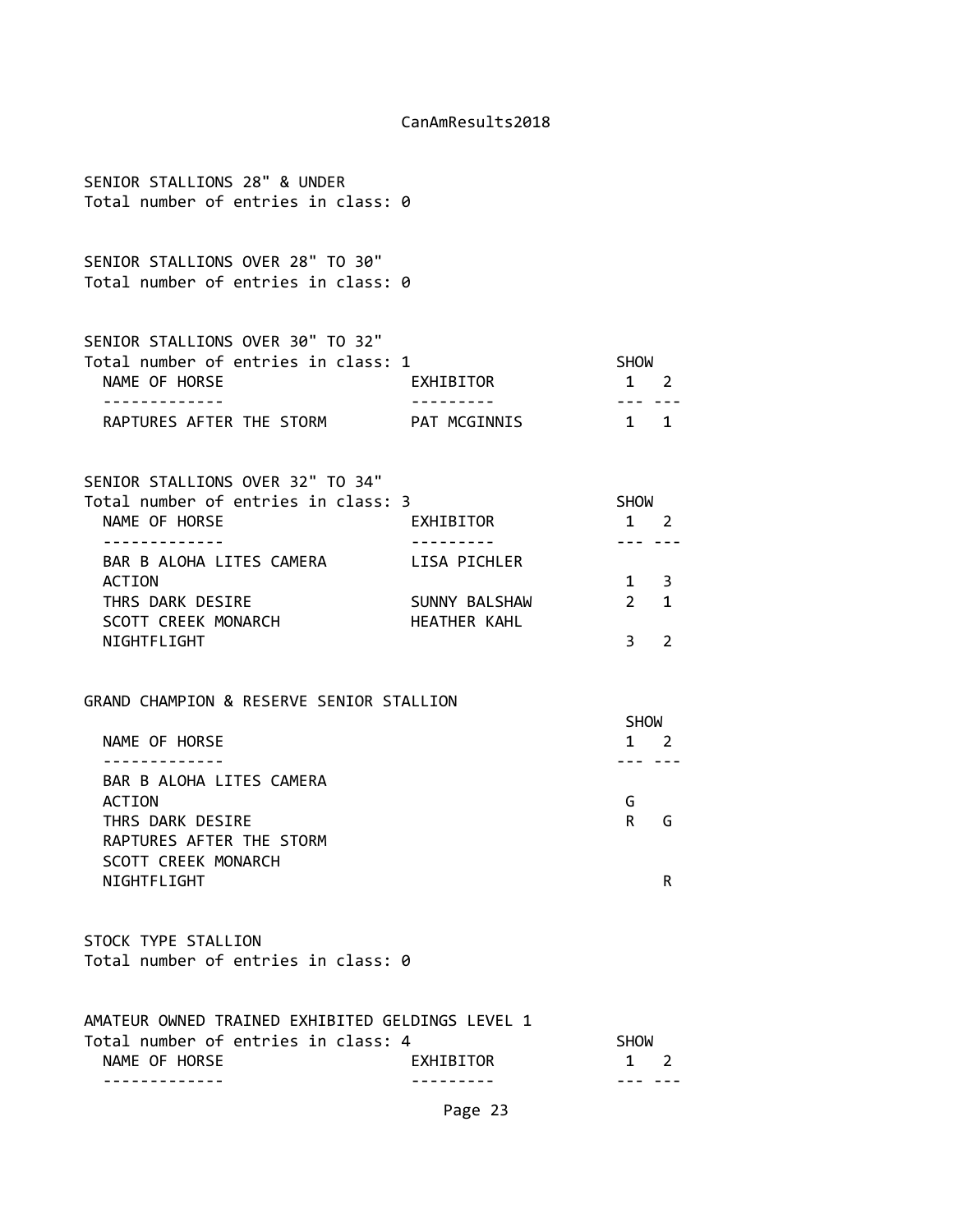| SAN SUJOS WARDANCE WIZARD<br>CREEKSIDES MISTER IMPRESSIVE KIM SCHULT<br>OAK GROVE LEGENDS STARRIFIC SUSIE GUNTHER                                                                                                   | CanAmResults2018<br>LENA MCMURTRY                                          | 1<br>$2^{\circ}$<br>$\overline{4}$                                                                                                                                                                                                                                                                                                                                                                                                                                                                                             | 1<br>$\overline{2}$<br>4<br>3                      |  |
|---------------------------------------------------------------------------------------------------------------------------------------------------------------------------------------------------------------------|----------------------------------------------------------------------------|--------------------------------------------------------------------------------------------------------------------------------------------------------------------------------------------------------------------------------------------------------------------------------------------------------------------------------------------------------------------------------------------------------------------------------------------------------------------------------------------------------------------------------|----------------------------------------------------|--|
| AMATEUR OWNED TRAINED EXHIBITED GELDINGS LEVEL 2<br>Total number of entries in class: 0                                                                                                                             |                                                                            |                                                                                                                                                                                                                                                                                                                                                                                                                                                                                                                                |                                                    |  |
| AMATEUR SENIOR GELDINGS LEVEL 1<br>Total number of entries in class: 5<br>NAME OF HORSE                                                                                                                             | EXHIBITOR                                                                  | <b>SHOW</b><br>$1 \quad 2$                                                                                                                                                                                                                                                                                                                                                                                                                                                                                                     |                                                    |  |
| . <u>.</u><br>SAN SUJOS WARDANCE WIZARD LENA MCMURTRY<br>SCOTT CREEK MONARCH TANGOLERO JEAN HOWARD<br>CREEKSIDES MISTER IMPRESSIVE KIM SCHULT<br>BONSAI RUN AND DON'T LOOK BACK SHARON DICKENS 4                    |                                                                            | $\frac{1}{2} \left( \frac{1}{2} \right) \left( \frac{1}{2} \right) \left( \frac{1}{2} \right) \left( \frac{1}{2} \right) \left( \frac{1}{2} \right) \left( \frac{1}{2} \right) \left( \frac{1}{2} \right) \left( \frac{1}{2} \right) \left( \frac{1}{2} \right) \left( \frac{1}{2} \right) \left( \frac{1}{2} \right) \left( \frac{1}{2} \right) \left( \frac{1}{2} \right) \left( \frac{1}{2} \right) \left( \frac{1}{2} \right) \left( \frac{1}{2} \right) \left( \frac$<br>$\mathbf{1}$<br>$\overline{2}$<br>3 <sup>7</sup> | 1<br>$\overline{2}$<br>$\overline{3}$<br>5<br>4    |  |
| AMATEUR SENIOR GELDINGS LEVEL 2<br>Total number of entries in class: 1<br>NAME OF HORSE<br>-------------<br>SCOTT CREEK MONARCH TANGOLERO JOANNE ROSS                                                               | EXHIBITOR                                                                  | SHOW<br>$1 \quad 2$<br>--- ---<br>1 1                                                                                                                                                                                                                                                                                                                                                                                                                                                                                          |                                                    |  |
| GRAND CHAMPION & RESERVE AMATEUR GELDING<br>NAME OF HORSE<br>SAN SUJOS WARDANCE WIZARD<br>SCOTT CREEK MONARCH TANGOLERO<br>CREEKSIDES MISTER IMPRESSIVE<br>SCOTT CREEK INDIS NIGHTLIFE                              |                                                                            | <b>SHOW</b><br>---<br>R.                                                                                                                                                                                                                                                                                                                                                                                                                                                                                                       | $1 \quad 2$<br>G G<br>R                            |  |
| AMATEUR STOCK TYPE GELDING<br>Total number of entries in class: 4<br>NAME OF HORSE<br>- - - - - - - - - - - - -<br>FARMYARD FROLIC ACE HI<br>LYMRICKS BOLD RULER<br>STAR LAKES DYNAMIC DECEPTION<br>NWR TRIPLE PLAY | EXHIBITOR<br>JEAN HOWARD<br>PAT MCGINNIS<br>LEONA ALCOCK<br>BROOKE PARSLEY | <b>SHOW</b><br>$1 \quad 2$<br>$2^{\circ}$<br>$\overline{3}$<br>4                                                                                                                                                                                                                                                                                                                                                                                                                                                               | $1 \quad 4$<br>$\overline{2}$<br>3<br>$\mathbf{1}$ |  |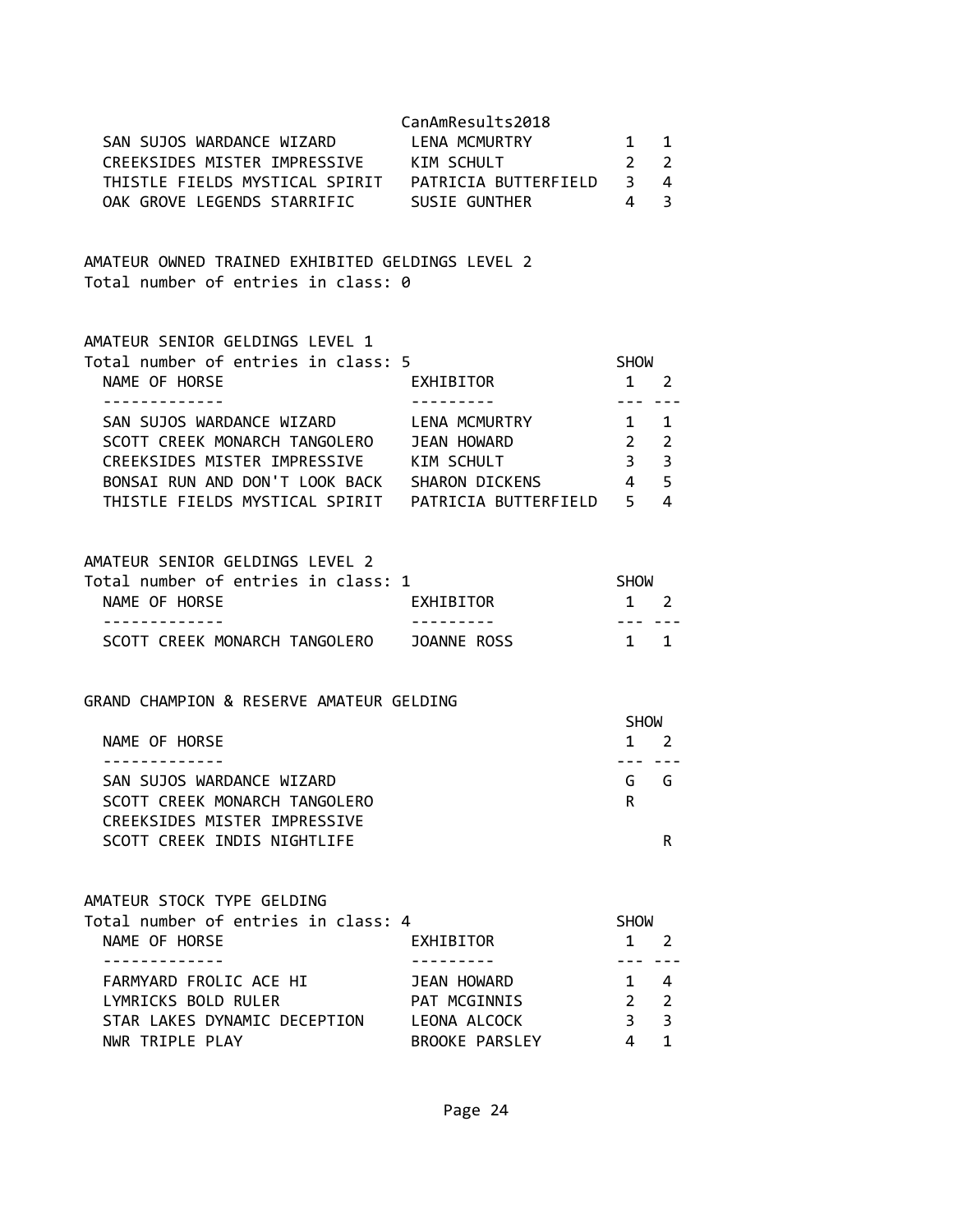| CanAmResults2018 |
|------------------|
|------------------|

| GRAND CHAMPION & RESERVE AMATEUR STOCK TYPE HALTER HORSE                                 |                  |                                   | <b>SHOW</b>                    |  |
|------------------------------------------------------------------------------------------|------------------|-----------------------------------|--------------------------------|--|
| NAME OF HORSE                                                                            |                  | 1 2                               |                                |  |
| GALLERY ORIGINALS MISS<br>PERPHECTION                                                    |                  |                                   |                                |  |
| RHMF GEMINIS TWINKLIN STAR<br>FARMYARD FROLIC ACE HI                                     |                  | G<br>R.                           | R                              |  |
| NWR TRIPLE PLAY                                                                          |                  |                                   | G                              |  |
| SENIOR GELDINGS 30" & UNDER<br>Total number of entries in class: 0                       |                  |                                   |                                |  |
| SENIOR GELDINGS OVER 30" TO 32"<br>Total number of entries in class: 3                   |                  | <b>SHOW</b>                       |                                |  |
| NAME OF HORSE                                                                            | EXHIBITOR        | $1 \quad 2$                       |                                |  |
| LOS ARBOLES ODYSSEYS RANGLER SUNNY BALSHAW                                               |                  | $- - -$<br>$1 \quad 2$            |                                |  |
| SAN SUJOS WARDANCE WIZARD LENA MCMURTRY<br>CREEKSIDES MISTER IMPRESSIVE KIM SCHULT       |                  | $\overline{2}$<br>3 <sup>7</sup>  | $\mathbf{1}$<br>$\overline{3}$ |  |
| SENIOR GELDINGS OVER 32" TO 34"<br>Total number of entries in class: 5                   |                  | <b>SHOW</b>                       |                                |  |
| NAME OF HORSE<br>.                                                                       | EXHIBITOR        | $1 \quad 2$<br>--- ---            |                                |  |
| TJ ICE ON FIRE                                                                           | TAYLOR JOSIASSEN | $\overline{1}$                    | 1                              |  |
| SCOTT CREEK MONARCH TANGOLERO JEAN HOWARD<br>BONSAI RUN AND DON'T LOOK BACK CHERIE SMITH |                  | $2^{\circ}$<br>3 <sup>7</sup>     | $\overline{2}$<br>4            |  |
|                                                                                          |                  |                                   | $\overline{3}$                 |  |
| GRAND CHAMPION & RESERVE SENIOR GELDING                                                  |                  |                                   |                                |  |
| NAME OF HORSE                                                                            |                  | <b>SHOW</b><br>$1\quad 2$<br>$ -$ |                                |  |
| LOS ARBOLES ODYSSEYS RANGLER                                                             |                  | G                                 |                                |  |
| TJ ICE ON FIRE<br>SAN SUJOS WARDANCE WIZARD                                              |                  | R.<br>R.                          | G                              |  |
| STOCK TYPE GELDING                                                                       |                  |                                   |                                |  |
| Total number of entries in class: 6<br>NAME OF HORSE<br>-----------                      | EXHIBITOR        | <b>SHOW</b><br>1                  | 2                              |  |
| FARMYARD FROLIC ACE HI                                                                   | JEAN HOWARD      | $\mathbf{1}$                      | 3                              |  |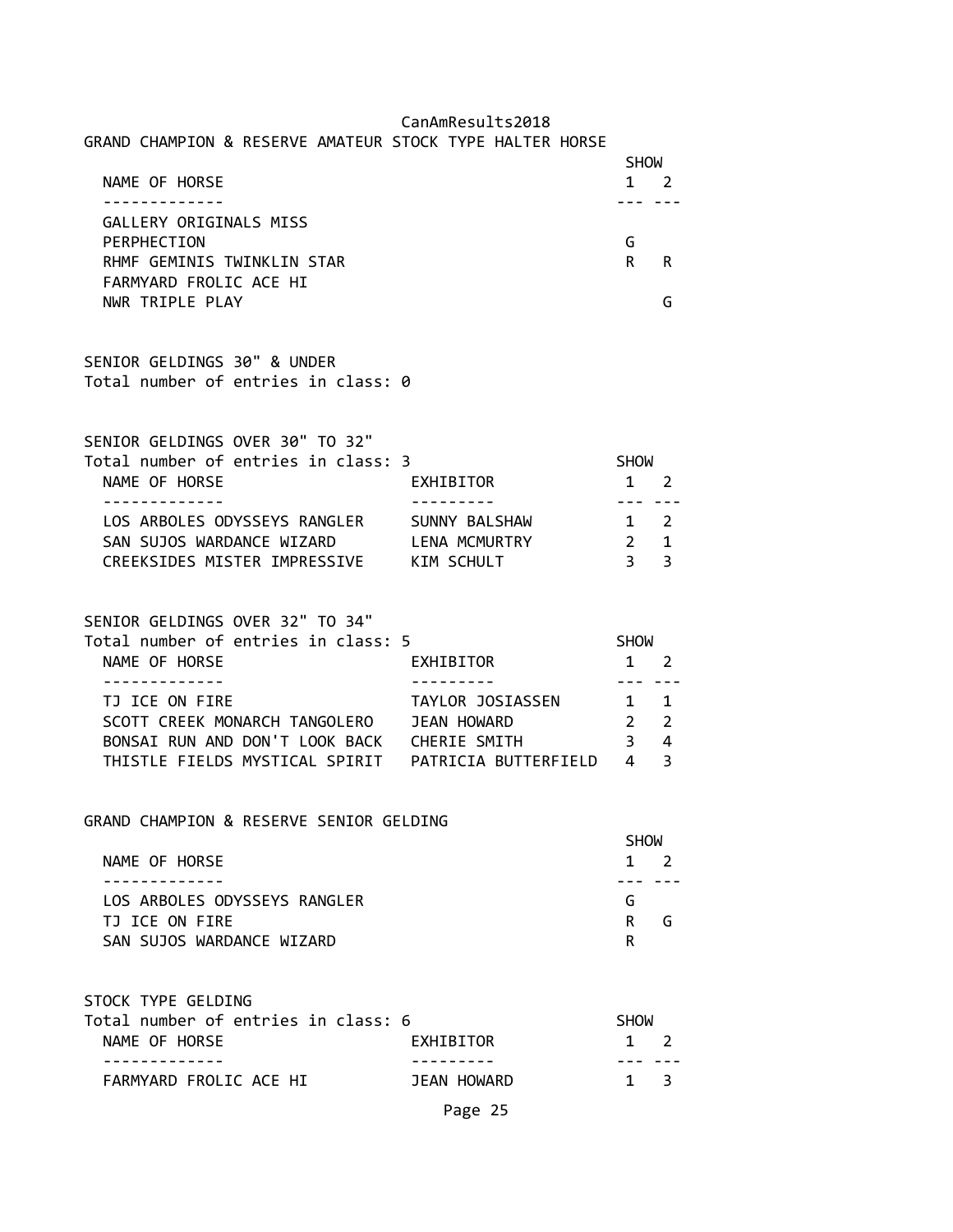| LYMRICKS BOLD RULER<br>SUNNYVALES PS I LUV U BOBBY<br>HUNTERBERRY HILL HEAD OVER | CanAmResults2018<br>PAT MCGINNIS<br>ELIZABETH SCHULZ<br><b>BRENNA HARDIN</b> | $\mathcal{P}$<br>ર | $\blacksquare$ |
|----------------------------------------------------------------------------------|------------------------------------------------------------------------------|--------------------|----------------|
| <b>HEELS</b>                                                                     |                                                                              |                    |                |
| STAR LAKES DYNAMIC DECEPTION                                                     | LEONA ALCOCK                                                                 | 5                  |                |
| RVS MYSTIQUE MIRAGE                                                              | SANDY JOHNSON                                                                |                    |                |

# GRAND CHAMPION & RESERVE STOCK TYPE HALTER HORSE

|                            | <b>SHOW</b> |   |  |
|----------------------------|-------------|---|--|
| NAME OF HORSE              |             |   |  |
|                            |             |   |  |
| TJ MAKE MINE SUGAR COATED  | G           | G |  |
| GALLERY ORIGINALS MISS     |             |   |  |
| PERPHECTION                | R           |   |  |
| FARMYARD FROLIC ACE HI     |             |   |  |
| RHMF GEMINIS TWINKLIN STAR |             | R |  |
| LYMRICKS BOLD RULER        |             |   |  |

# YOUTH OWNED TRAINED EXHIBITED GELDING<br>Total number of entries in class: 3

| Total number of entries in class: 3        |                   | <b>SHOW</b> |                |  |
|--------------------------------------------|-------------------|-------------|----------------|--|
| NAME OF HORSE                              | EXHIBITOR         |             | $1 \quad 2$    |  |
|                                            |                   |             |                |  |
| VFM MAXIMUM REVENGE                        | <b>BEN HANSEN</b> |             | $1 \quad 1$    |  |
| MS WISHNWELLS JUSTIN ECLIPSE               | ASPEN RUEGGER     |             | 2 <sub>2</sub> |  |
| THISTLE FIELDS MYSTICAL SPIRIT ADDIE COREY |                   | २ २         |                |  |

# YOUTH 13 & OLDER EXHIBITING SENIOR GELDING

| Total number of entries in class: 6            |             |                         |
|------------------------------------------------|-------------|-------------------------|
| EXHIBITOR<br>NAME OF HORSE                     |             | $\mathcal{L}$           |
|                                                |             |                         |
| LOS ARBOLES ODYSSEYS RANGLER<br>SUNNY BALSHAW  | $1 \quad 1$ |                         |
| SCOTT CREEK MONARCH TANGOLERO<br>BRENNA HARDIN | $2 \quad 2$ |                         |
| HILL CREEKS DANCIN NICKERS<br>ALYSSA GOERTZEN  |             | 4                       |
| ABRIA'S SIGNATURE ANIMATION<br>HANNAH KRUCHEK  | 4           | $\overline{\mathbf{3}}$ |
| THISTLE FIELDS MYSTICAL SPIRIT<br>ADDIE COREY  |             | -5                      |

# YOUTH 8-12 EXHIBITING SENIOR GELDING

| Total number of entries in class: 6 |                    | <b>SHOW</b> |                          |  |  |
|-------------------------------------|--------------------|-------------|--------------------------|--|--|
| NAME OF HORSE                       | EXHIBITOR          |             | $1 \quad 2$              |  |  |
|                                     |                    |             |                          |  |  |
| LOS ARBOLES ODYSSEYS RANGLER        | ELIZABETH SCHULZ   |             | $1 \quad 1$              |  |  |
| VFM MAXIMUM REVENGE                 | <b>BEN HANSEN</b>  |             | $\overline{\phantom{a}}$ |  |  |
| SCOTT CREEK MONARCH TANGOLERO       | <b>GWEN CRONIN</b> |             | - 3                      |  |  |
| SCOTT CREEK RIVER WIND              | MEGYN HALL         |             |                          |  |  |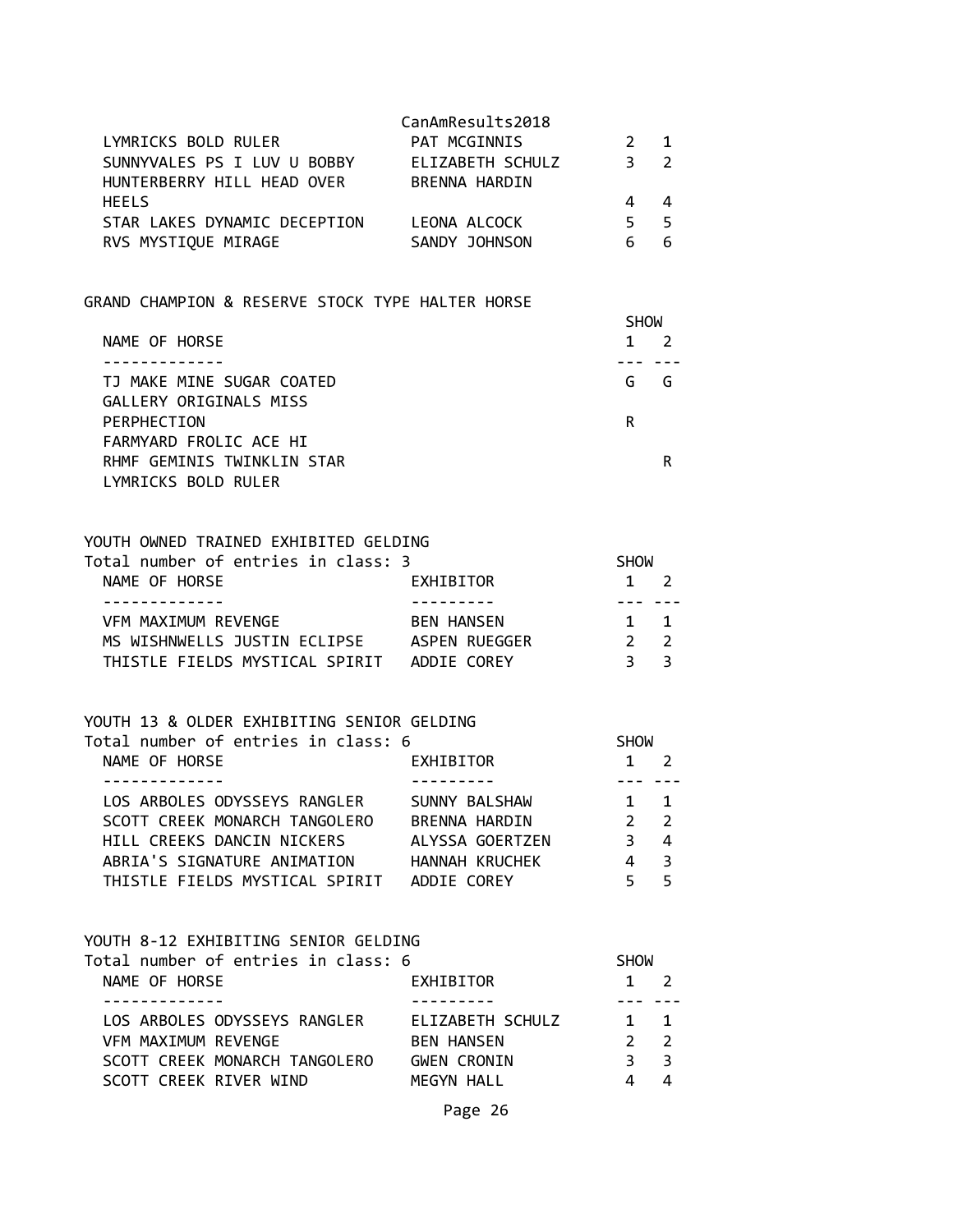|                           |                                | CanAmResults2018 |    |    |
|---------------------------|--------------------------------|------------------|----|----|
|                           | BONSAI RUN AND DON'T LOOK BACK | REBECCA GOERTZEN | 56 |    |
| OAK BAY SALSAS REMARKABLE |                                | FMTIY HAII       |    | 65 |

| YOUTH 7 & UNDER EXHIBITING SENIOR GELDING<br>Total number of entries in class: 4 |                 | <b>SHOW</b> |                |
|----------------------------------------------------------------------------------|-----------------|-------------|----------------|
|                                                                                  |                 |             |                |
| NAME OF HORSE                                                                    | EXHIBITOR       |             | $\mathcal{L}$  |
|                                                                                  |                 |             |                |
| LOS ARBOLES ODYSSEYS RANGLER                                                     | MEADOW VANDEPOL | $1 \quad 1$ |                |
| MS WISHNWELLS JUSTIN ECLIPSE                                                     | ASPEN RUEGGER   |             | $\overline{2}$ |
| THISTLE FIELDS MYSTICAL SPIRIT                                                   | SOPHIE SECHLER  |             | -3             |

### YOUTH STOCK TYPE GELDING

| Total number of entries in class: 5 |                    | <b>SHOW</b>   |                |  |
|-------------------------------------|--------------------|---------------|----------------|--|
| NAME OF HORSE                       | EXHIBITOR          |               |                |  |
|                                     |                    |               |                |  |
| FARMYARD FROLIC ACE HI              | <b>GWEN CRONIN</b> |               | - 3            |  |
| SUNNYVALES PS I LUV U BOBBY         | ELIZABETH SCHULZ   | $\mathcal{P}$ | $\overline{2}$ |  |
| HUNTERBERRY HILL HEAD OVER          | BRENNA HARDIN      |               |                |  |
| <b>HEELS</b>                        |                    |               | 4              |  |
| STAR LAKES DYNAMIC DECEPTION        | SUNNY BALSHAW      |               | - 5            |  |
| CENTURY FARMS QUAZAR                | MEADOW VANDEPOL    |               |                |  |
|                                     |                    |               |                |  |

# SOLID-COLOR STALLIONS AND GELDINGS

| Total number of entries in class: 7 |                      | <b>SHOW</b>   |                          |  |
|-------------------------------------|----------------------|---------------|--------------------------|--|
| NAME OF HORSE                       | EXHIBITOR            |               |                          |  |
|                                     |                      |               |                          |  |
| SCOTT CREEK MONARCH                 | HEATHER KAHL         |               |                          |  |
| NIGHTFLIGHT                         |                      |               | 4                        |  |
| HILL CREEKS DANCIN NICKERS          | CHERIE SMITH         | $\mathcal{P}$ | $\overline{\phantom{a}}$ |  |
| SUNNYVALES PS I LUV U BOBBY         | ELIZABETH SCHULZ     | з             | $\mathbf 1$              |  |
| SCOTT CREEK JADED REBEL             | JEAN HOWARD          | 4             | - 3                      |  |
| THISTLE FIELDS MYSTICAL SPIRIT      | PATRICIA BUTTERFIELD |               | 5                        |  |

# MULTI-COLOR STALLIONS AND GELDINGS<br>Total number of entries in class:

| Total number of entries in class: 7 |                 | <b>SHOW</b>   |                         |  |
|-------------------------------------|-----------------|---------------|-------------------------|--|
| NAME OF HORSE                       | EXHIBITOR       |               |                         |  |
|                                     |                 |               |                         |  |
| BAR B ALOHA LITES CAMERA            | LISA PICHLER    |               |                         |  |
| <b>ACTION</b>                       |                 |               |                         |  |
| RVS MYSTIQUE MIRAGE                 | SANDY JOHNSON   | $\mathcal{P}$ | $\overline{\mathbf{3}}$ |  |
| THISTLE FIELDS KRYSTAL              | JANINE MCDONALD |               |                         |  |
| <b>KEEPSAKE</b>                     |                 | 3             | 5                       |  |
| MS WISHNWELLS JUSTIN ECLIPSE        | ASPEN RUEGGER   | 4             | 2                       |  |
| STAR LAKES DYNAMIC DECEPTION        | LEONA ALCOCK    |               | 6                       |  |
|                                     |                 |               |                         |  |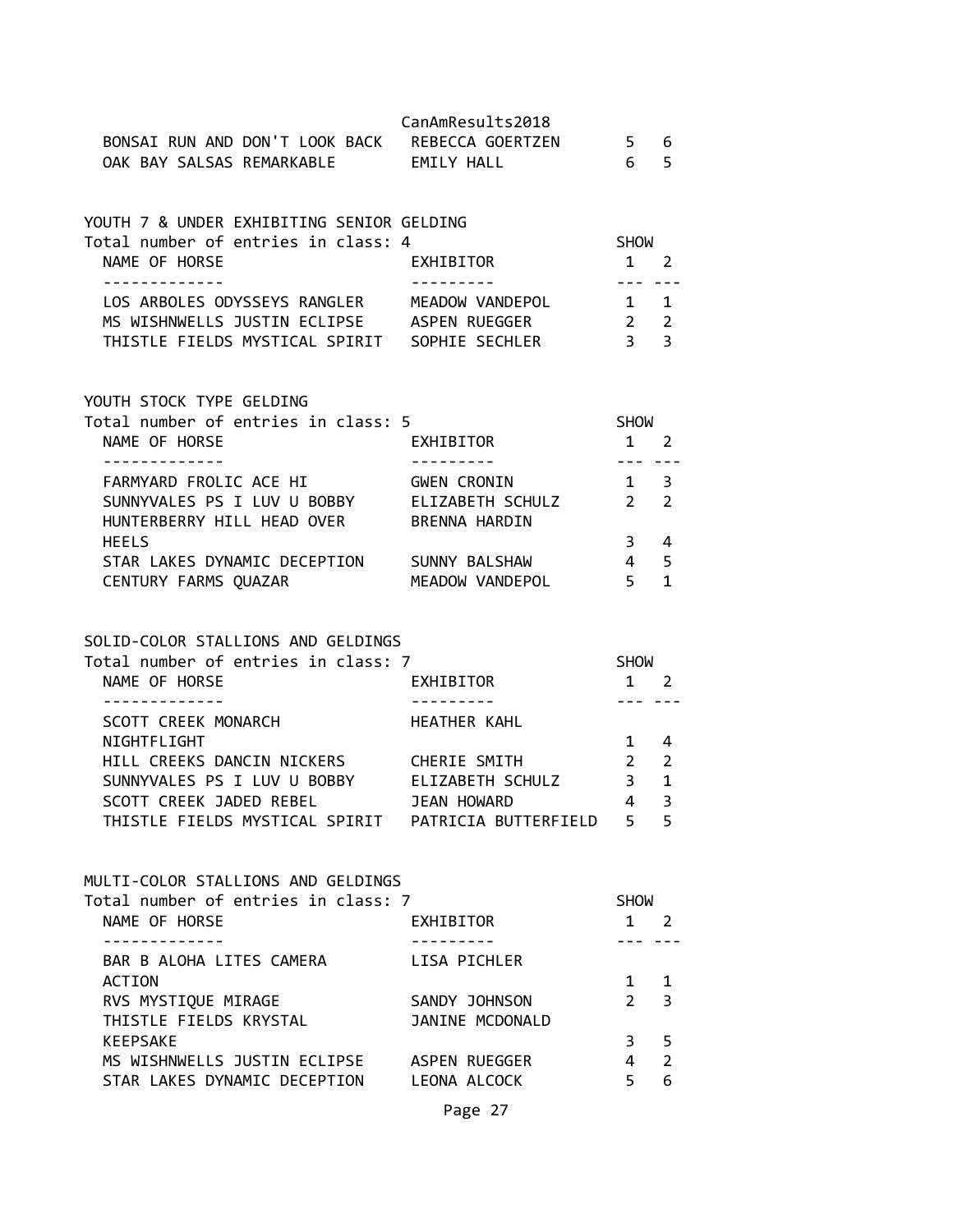| SCOTT CREEK INDIS NIGHTLIFE HUNTER WHITE<br>ELEGANT ART TRU INSPIRATO BARBARA KAHL             | CanAmResults2018     | $6\quad 4$<br>7 7             |        |
|------------------------------------------------------------------------------------------------|----------------------|-------------------------------|--------|
| COUNTRY PLEASURE DRIVING MARES                                                                 |                      |                               |        |
| Total number of entries in class: 3                                                            |                      | SHOW                          |        |
| NAME OF HORSE                                                                                  | EXHIBITOR            | $1 \quad 2$                   |        |
| -------------<br>RIVENBURGHS DANA REEVE KATHY L HOWARD 1 1                                     | ----------           |                               |        |
| VINTAGE FARMS DANCING ON AIR KATIE HANSEN                                                      |                      | $2 \quad 2$                   |        |
| DUNDEE PROUD BAY B CAKES KATHY L HOWARD 3 3                                                    |                      |                               |        |
| OPEN COUNTRY PLEASURE DRIVING 32" & UNDER                                                      |                      |                               |        |
| Total number of entries in class: 1                                                            |                      | SHOW                          |        |
| NAME OF HORSE<br>-------------                                                                 | EXHIBITOR            | $1 \quad 2$<br>. <b>.</b>     |        |
| DUNDEE PROUD BAY B CAKES KATHY L HOWARD 1 1                                                    |                      |                               |        |
| COUNTRY PLEASURE DRIVING GELDINGS<br>Total number of entries in class: 3                       |                      | <b>SHOW</b>                   |        |
| NAME OF HORSE<br>-------------                                                                 | EXHIBITOR            | $1 \quad 2$<br>--- ---        |        |
| TJ ICE ON FIRE                                                                                 | TAYLOR JOSIASSEN 1 2 |                               |        |
| HILL CREEKS DANCIN NICKERS CHERIE SMITH                                                        |                      | $2 \quad 1$                   |        |
| STAR LAKES DYNAMIC DECEPTION KATHY L HOWARD                                                    |                      | $\overline{3}$ $\overline{3}$ |        |
| AMATEUR OWNED TRAINED EXHIBITED JUNIOR STALLION LEVEL 1                                        |                      |                               |        |
| Total number of entries in class: 2                                                            | EXHIBITOR            | SHOW                          |        |
| NAME OF HORSE<br>-------------                                                                 | ----------           | 1 2<br>--- ---                |        |
| THISTLE FIELDS KRYSTAL JANINE MCDONALD                                                         |                      |                               |        |
| <b>KEEPSAKE</b>                                                                                | BARBARA KAHL         | $\mathbf{1}$<br>$\mathcal{P}$ | 2<br>1 |
| ELEGANT ART TRU INSPIRATO                                                                      |                      |                               |        |
| AMATEUR OWNED TRAINED EXHIBITED JUNIOR STALLION LEVEL 2<br>Total number of entries in class: 1 |                      | <b>SHOW</b>                   |        |
| NAME OF HORSE                                                                                  | EXHIBITOR            | $1 \quad 2$                   |        |
| - - - - - - - - - - - - -<br>SCOTT CREEK INDI CAST N CHROME JOANNE ROSS                        | . <u>.</u>           | $1 \quad 1$                   |        |
| AMATEUR JUNIOR STALLIONS LEVEL 1                                                               |                      |                               |        |
| Total number of entries in class: 2                                                            |                      | <b>SHOW</b>                   |        |
| NAME OF HORSE                                                                                  | EXHIBITOR            | $1 \quad$                     | 2      |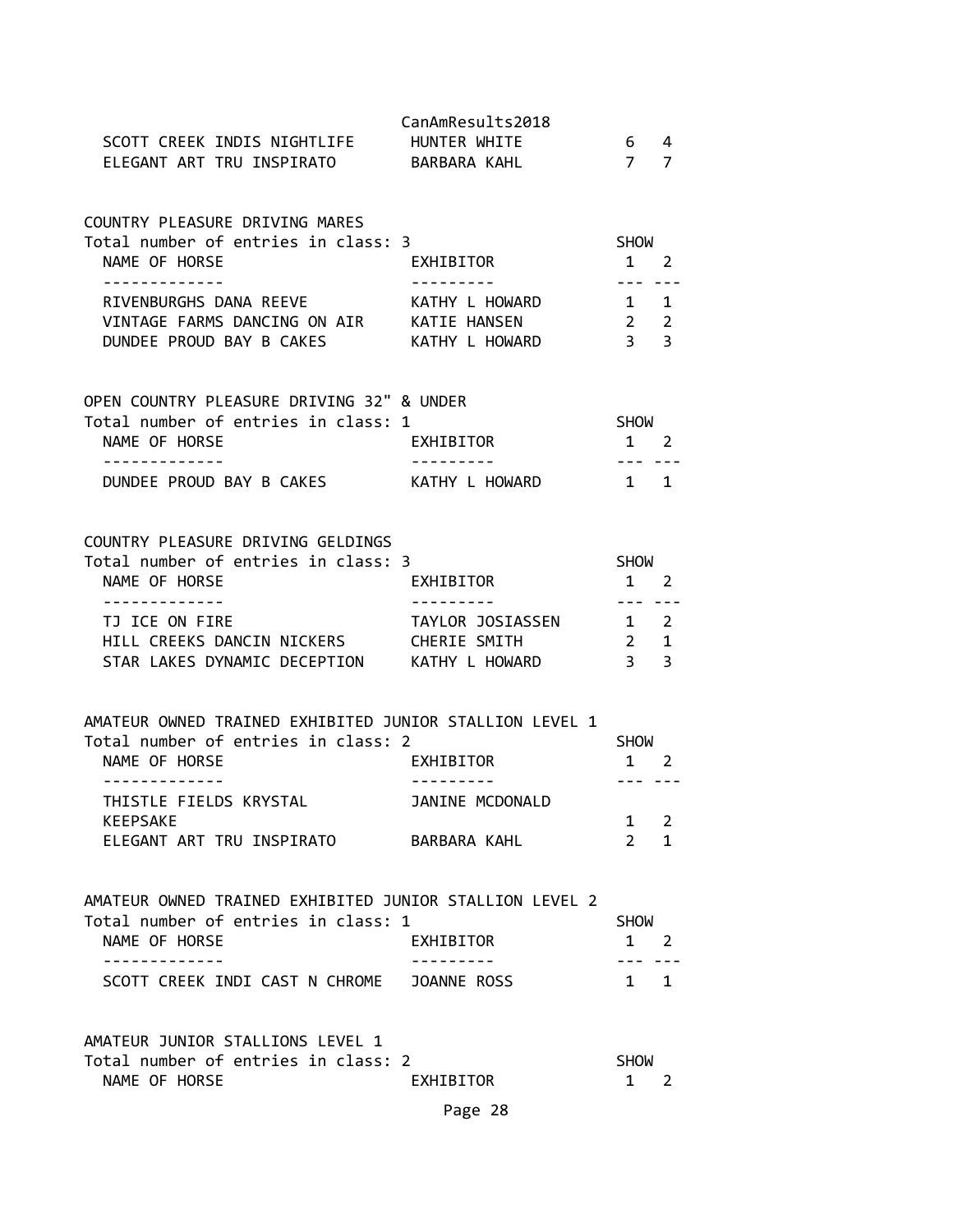|                                                                    | CanAmResults2018 |                            |                                |
|--------------------------------------------------------------------|------------------|----------------------------|--------------------------------|
| THISTLE FIELDS KRYSTAL                                             | JANINE MCDONALD  |                            |                                |
| <b>KEEPSAKE</b><br>ELEGANT ART TRU INSPIRATO BARBARA KAHL          |                  | $2^{\circ}$                | $1 \quad 2$<br>1               |
|                                                                    |                  |                            |                                |
| AMATEUR JUNIOR STALLIONS LEVEL 2                                   |                  |                            |                                |
| Total number of entries in class: 1                                |                  | SHOW                       |                                |
| NAME OF HORSE<br>.                                                 | EXHIBITOR        | --- ---                    | 1 2                            |
| SCOTT CREEK INDI CAST N CHROME JOANNE ROSS                         |                  |                            | $1 \quad 1$                    |
| GRAND CHAMPION & RESERVE AMATEUR STALLION                          |                  |                            |                                |
| NAME OF HORSE                                                      |                  | <b>SHOW</b><br>$1 \quad 2$ |                                |
|                                                                    |                  | --- ---                    |                                |
| <b>SCOTT CREEK MONARCH</b>                                         |                  |                            |                                |
| NIGHTFLIGHT<br>SCOTT CREEK INDI CAST N CHROME                      |                  | R                          | G R<br>G                       |
| THISTLE FIELDS KRYSTAL                                             |                  |                            |                                |
| KEEPSAKE                                                           |                  |                            |                                |
| ELEGANT ART TRU INSPIRATO                                          |                  |                            |                                |
| CLASSIC PLEASURE DRIVING GELDINGS                                  |                  |                            |                                |
| Total number of entries in class: 3                                |                  | <b>SHOW</b>                |                                |
| NAME OF HORSE                                                      | EXHIBITOR        | $- - -$                    | $1 \quad 2$                    |
| BONSAI RUN AND DON'T LOOK BACK CHERIE SMITH                        |                  |                            | $\begin{matrix}1&\end{matrix}$ |
| FARMYARD FROLIC ACE HI                                             | KATHY L HOWARD   | $2^{\sim}$                 | $\overline{3}$                 |
| HUNTERBERRY HILL HEAD OVER SHAWNA HARDIN<br><b>HEELS</b>           |                  | 3                          | 2                              |
|                                                                    |                  |                            |                                |
| OPEN CLASSIC PLEASURE DRIVING 32" & UNDER                          |                  |                            |                                |
| Total number of entries in class: 3<br>NAME OF HORSE               | EXHIBITOR        | SHOW<br>$\mathbf{1}$       | 2                              |
| -------------                                                      | --------         | --- --                     |                                |
| TJ MAKE MINE SUGAR COATED                                          | TAYLOR JOSIASSEN | 1 1                        |                                |
| BOBKATS TAKE A CHANCE<br>RANSOMS LIGHTENING STARBURST KATHY HOWARD | LEONA ALCOCK     |                            | $2 \quad 2$<br>3 <sup>3</sup>  |
|                                                                    |                  |                            |                                |
| CLASSIC PLEASURE DRIVING MARES                                     |                  |                            |                                |
| Total number of entries in class: 6<br>NAME OF HORSE               | EXHIBITOR        | <b>SHOW</b><br>$1 \quad$   | 2                              |
| . <u>.</u>                                                         |                  |                            | . – –   – – –                  |

Page 29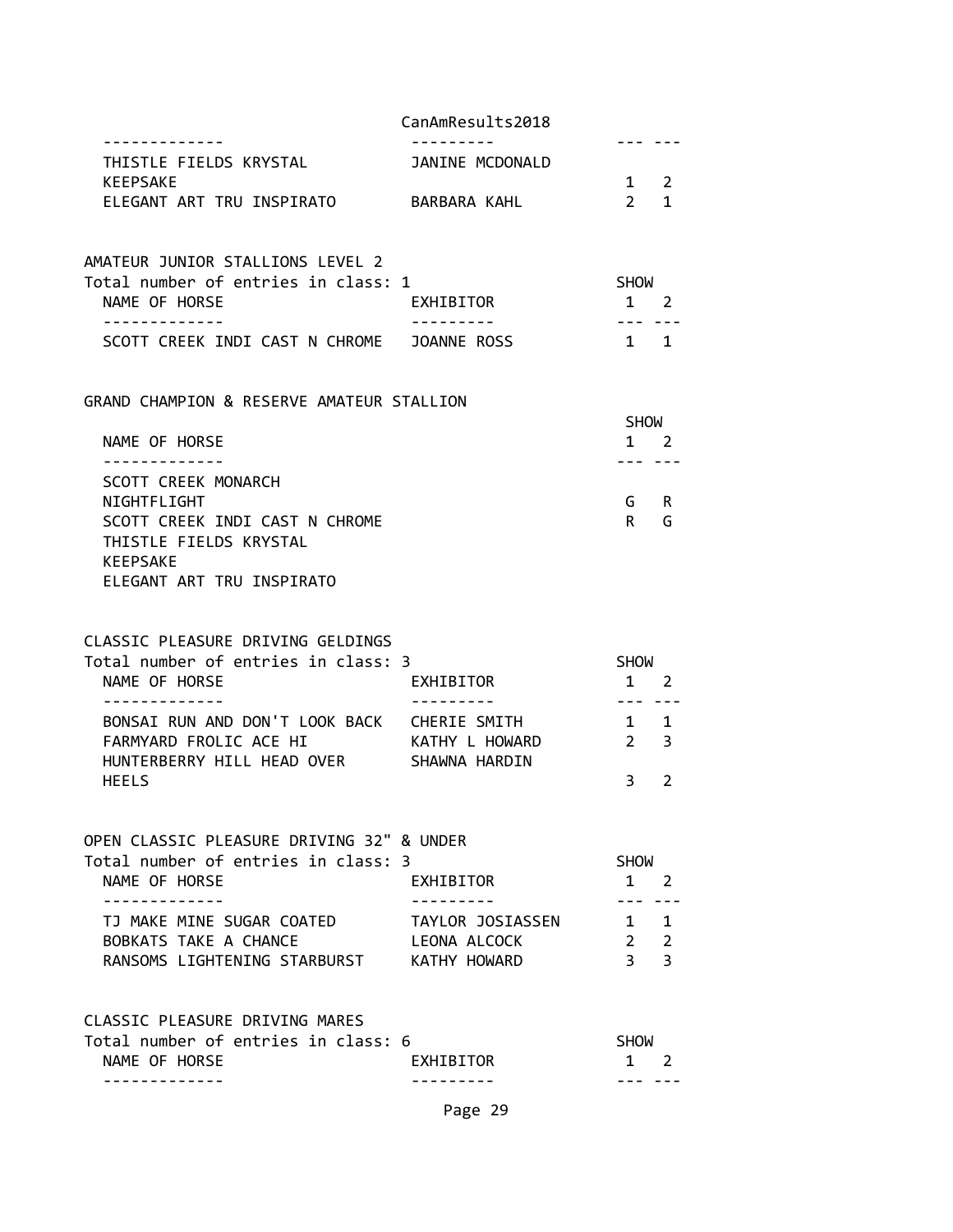| GALLERY ORIGINALS MISS                                                                         | CanAmResults2018<br>CEE BEANES |                            |                   |
|------------------------------------------------------------------------------------------------|--------------------------------|----------------------------|-------------------|
| PERPHECTION                                                                                    |                                | 1                          | $\mathbf{1}$<br>3 |
| TJ MAKE MINE SUGAR COATED TAYLOR JOSIASSEN 2<br>BA B OS ANDROMEDA BY ENDEAVOR SUNNY BALSHAW    |                                | 3 <sub>2</sub>             |                   |
| BOBKATS TAKE A CHANCE THE LEONA ALCOCK                                                         |                                | $4 \quad 4$                |                   |
| LAZY RS SUPER STAR                                                                             | BAMBI ROYLANCE                 | 5 <sub>5</sub>             |                   |
| RANSOMS LIGHTENING STARBURST KATHY L HOWARD                                                    |                                | 6                          | 6                 |
|                                                                                                |                                |                            |                   |
| NWMHC YEARLING STALLION HALTER FUTURITY                                                        |                                |                            |                   |
| Total number of entries in class: 1                                                            |                                | <b>SHOW</b>                |                   |
| NAME OF HORSE<br>-------------                                                                 | EXHIBITOR<br>----------        | $1 \quad 2$<br>-------     |                   |
| NVS INSPIRED BY GRACE SUNNY BALSHAW                                                            |                                | $1 \quad 1$                |                   |
| TWO YEAR OLD STALLIONS 29" & UNDER                                                             |                                |                            |                   |
| Total number of entries in class: 1                                                            |                                | SHOW                       |                   |
| NAME OF HORSE                                                                                  | <b>EXHIBITOR</b>               | $1 \quad 2$                |                   |
| .<br>THISTLE FIELDS KRYSTAL <b>THISTLE FIELDS</b> KRYSTAL                                      |                                | --- ---                    |                   |
| KEEPSAKE                                                                                       |                                | $1 \quad 1$                |                   |
| TWO YEAR OLD STALLIONS OVER 29" TO 31"<br>Total number of entries in class: 1<br>NAME OF HORSE | EXHIBITOR                      | <b>SHOW</b><br>$1 \quad 2$ |                   |
| .<br>ELEGANT ART TRU INSPIRATO BARBARA KAHL                                                    | ----------                     | . <b></b><br>$1 \quad 1$   |                   |
|                                                                                                |                                |                            |                   |
| TWO YEAR OLD STALLIONS OVER 31" TO 33"<br>Total number of entries in class: 0                  |                                |                            |                   |
| YEARLING STALLIONS 28" & UNDER<br>Total number of entries in class: 0                          |                                |                            |                   |
| YEARLING STALLIONS OVER 28" TO 30"<br>Total number of entries in class: 1                      |                                | <b>SHOW</b>                |                   |
| NAME OF HORSE                                                                                  | EXHIBITOR                      | $\mathbf{1}$               | $\overline{2}$    |
| NVS INSPIRED BY GRACE                                                                          | SUNNY BALSHAW                  | $1 \quad 1$                |                   |
| YEARLING STALLIONS OVER 30" TO 32"                                                             |                                |                            |                   |
| Total number of entries in class: 2                                                            |                                | <b>SHOW</b>                |                   |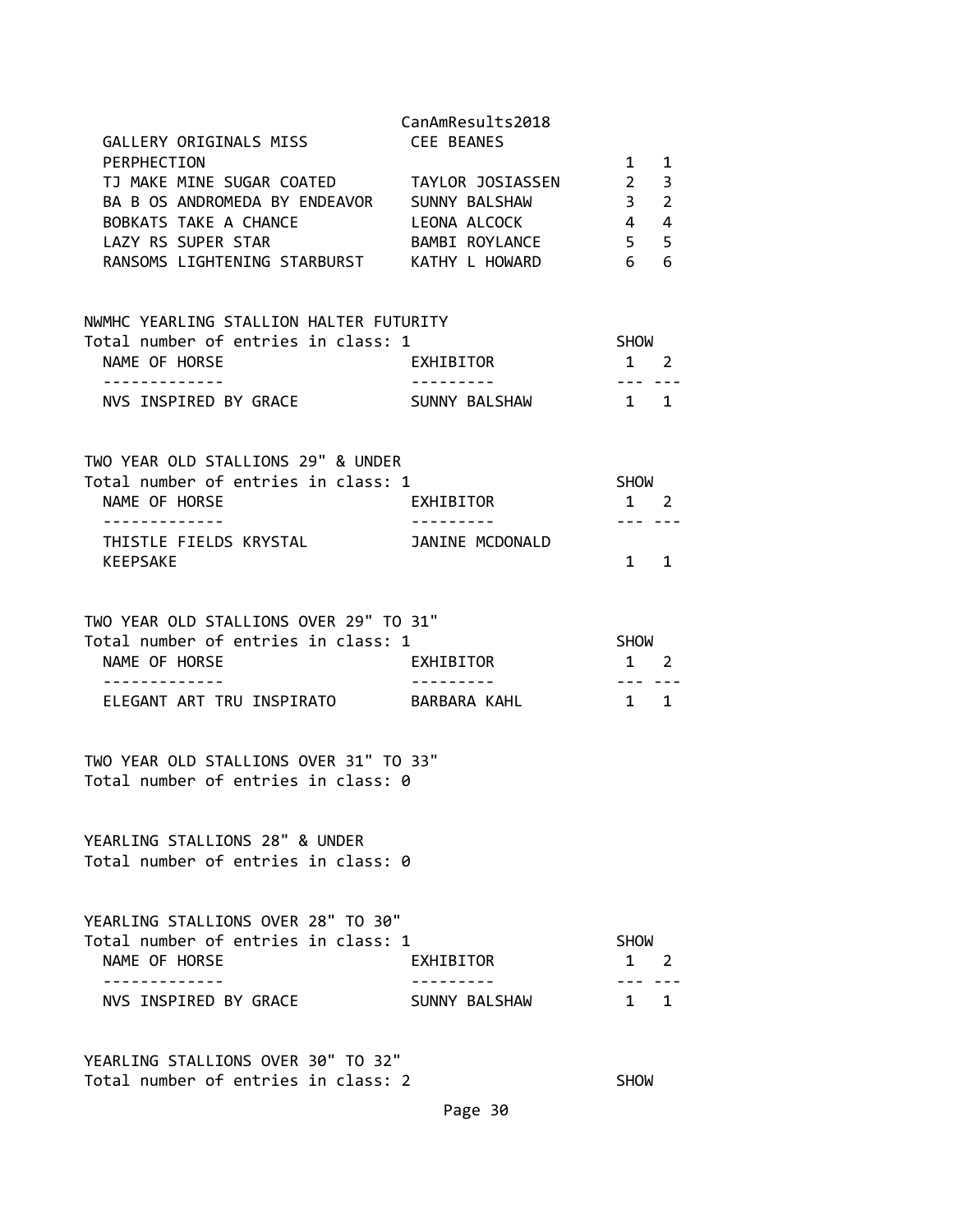|                                            | CanAmResults2018 |             |
|--------------------------------------------|------------------|-------------|
| NAME OF HORSE                              | EXHIBITOR        | $1 \quad 2$ |
|                                            |                  |             |
| SCOTT CREEK INDI CAST N CHROME JOANNE ROSS |                  | $1 \quad 1$ |

WEANLING STALLIONS

Total number of entries in class: 0

#### GRAND CHAMPION & RESERVE JUNIOR STALLION

|                                | <b>SHOW</b> |
|--------------------------------|-------------|
| NAME OF HORSE                  |             |
|                                |             |
| SCOTT CREEK INDI CAST N CHROME | G<br>G      |
| NVS INSPIRED BY GRACE          | R           |
| THISTLE FIELDS KRYSTAL         |             |
| <b>KEEPSAKE</b>                |             |
| ELEGANT ART TRU INSPIRATO      |             |
|                                |             |

AMATEUR OWNED TRAINED EXHIBITED SINGLE PLEASURE DRIVING Total number of entries in class: 0

AMATEUR SINGLE PLEASURE DRIVING LEVEL 1 Total number of entries in class: 0

AMATEUR SINGLE PLEASURE DRIVING LEVEL 2 Total number of entries in class: 0

YOUTH OWNED TRAINED EXHIBITED SINGLE PLEASURE DRIVING Total number of entries in class: 0

| YOUTH SINGLE PLEASURE DRIVING 13 & OLDER |               |             |     |
|------------------------------------------|---------------|-------------|-----|
| Total number of entries in class: 1      |               | <b>SHOW</b> |     |
| NAME OF HORSE                            | EXHIBITOR     | $1 \quad 2$ |     |
|                                          |               |             |     |
| THRS DARK DESIRE                         | SUNNY BALSHAW |             | 1 1 |

YOUTH SINGLE PLEASURE DRIVING 12 & UNDER Total number of entries in class: 0

OVERALL AMATEUR HALTER CHAMPION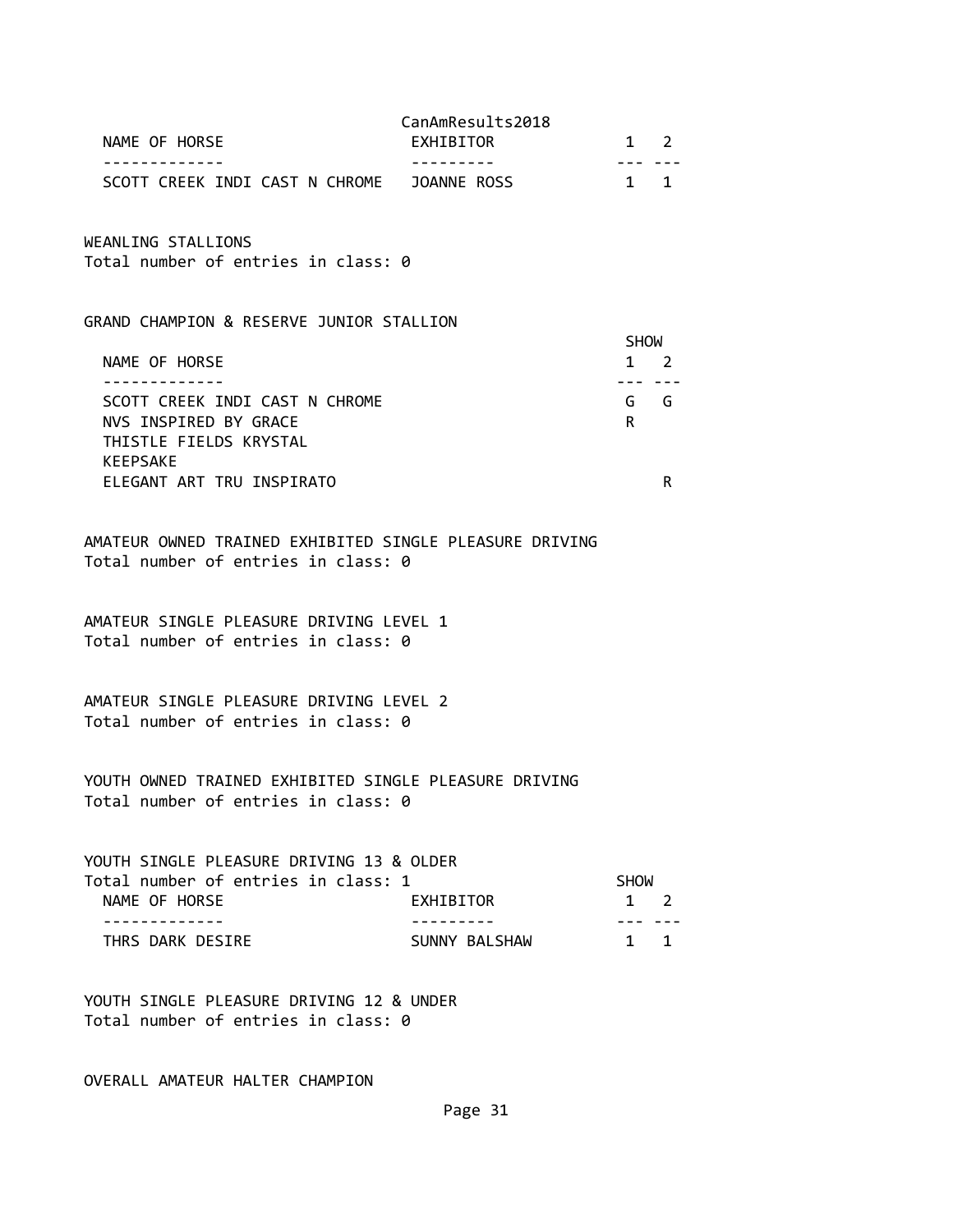Total number of entries in class: 0

| SUPREME HALTER HORSE           |             |    |
|--------------------------------|-------------|----|
|                                | <b>SHOW</b> |    |
| NAME OF HORSE                  |             |    |
|                                |             |    |
| HUNTERBERRY HILL IMPRESSIVE    |             |    |
| <b>GLAMOUR</b>                 |             | -5 |
| VFM REDDY FOR REVENGE          |             |    |
| SCOTT CREEK INDI CAST N CHROME |             |    |
| ICE ON FIRE                    |             |    |

### GRAND CHAMPION & RESERVE ROADSTER

|                            | <b>SHOW</b> |             |  |
|----------------------------|-------------|-------------|--|
| NAME OF HORSE              |             | $1 \quad 2$ |  |
|                            |             |             |  |
| THRS DARK DESIRE           |             | G G         |  |
| HILL CREEKS DANCIN NICKERS |             | R R         |  |

GRAND CHAMPION & RESERVE CLASSIC PLEASURE DRIVING

|                                | <b>SHOW</b> |   |
|--------------------------------|-------------|---|
| NAME OF HORSE                  |             |   |
|                                |             |   |
| GALLERY ORIGINALS MISS         |             |   |
| PERPHECTION                    | G           | R |
| BONSAI RUN AND DON'T LOOK BACK | R           |   |
| INVESTMENT FARMS AMERICAN      |             |   |
| <b>HEART</b>                   | G           |   |
| VFM MAXIMUM REVENGE            |             |   |

## GRAND CHAMPION & RESERVE SINGLE PLEASURE DRIVING

| NAME OF HORSE<br>$1 \quad 2$    |  |
|---------------------------------|--|
|                                 |  |
| THRS DARK DESIRE<br>G G         |  |
| RAPTURES AFTER THE STORM<br>R R |  |

#### GRAND CHAMPION & RESERVE COUNTRY PLEASURE DRIVING

|                            | <b>SHOW</b> |             |  |
|----------------------------|-------------|-------------|--|
| NAME OF HORSE              |             | $1 \quad 2$ |  |
|                            |             |             |  |
| TJ ICE ON FIRE             |             | G G         |  |
| HILL CREEKS DANCIN NICKERS |             |             |  |